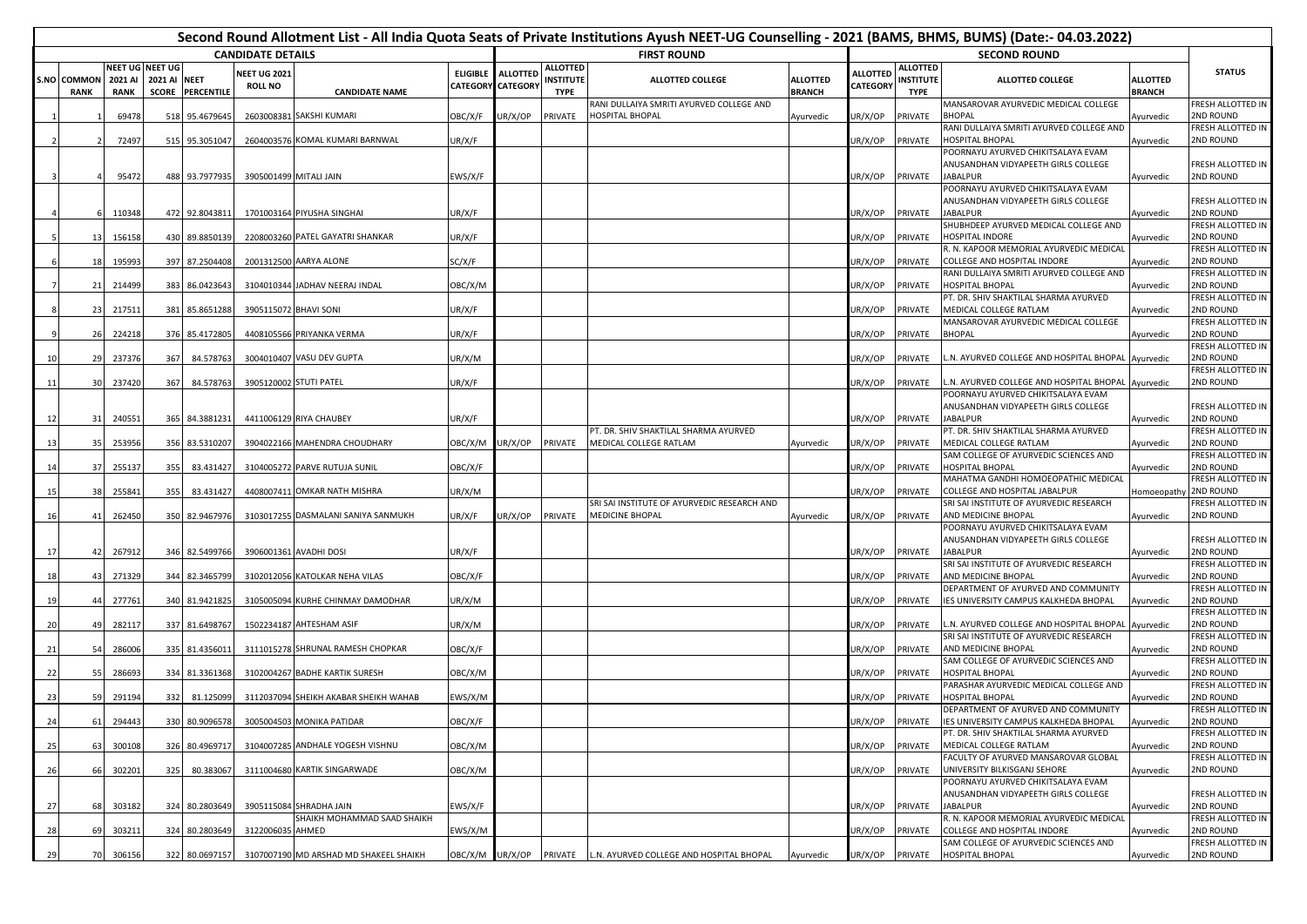|    |                            |                        |                                 |                  | <b>CANDIDATE DETAILS</b>              |                                        |                   |                          |                                                    | <b>FIRST ROUND</b>                                        |                           |                             |                                             | <b>SECOND ROUND</b>                                                         |                           |                                |
|----|----------------------------|------------------------|---------------------------------|------------------|---------------------------------------|----------------------------------------|-------------------|--------------------------|----------------------------------------------------|-----------------------------------------------------------|---------------------------|-----------------------------|---------------------------------------------|-----------------------------------------------------------------------------|---------------------------|--------------------------------|
|    | S.NO COMMON<br><b>RANK</b> | 2021 AI<br><b>RANK</b> | VEET UG NEET UG<br>2021 AI NEET | SCORE PERCENTILE | <b>NEET UG 2021</b><br><b>ROLL NO</b> | <b>CANDIDATE NAME</b>                  | ELIGIBLE ALLOTTED | <b>CATEGORY CATEGORY</b> | <b>ALLOTTED</b><br><b>INSTITUTE</b><br><b>TYPE</b> | <b>ALLOTTED COLLEGE</b>                                   | ALLOTTED<br><b>BRANCH</b> | <b>ALLOTTED</b><br>CATEGORY | <b>ALLOTTED</b><br>INSTITUTE<br><b>TYPE</b> | <b>ALLOTTED COLLEGE</b>                                                     | ALLOTTED<br><b>BRANCH</b> | <b>STATUS</b>                  |
|    |                            |                        |                                 |                  |                                       |                                        |                   |                          |                                                    |                                                           |                           |                             |                                             | POORNAYU AYURVED CHIKITSALAYA EVAM<br>ANUSANDHAN VIDYAPEETH GIRLS COLLEGE   |                           | FRESH ALLOTTED IN              |
| 30 |                            | 308108                 |                                 | 321 79.9635816   | 3004008029 SAKSHI JAIN                |                                        | JR/X/F            |                          |                                                    |                                                           |                           | UR/X/OP                     | PRIVATE                                     | <b>JABALPUR</b>                                                             | Ayurvedic                 | 2ND ROUND                      |
| 31 | 73                         | 309446                 |                                 | 320 79.8421005   | 3906011277 TITHI DOSI                 |                                        | JR/X/F            |                          |                                                    |                                                           |                           |                             |                                             |                                                                             |                           | NOT ALLOTTED                   |
|    |                            |                        |                                 |                  |                                       |                                        |                   |                          |                                                    |                                                           |                           |                             |                                             | R. N. KAPOOR MEMORIAL AYURVEDIC MEDICAL                                     |                           | FRESH ALLOTTED IN              |
| 32 | 74                         | 309545                 |                                 | 320 79.8421005   |                                       | 3122006367 GIRNAR GUNJAN ASHOK         | JR/X/F            |                          |                                                    |                                                           |                           | JR/X/OP                     | PRIVATE                                     | <b>COLLEGE AND HOSPITAL INDORE</b>                                          | Ayurvedic                 | 2ND ROUND                      |
|    |                            |                        |                                 |                  |                                       |                                        |                   |                          |                                                    |                                                           |                           |                             |                                             | PARASHAR AYURVEDIC MEDICAL COLLEGE AND                                      |                           | FRESH ALLOTTED IN              |
| 33 | -75                        | 309723                 |                                 | 320 79.8421005   |                                       | 3109101802 JANGALE SWARANJALI SATISH   | :WS/X/F           |                          |                                                    |                                                           |                           | JR/X/OP                     | PRIVATE                                     | <b>HOSPITAL BHOPAL</b>                                                      | Ayurvedic                 | 2ND ROUND                      |
|    |                            |                        |                                 |                  |                                       |                                        |                   |                          |                                                    |                                                           |                           |                             |                                             | RAM KRISHNA COLLEGE OF AYURVEDA AND                                         |                           | FRESH ALLOTTED IN              |
| 34 | 77                         | 311318                 |                                 | 319 79.7278072   |                                       | 3113111293 AUTADE SHUBHAM DADASAHEB    | JR/X/M            |                          |                                                    |                                                           |                           | JR/X/OP                     | PRIVATE                                     | MEDICAL SCIENCES BHOPAL                                                     | Ayurvedic                 | 2ND ROUND<br>FRESH ALLOTTED IN |
| 35 |                            | 311324                 |                                 | 319 79.7278072   | 3104001263 SEJAL                      |                                        | JR/X/F            | JR/X/OP                  | PRIVATE                                            | PARASHAR AYURVEDIC MEDICAL COLLEGE AND<br>HOSPITAL BHOPAL | Ayurvedic                 | JR/X/OP                     | PRIVATE                                     | VIJYASHREE AYURVEDIC MEDICAL COLLEGE AND<br><b>HOSPITAL JABALPUR</b>        | Ayurvedic                 | 2ND ROUND                      |
| 36 | - 79                       | 311546                 |                                 | 319 79.7278072   |                                       | 1502120252 SWATI KUMARI                | EWS/X/F           |                          |                                                    |                                                           |                           |                             |                                             |                                                                             |                           | NOT ALLOTTED                   |
|    |                            |                        |                                 |                  |                                       |                                        |                   |                          |                                                    |                                                           |                           |                             |                                             | R. N. KAPOOR MEMORIAL AYURVEDIC MEDICAL                                     |                           | FRESH ALLOTTED IN              |
| 37 | 8                          | 312245                 | 319                             | 79.7278072       |                                       | 3107007291 PRASAD SUBHASHCHANDRA PATIL | JR/X/M            |                          |                                                    |                                                           |                           | JR/X/OP                     | PRIVATE                                     | COLLEGE AND HOSPITAL INDORE                                                 | Ayurvedic                 | 2ND ROUND                      |
|    |                            |                        |                                 |                  |                                       |                                        |                   |                          |                                                    | SHUBHDEEP AYURVED MEDICAL COLLEGE AND                     |                           |                             |                                             | DR. SHANKAR DAYAL SHARMA AYURVEDIC                                          |                           | FRESH ALLOTTED IN              |
| 38 |                            | 317264                 |                                 | 316 79.4085631   |                                       | 3106015201 GADE VAISHNAVI VITTHAL      | OBC/X/F           | JR/X/OP                  | PRIVATE                                            | <b>HOSPITAL INDORE</b>                                    | Ayurvedic                 | JR/X/OP                     | PRIVATE                                     | COLLEGE AND HOSPITAL BHOPAL                                                 | <b>Ayurvedic</b>          | 2ND ROUND                      |
|    |                            |                        |                                 |                  |                                       |                                        |                   |                          |                                                    |                                                           |                           |                             |                                             | PT. DR. SHIV SHAKTILAL SHARMA AYURVED                                       |                           | FRESH ALLOTTED IN              |
| 39 |                            | 321576                 |                                 | 313 79.0748786   |                                       | 3104003502 JADHAWAR MADHURI SUBHASH    | OBC/X/F           |                          |                                                    |                                                           |                           | JR/X/OP                     | PRIVATE                                     | MEDICAL COLLEGE RATLAM                                                      | Ayurvedic                 | 2ND ROUND                      |
| 40 | 9.                         | 323359                 | 312                             | 78.9648592       |                                       | 1703008299 BHEWISHA BHARDWAJ           | SC/X/F            |                          |                                                    |                                                           |                           | JR/X/OP                     | PRIVATE                                     | FACULTY OF AYURVED MANSAROVAR GLOBAL<br>UNIVERSITY BILKISGANJ SEHORE        | lyurvedic                 | FRESH ALLOTTED IN<br>2ND ROUND |
|    |                            |                        |                                 |                  |                                       |                                        |                   |                          |                                                    |                                                           |                           |                             |                                             | PARASHAR AYURVEDIC MEDICAL COLLEGE AND                                      |                           | FRESH ALLOTTED IN              |
| 41 | 93                         | 323609                 |                                 | 312 78.9648592   |                                       | 3106009090 KOLSE SANIKA ATUL           | OBC/X/F           |                          |                                                    |                                                           |                           | JR/X/OP                     | PRIVATE                                     | <b>HOSPITAL BHOPAL</b>                                                      | Ayurvedic                 | 2ND ROUND                      |
|    |                            |                        |                                 |                  |                                       |                                        |                   |                          |                                                    |                                                           |                           |                             |                                             | PARASHAR AYURVEDIC MEDICAL COLLEGE AND                                      |                           | FRESH ALLOTTED IN              |
| 42 |                            | 324151                 |                                 | 312 78.964859    |                                       | 3005001601 MANISH KUMAR AHIRWAR        | SC/X/M            |                          |                                                    |                                                           |                           | JR/X/OP                     | PRIVATE                                     | <b>HOSPITAL BHOPAL</b>                                                      | Ayurvedic                 | 2ND ROUND                      |
|    |                            |                        |                                 |                  |                                       |                                        |                   |                          |                                                    | MANSAROVAR AYURVEDIC MEDICAL COLLEGE                      |                           |                             |                                             |                                                                             |                           |                                |
| 43 |                            | 32447                  |                                 | 312 78.9648592   |                                       | 4201115305 JYOTISHRI AMBIKA BISWAL     | OBC/X/F           | JR/X/OP                  | PRIVATE                                            | <b>BHOPAL</b>                                             | Ayurvedic                 |                             |                                             |                                                                             |                           | NOT ALLOTTED                   |
| 44 | 96                         | 325896                 |                                 | 311 78.8559406   |                                       | 3005004056 GAURI KUMAWAT               | OBC/X/F           |                          |                                                    |                                                           |                           |                             |                                             |                                                                             |                           | NOT ALLOTTED                   |
|    |                            |                        |                                 |                  |                                       |                                        |                   |                          |                                                    |                                                           |                           |                             |                                             | SARVEPALLI RADHAKRISHNAN COLLEGE OF<br>AYURVED HOSPITAL AND RESEARCH CENTRE |                           |                                |
| 45 | 97                         | 327067                 |                                 | 310 78.7354956   |                                       | 3104101667 WADTE TANVI SUNIL           | OBC/X/F           |                          |                                                    |                                                           |                           | JR/X/OP                     | PRIVATE                                     | <b>COLLEGE BHOPAL</b>                                                       | Ayurvedic                 | FRESH ALLOTTED IN<br>2ND ROUND |
| 46 | 99                         | 327496                 |                                 | 310 78.7354956   | 3004010308 SAKSHI JAIN                |                                        | UR/X/F            |                          |                                                    |                                                           |                           |                             |                                             |                                                                             |                           | NOT ALLOTTED                   |
|    |                            |                        |                                 |                  |                                       |                                        |                   |                          |                                                    |                                                           |                           |                             |                                             | PARASHAR AYURVEDIC MEDICAL COLLEGE AND                                      |                           | FRESH ALLOTTED IN              |
| 47 | 100                        | 327901                 |                                 | 310 78.7354956   |                                       | 3101001374 ANIKET SALUNKE              | JR/X/M            |                          |                                                    |                                                           |                           | JR/X/OP                     | PRIVATE                                     | HOSPITAL BHOPAL                                                             | Ayurvedic                 | 2ND ROUND                      |
|    |                            |                        |                                 |                  |                                       |                                        |                   |                          |                                                    | PARASHAR AYURVEDIC MEDICAL COLLEGE AND                    |                           |                             |                                             | VIJYASHREE AYURVEDIC MEDICAL COLLEGE AND                                    |                           | FRESH ALLOTTED IN              |
| 48 | 101                        | 328411                 | 309                             | 78.626318        |                                       | 3104004445 MAHAJAN VARAD VISHWAS       | OBC/X/M           | JR/X/OP                  | PRIVATE                                            | <b>HOSPITAL BHOPAL</b>                                    | Ayurvedic                 | JR/X/OP                     | PRIVATE                                     | <b>HOSPITAL JABALPUR</b>                                                    | Ayurvedic                 | 2ND ROUND                      |
|    |                            |                        |                                 |                  |                                       |                                        |                   |                          |                                                    |                                                           |                           |                             |                                             | MANDSAUR INSTITUTE OF AYURVED                                               |                           | FRESH ALLOTTED IN              |
| 49 | 102                        | 328503                 | 309                             | 78.62631         |                                       | 3122004156 BORSE SHARVARI JAGDISH      | OBC/X/F           |                          |                                                    |                                                           |                           | JR/X/OP                     | PRIVATE                                     | EDUCATION AND RESEARCH MANDSAUR                                             | Ayurvedic                 | 2ND ROUND                      |
| 50 | 104                        | 329092                 | 309                             | 78.626318        |                                       | 3113008010 PARDESHI OM KAILASSING      | JR/X/M            |                          |                                                    |                                                           |                           | JR/X/OP                     | PRIVATE                                     | PT. DR. SHIV SHAKTILAL SHARMA AYURVED<br>MEDICAL COLLEGE RATLAM             | <i><b>\yurvedic</b></i>   | FRESH ALLOTTED IN<br>2ND ROUND |
|    |                            |                        |                                 |                  |                                       |                                        |                   |                          |                                                    |                                                           |                           |                             |                                             | R. N. KAPOOR MEMORIAL AYURVEDIC MEDICAL                                     |                           | FRESH ALLOTTED IN              |
| 51 | 106                        | 330149                 |                                 | 308 78.5144207   |                                       | 3104116100 MUNDE KRISHNA VAIJNATH      | ОВС/Х/М           |                          |                                                    |                                                           |                           | JR/X/OP                     | PRIVATE                                     | COLLEGE AND HOSPITAL INDORE                                                 | Ayurvedic                 | 2ND ROUND                      |
|    |                            |                        |                                 |                  |                                       |                                        |                   |                          |                                                    |                                                           |                           |                             |                                             | OM AYURVEDIC MEDICAL COLLEGE AND                                            |                           | FRESH ALLOTTED IN              |
| 52 | 108                        | 331996                 |                                 | 307 78.4029119   |                                       | 3103019014 CHAVHAN PANKAJ PRUTHVIRAJ   | ОВС/Х/М           |                          |                                                    |                                                           |                           | JR/X/OP                     | PRIVATE                                     | <b>HOSPITAL BETUL</b>                                                       | Ayurvedic                 | 2ND ROUND                      |
|    |                            |                        |                                 |                  |                                       |                                        |                   |                          |                                                    |                                                           |                           |                             |                                             | PT. DR. SHIV SHAKTILAL SHARMA AYURVED                                       |                           | FRESH ALLOTTED IN              |
| 53 | 109                        | 332031                 |                                 | 307 78.4029119   |                                       | 3105008172 ABUJ RUSHIKESH VITTHAL      | EWS/X/M           |                          |                                                    |                                                           |                           | JR/X/OP                     | PRIVATE                                     | MEDICAL COLLEGE RATLAM                                                      | Ayurvedic                 | 2ND ROUND                      |
|    |                            |                        |                                 |                  |                                       |                                        |                   |                          |                                                    |                                                           |                           |                             |                                             | PARASHAR AYURVEDIC MEDICAL COLLEGE AND                                      |                           | FRESH ALLOTTED IN              |
| 54 | 11                         | 333591                 |                                 | 306 78.2906261   |                                       | 3112120086 TEKALE YASH CHANDRAO        | ОВС/Х/М           |                          |                                                    |                                                           |                           | JR/X/OP                     | PRIVATE                                     | <b>HOSPITAL BHOPAL</b><br>R. N. KAPOOR MEMORIAL AYURVEDIC MEDICAL           | Ayurvedic                 | 2ND ROUND<br>FRESH ALLOTTED IN |
| 55 | 11                         | 333788                 |                                 | 306 78.2906261   |                                       | 3118014135 ASMITA SABALE               | OBC/X/F           |                          |                                                    |                                                           |                           | JR/X/OP                     | PRIVATE                                     | <b>COLLEGE AND HOSPITAL INDORE</b>                                          | Ayurvedic                 | 2ND ROUND                      |
|    |                            |                        |                                 |                  |                                       |                                        |                   |                          |                                                    |                                                           |                           |                             |                                             | PT. DR. SHIV SHAKTILAL SHARMA AYURVED                                       |                           | FRESH ALLOTTED IN              |
| 56 | 113                        | 334013                 |                                 | 306 78.2906261   |                                       | 3118001563 SONAVANE SONALI RANGANATH   | JR/X/F            |                          |                                                    |                                                           |                           | JR/X/OP                     | PRIVATE                                     | MEDICAL COLLEGE RATLAM                                                      | Ayurvedic                 | 2ND ROUND                      |
|    |                            |                        |                                 |                  |                                       |                                        |                   |                          |                                                    |                                                           |                           |                             |                                             | MANDSAUR INSTITUTE OF AYURVED                                               |                           | FRESH ALLOTTED IN              |
| 57 | 114                        | 336440                 |                                 | 305 78.1654539   |                                       | 3118009326 GAVALI RAHUL DATTATRAY      | OBC/X/M           |                          |                                                    |                                                           |                           | UR/X/OP-                    |                                             | PRIVATE EDUCATION AND RESEARCH MANDSAUR                                     | Ayurvedic                 | <b>ZND ROUND</b>               |
|    |                            |                        |                                 |                  |                                       |                                        |                   |                          |                                                    | R. N. KAPOOR MEMORIAL AYURVEDIC MEDICAL                   |                           |                             |                                             | VIJYASHREE AYURVEDIC MEDICAL COLLEGE AND                                    |                           | FRESH ALLOTTED IN              |
| 58 | 115                        | 336459                 |                                 | 305 78.1654539   |                                       | 3104012162 JADHAV OMKAR SHANKAR        | EWS/X/M L         | JR/X/OP                  | PRIVATE                                            | COLLEGE AND HOSPITAL INDORE                               | Ayurvedic                 | UR/X/OP                     | PRIVATE                                     | <b>HOSPITAL JABALPUR</b>                                                    | Ayurvedic                 | 2ND ROUND                      |
|    |                            |                        |                                 |                  |                                       |                                        |                   |                          |                                                    |                                                           |                           |                             |                                             | SARVEPALLI RADHAKRISHNAN COLLEGE OF                                         |                           |                                |
| 59 | 11                         | 337563                 |                                 | 304 78.0577657   |                                       | 3111113172 DHARGAVE SHREYASH MAHENDRA  | SC/X/M            |                          |                                                    |                                                           |                           | UR/X/OP                     | PRIVATE                                     | AYURVED HOSPITAL AND RESEARCH CENTRE<br><b>COLLEGE BHOPAL</b>               | Ayurvedic                 | FRESH ALLOTTED IN<br>2ND ROUND |
| 60 | 118                        | 338403                 |                                 | 304 78.0577657   |                                       | 3004005220 SUYASH GUPTA                | JR/X/M            |                          |                                                    |                                                           |                           |                             |                                             |                                                                             |                           | NOT ALLOTTED                   |
|    |                            |                        |                                 |                  |                                       |                                        |                   |                          |                                                    |                                                           |                           |                             |                                             | RAM KRISHNA COLLEGE OF AYURVEDA AND                                         |                           | FRESH ALLOTTED IN              |
| 61 | 119                        | 338930                 |                                 | 303 77.9490414   |                                       | 3107007132 PATIL OJASWINI BHARAT       | JR/X/F            |                          |                                                    |                                                           |                           | JR/X/OP                     | PRIVATE                                     | MEDICAL SCIENCES BHOPAL                                                     | Ayurvedic                 | 2ND ROUND                      |
|    |                            |                        |                                 |                  |                                       |                                        |                   |                          |                                                    |                                                           |                           |                             |                                             | SARVEPALLI RADHAKRISHNAN COLLEGE OF                                         |                           |                                |
|    |                            |                        |                                 |                  |                                       |                                        |                   |                          |                                                    |                                                           |                           |                             |                                             | AYURVED HOSPITAL AND RESEARCH CENTRE                                        |                           | FRESH ALLOTTED IN              |
| 62 | 12C                        | 339893                 |                                 | 303 77.9490414   |                                       | 3104106325 SOURABH VIJAY PADWALE       | OBC/X/M           |                          |                                                    |                                                           |                           | JR/X/OP                     | PRIVATE                                     | <b>COLLEGE BHOPAL</b>                                                       | Ayurvedic                 | 2ND ROUND                      |
|    |                            |                        |                                 |                  |                                       |                                        |                   |                          |                                                    |                                                           |                           |                             |                                             | PT. DR. SHIV SHAKTILAL SHARMA AYURVED                                       |                           | FRESH ALLOTTED IN              |
| 63 | 121                        | 340125                 |                                 | 303 77.9490414   |                                       | 3107007337 PATIL NIKHIL ASHOK          | OBC/X/M           |                          |                                                    |                                                           |                           | UR/X/OP                     | PRIVATE                                     | MEDICAL COLLEGE RATLAM                                                      | Ayurvedic                 | 2ND ROUND                      |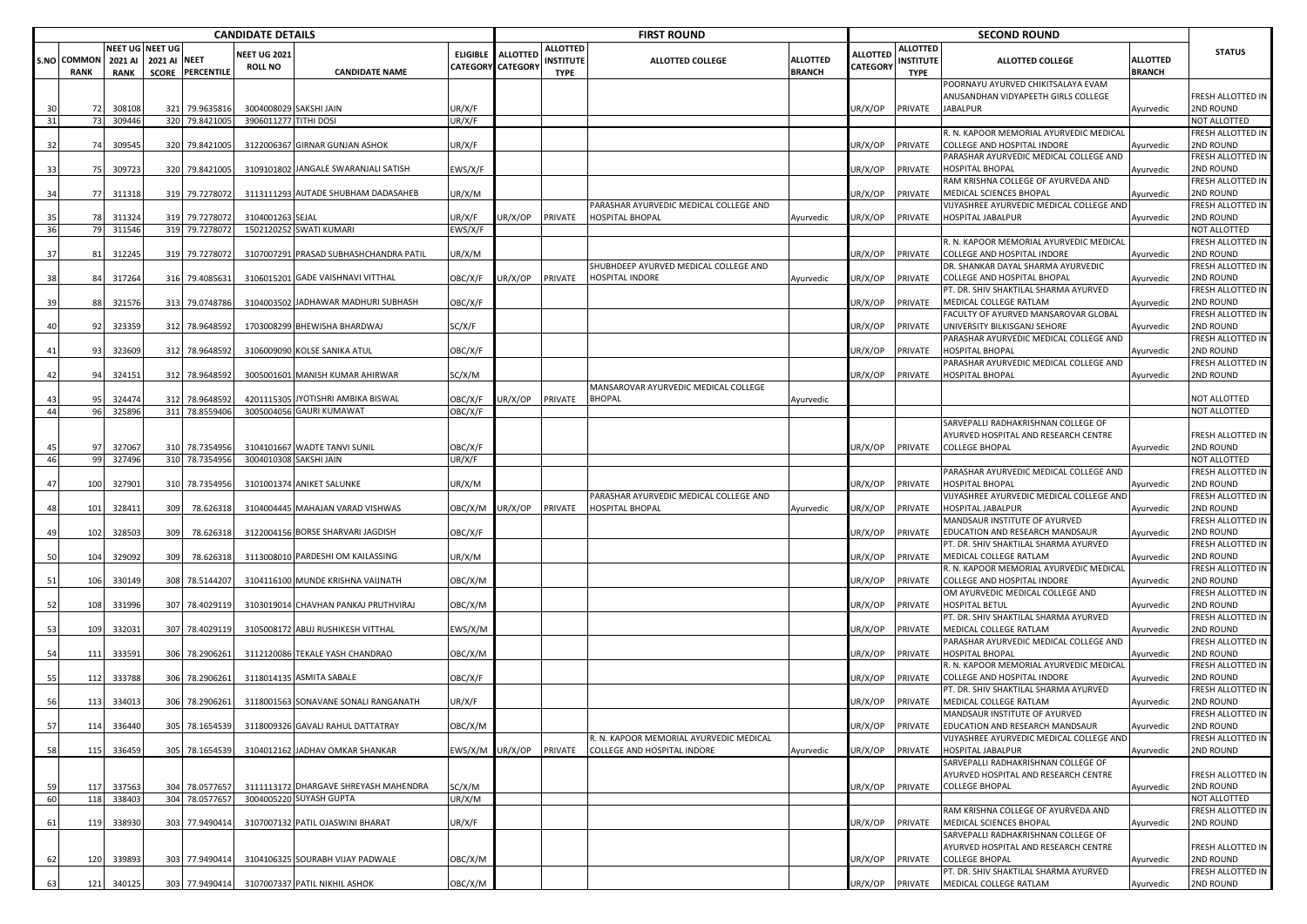|      |                                   |                                                  |                     |                                  | <b>CANDIDATE DETAILS</b>              |                                                              |                                               |         |                                             | <b>FIRST ROUND</b>                                                |                           |                             |                                             | <b>SECOND ROUND</b>                                                             |                           |                                     |
|------|-----------------------------------|--------------------------------------------------|---------------------|----------------------------------|---------------------------------------|--------------------------------------------------------------|-----------------------------------------------|---------|---------------------------------------------|-------------------------------------------------------------------|---------------------------|-----------------------------|---------------------------------------------|---------------------------------------------------------------------------------|---------------------------|-------------------------------------|
|      | <b>S.NO COMMON</b><br><b>RANK</b> | <b>NEET UG NEET UG</b><br>2021 AI<br><b>RANK</b> | <b>2021 AI NEET</b> | <b>SCORE PERCENTILE</b>          | <b>NEET UG 2021</b><br><b>ROLL NO</b> | <b>CANDIDATE NAME</b>                                        | ELIGIBLE ALLOTTED<br><b>CATEGORY CATEGORY</b> |         | ALLOTTED<br><b>INSTITUTE</b><br><b>TYPE</b> | <b>ALLOTTED COLLEGE</b>                                           | ALLOTTED<br><b>BRANCH</b> | ALLOTTED<br><b>CATEGORY</b> | <b>ALLOTTED</b><br>INSTITUTE<br><b>TYPE</b> | <b>ALLOTTED COLLEGE</b>                                                         | ALLOTTED<br><b>BRANCH</b> | <b>STATUS</b>                       |
| 64   | 122                               | 340808                                           |                     | 302 77.8335178                   |                                       | 3105015034 JADHAV SNEHA BABASAHEB                            | SC/X/F                                        |         |                                             |                                                                   |                           | JR/X/OP                     | PRIVATE                                     | DEPARTMENT OF AYURVED AND COMMUNITY<br>IES UNIVERSITY CAMPUS KALKHEDA BHOPAL    | Ayurvedic                 | FRESH ALLOTTED IN<br>2ND ROUND      |
| 65   | 123                               | 341588                                           |                     | 302 77.8335178                   |                                       | 3103010001 KADU SHRAVANI SURENDRA                            | UR/X/F                                        |         |                                             |                                                                   |                           | JR/X/OP                     | PRIVATE                                     | PARASHAR AYURVEDIC MEDICAL COLLEGE AND<br><b>HOSPITAL BHOPAL</b>                | Ayurvedic                 | FRESH ALLOTTED IN<br>2ND ROUND      |
|      |                                   |                                                  |                     |                                  |                                       |                                                              |                                               |         |                                             | PT. DR. SHIV SHAKTILAL SHARMA AYURVED                             |                           |                             |                                             |                                                                                 |                           |                                     |
| 66   | 125                               | 342756                                           |                     | 301 77.7176056                   |                                       | 3003111056 RAMANI PANCHAL                                    | OBC/X/F                                       | JR/X/OP | PRIVATE                                     | MEDICAL COLLEGE RATLAM                                            | Ayurvedic                 |                             |                                             | SARVEPALLI RADHAKRISHNAN COLLEGE OF                                             |                           | NOT ALLOTTED                        |
|      |                                   |                                                  |                     |                                  |                                       |                                                              |                                               |         |                                             |                                                                   |                           |                             |                                             | AYURVED HOSPITAL AND RESEARCH CENTRE                                            |                           | FRESH ALLOTTED IN                   |
| 67   | 126                               | 343412                                           |                     | 301 77.7176056                   |                                       | 3104001480 PANKAR TEJAS MACHHINDRA                           | UR/X/M                                        |         |                                             |                                                                   |                           | JR/X/OP                     | PRIVATE                                     | <b>COLLEGE BHOPAL</b>                                                           | Ayurvedic                 | 2ND ROUND                           |
|      |                                   |                                                  |                     |                                  |                                       |                                                              |                                               |         |                                             |                                                                   |                           |                             |                                             | PARASHAR AYURVEDIC MEDICAL COLLEGE AND                                          |                           | FRESH ALLOTTED IN                   |
| 69   | 127<br>128                        | 343629<br>344182                                 |                     | 301 77.7176056<br>300 77.5971606 |                                       | 3111017138 SAKSHI RAMESH BONDARE<br>3004006352 SHREYANS JAIN | OBC/X/F<br>UR/X/M                             |         |                                             |                                                                   |                           | JR/X/OP                     | PRIVATE                                     | <b>HOSPITAL BHOPAL</b>                                                          | <b>Nyurvedic</b>          | 2ND ROUND<br>NOT ALLOTTED           |
|      |                                   |                                                  |                     |                                  |                                       |                                                              |                                               |         |                                             |                                                                   |                           |                             |                                             | MAHATMA GANDHI HOMOEOPATHIC MEDICAL                                             |                           | FRESH ALLOTTED IN                   |
| 70   | 129                               | 344948                                           |                     | 300 77.5971606                   |                                       | 4411118130 RAJAN YADAV                                       | OBC/X/M                                       |         |                                             |                                                                   |                           | JR/X/OP                     | PRIVATE                                     | COLLEGE AND HOSPITAL JABALPUR                                                   | Iomoeopath                | <b>2ND ROUND</b>                    |
|      |                                   |                                                  |                     |                                  |                                       |                                                              |                                               |         |                                             | PARASHAR AYURVEDIC MEDICAL COLLEGE AND                            |                           |                             |                                             | OM AYURVEDIC MEDICAL COLLEGE AND                                                |                           | FRESH ALLOTTED IN                   |
| 71   | 130                               | 346487                                           |                     | 299 77.4870764                   |                                       | 3101020143 PARDESHI ABHIJEET SHAMKUMAR                       | OBC/X/M                                       | UR/X/OP | PRIVATE                                     | <b>HOSPITAL BHOPAL</b><br>R. N. KAPOOR MEMORIAL AYURVEDIC MEDICAL | Ayurvedic                 | JR/X/OP                     | PRIVATE                                     | HOSPITAL BETUL<br>MANDSAUR INSTITUTE OF AYURVED                                 | Ayurvedic                 | 2ND ROUND<br><b>UPGRADE FROM FR</b> |
| 72   | 134                               | 347900                                           |                     | 298 77.3795177                   |                                       | 3109103150 BANJARA JAYESH SUNIL                              | OBC/X/M                                       | UR/X/OP | PRIVATE                                     | COLLEGE AND HOSPITAL INDORE                                       | Ayurvedic                 | JR/X/OP                     | PRIVATE                                     | EDUCATION AND RESEARCH MANDSAUR                                                 | Ayurvedic                 | ALLOTTED COLLEGE                    |
|      |                                   |                                                  |                     |                                  |                                       |                                                              |                                               |         |                                             | R. N. KAPOOR MEMORIAL AYURVEDIC MEDICAL                           |                           |                             |                                             | MANDSAUR INSTITUTE OF AYURVED                                                   |                           | UPGRADE FROM FR                     |
| - 73 | 137                               | 348745                                           |                     | 298 77.3795177                   | 3906005221 RASHI BHATT                |                                                              | UR/X/F                                        | UR/X/OP | PRIVATE                                     | COLLEGE AND HOSPITAL INDORE                                       | Ayurvedic                 | JR/X/OP                     | PRIVATE                                     | EDUCATION AND RESEARCH MANDSAUR                                                 | Ayurvedic                 | ALLOTTED COLLEGE                    |
|      |                                   |                                                  |                     |                                  |                                       |                                                              |                                               |         |                                             |                                                                   |                           |                             |                                             | SARVEPALLI RADHAKRISHNAN COLLEGE OF                                             |                           |                                     |
| -74  | 138                               | 348848                                           |                     | 298 77.3795177                   |                                       | 3101008319 SHENDGE PRITEE PRADEEP                            | OBC/X/F                                       |         |                                             |                                                                   |                           | JR/X/OP                     | PRIVATE                                     | AYURVED HOSPITAL AND RESEARCH CENTRE<br><b>COLLEGE BHOPAL</b>                   | Ayurvedic                 | FRESH ALLOTTED IN<br>2ND ROUND      |
|      |                                   |                                                  |                     |                                  |                                       |                                                              |                                               |         |                                             |                                                                   |                           |                             |                                             | SHRIMATI KAMLABEN RAOJI BHAI PATEL                                              |                           |                                     |
|      |                                   |                                                  |                     |                                  |                                       |                                                              |                                               |         |                                             |                                                                   |                           |                             |                                             | GUJARATI HOMOEOPATHIC MEDICAL COLLEGE                                           |                           | FRESH ALLOTTED IN                   |
| 75   | 139                               | 349535                                           |                     | 297 77.2667786                   |                                       | 3110109113 CHAUDHARI PRITI                                   | UR/X/F                                        |         |                                             |                                                                   |                           | JR/X/OP                     | PRIVATE                                     | HOSPITAL AND RESEARCH CENTRE INDORE<br>SARDAR AJIT SINGH SMRITI AYURVED COLLEGE | Iomoeopathy 2ND ROUND     |                                     |
| 76   | 141                               | 351191                                           |                     | 296 77.1519025                   |                                       | 3109010245 SHINDE SUMIT SANDIPANRAO                          | UR/X/M                                        | JR/X/OP | PRIVATE                                     | DR. SHANKAR DAYAL SHARMA AYURVEDIC COLLEGE<br>AND HOSPITAL BHOPAL | Ayurvedic                 | JR/X/OP                     | PRIVATE                                     | <b>BHOPAL</b>                                                                   | Ayurvedic                 | RESH ALLOTTED IN<br>2ND ROUND       |
|      |                                   |                                                  |                     |                                  |                                       |                                                              |                                               |         |                                             |                                                                   |                           |                             |                                             | SARVEPALLI RADHAKRISHNAN COLLEGE OF                                             |                           |                                     |
|      |                                   |                                                  |                     |                                  |                                       |                                                              |                                               |         |                                             |                                                                   |                           |                             |                                             | AYURVED HOSPITAL AND RESEARCH CENTRE                                            |                           | FRESH ALLOTTED IN                   |
| 77   | 147                               | 353398                                           |                     | 295 77.0266656                   |                                       | 3104001169 KAWDE ROHINI PRABHAKAR                            | UR/X/F                                        |         |                                             |                                                                   |                           | JR/X/OP                     | PRIVATE                                     | <b>COLLEGE BHOPAL</b>                                                           | Ayurvedic                 | 2ND ROUND                           |
|      |                                   |                                                  |                     |                                  |                                       |                                                              |                                               |         |                                             |                                                                   |                           |                             |                                             | SARVEPALLI RADHAKRISHNAN COLLEGE OF<br>AYURVED HOSPITAL AND RESEARCH CENTRE     |                           | FRESH ALLOTTED IN                   |
| 78   | 149                               | 354776                                           |                     | 294 76.9129552                   |                                       | 3103008315 MOHD KASHIF AHMAD SK KARIM                        | UR/X/M                                        |         |                                             |                                                                   |                           | JR/X/OP                     | PRIVATE                                     | <b>COLLEGE BHOPAL</b>                                                           | Ayurvedic                 | 2ND ROUND                           |
|      |                                   |                                                  |                     |                                  |                                       |                                                              |                                               |         |                                             |                                                                   |                           |                             |                                             | DR. SHANKAR DAYAL SHARMA AYURVEDIC                                              |                           | FRESH ALLOTTED IN                   |
| -79  | 152                               | 356797                                           |                     | 293 76.7949061                   |                                       | 3117003387 SWARAJ VASANT SAPTALE                             | SC/X/M                                        |         |                                             |                                                                   |                           | JR/X/OP                     | PRIVATE                                     | COLLEGE AND HOSPITAL BHOPAL                                                     | Ayurvedic                 | 2ND ROUND                           |
|      | 155                               | 359262                                           |                     | 292 76.6769218                   |                                       | 3117010246 GAIKWAD AKANKSHA DATTATRAYA                       | UR/X/F                                        |         |                                             |                                                                   |                           | JR/X/OP                     | PRIVATE                                     | PARASHAR AYURVEDIC MEDICAL COLLEGE AND<br>HOSPITAL BHOPAL                       | Ayurvedic                 | FRESH ALLOTTED IN<br>2ND ROUND      |
| 81   | 156                               | 359729                                           |                     | 292 76.6769218                   | 2001224252 SMRITI JAIN                |                                                              | UR/X/F                                        |         |                                             |                                                                   |                           |                             |                                             |                                                                                 |                           | NOT ALLOTTED                        |
|      |                                   |                                                  |                     |                                  |                                       |                                                              |                                               |         |                                             |                                                                   |                           |                             |                                             |                                                                                 |                           | FRESH ALLOTTED IN                   |
| 82   | 157                               | 362335                                           |                     | 290 76.4313693                   |                                       | 3122001062 JADHAV SNEHAL SURESH                              | OBC/X/F                                       |         |                                             |                                                                   |                           | JR/X/OP                     | PRIVATE                                     | SCHOOL OF AYURVEDA AND SIDDHA SEHORE                                            | Ayurvedic                 | 2ND ROUND                           |
| 83   | 160                               | 365516                                           |                     | 289 76.3123489                   | 3102018241                            | SAHEJWANI NIKHIL MAHESH                                      | EWS/X/M                                       |         |                                             |                                                                   |                           |                             |                                             | DR. SHANKAR DAYAL SHARMA AYURVEDIC                                              |                           | NOT ALLOTTED<br>FRESH ALLOTTED IN   |
| 84   | 161                               | 365826                                           |                     | 288 76.1950769                   |                                       | 3105021027 TUPE RUTWIK SUNIL                                 | EWS/X/M                                       |         |                                             |                                                                   |                           | JR/X/OP                     | PRIVATE                                     | <b>COLLEGE AND HOSPITAL BHOPAL</b>                                              | Ayurvedic                 | 2ND ROUND                           |
|      |                                   |                                                  |                     |                                  |                                       |                                                              |                                               |         |                                             |                                                                   |                           |                             |                                             | PT. DR. SHIV SHAKTILAL SHARMA AYURVED                                           |                           | FRESH ALLOTTED IN                   |
| 85   | 163                               | 367753                                           |                     | 287 76.0763803                   |                                       | 3101008136 THOKAL ADITYA DADASAHEB                           | SC/X/M                                        |         |                                             |                                                                   |                           | JR/X/OP                     | PRIVATE                                     | MEDICAL COLLEGE RATLAM                                                          | Ayurvedic                 | 2ND ROUND                           |
|      |                                   |                                                  |                     |                                  |                                       |                                                              |                                               |         |                                             |                                                                   |                           |                             |                                             | SHRIMATI KAMLABEN RAOJI BHAI PATEL<br>GUJARATI HOMOEOPATHIC MEDICAL COLLEGE     |                           | FRESH ALLOTTED IN                   |
| 86   | 164                               | 368534                                           |                     | 287 76.0763803                   |                                       | 3903102673 PRIYANK RAJORA                                    | SC/X/M                                        |         |                                             |                                                                   |                           | JR/X/OP                     | PRIVATE                                     | HOSPITAL AND RESEARCH CENTRE INDORE                                             | Homoeopathy 2ND ROUND     |                                     |
| 87   | 169                               | 371510                                           | 285                 | 75.826554                        | 3102002145 REVATI PATIL               |                                                              | OBC/X/F                                       |         |                                             |                                                                   |                           |                             |                                             |                                                                                 |                           | NOT ALLOTTED                        |
|      |                                   |                                                  |                     |                                  |                                       |                                                              |                                               |         |                                             |                                                                   |                           |                             |                                             | SOPHIA HOMEOPATHIC MEDICAL COLLEGE                                              |                           | FRESH ALLOTTED IN                   |
| 88   | 171                               | 373316                                           |                     | 284 75.7072746                   | 3002003152                            | <b>IKRA KHAN</b>                                             | UR/X/F                                        |         |                                             |                                                                   |                           | JR/X/OP                     | PRIVATE                                     | <b>GWALIOR</b><br>FACULTY OF AYURVED MANSAROVAR GLOBAL                          | Iomoeopath                | 2ND ROUND<br>FRESH ALLOTTED IN      |
| 89   |                                   | 172 373512                                       |                     |                                  |                                       | 284 75.7072746 1704003450 SOUMYA SHRIVASTAVA                 | UR/X/F                                        |         |                                             |                                                                   |                           |                             |                                             | JR/X/OP PRIVATE UNIVERSITY BILKISGANJ SEHORE                                    | Ayurvealc                 | 2ND ROUND                           |
| 90   | 173                               | 373567                                           |                     | 284 75.7072746                   |                                       | 3906010163 DIVYANSHI DOSI                                    | UR/X/F                                        |         |                                             |                                                                   |                           |                             |                                             |                                                                                 |                           | NOT ALLOTTED                        |
|      |                                   |                                                  |                     |                                  |                                       |                                                              |                                               |         |                                             |                                                                   |                           |                             |                                             | PT. DR. SHIV SHAKTILAL SHARMA AYURVED                                           |                           | FRESH ALLOTTED IN                   |
| 91   | 175                               | 375541                                           |                     | 283 75.5873476                   |                                       | 3112116058 KANTHALE GOVIND ATMARAM                           | OBC/X/M                                       |         |                                             |                                                                   |                           | UR/X/OP                     | PRIVATE                                     | MEDICAL COLLEGE RATLAM<br>SARVEPALLI RADHAKRISHNAN COLLEGE OF                   | Ayurvedic                 | 2ND ROUND                           |
|      |                                   |                                                  |                     |                                  |                                       |                                                              |                                               |         |                                             | PARASHAR AYURVEDIC MEDICAL COLLEGE AND                            |                           |                             |                                             | AYURVED HOSPITAL AND RESEARCH CENTRE                                            |                           | FRESH ALLOTTED IN                   |
| 92   | 176                               | 377240                                           |                     | 282 75.4707879                   |                                       | 3104003659 KATHOTE ANKITA HIRALAL                            | SC/X/F                                        | UR/X/OP | PRIVATE                                     | <b>HOSPITAL BHOPAL</b>                                            | Ayurvedic                 | UR/X/OP                     | PRIVATE                                     | <b>COLLEGE BHOPAL</b>                                                           | Ayurvedic                 | 2ND ROUND                           |
|      |                                   |                                                  |                     |                                  |                                       |                                                              |                                               |         |                                             |                                                                   |                           |                             |                                             | SARVEPALLI RADHAKRISHNAN COLLEGE OF                                             |                           |                                     |
|      |                                   |                                                  |                     |                                  |                                       |                                                              |                                               |         |                                             |                                                                   |                           |                             |                                             | AYURVED HOSPITAL AND RESEARCH CENTRE                                            |                           | FRESH ALLOTTED IN                   |
| 93   | 178                               | 379682                                           |                     | 281 75.3522855                   |                                       | 3109016128 KAMBLE ASHISH ASHOKRAO                            | SC/X/M                                        |         |                                             |                                                                   |                           | UR/X/OP                     | PRIVATE                                     | <b>COLLEGE BHOPAL</b><br>PT. DR. SHIV SHAKTILAL SHARMA AYURVED                  | Ayurvedic                 | 2ND ROUND<br>FRESH ALLOTTED IN      |
| 94   | 179                               | 379895                                           |                     | 281 75.3522855                   |                                       | 3112008003 SHINDE AJINKYA TANAJI                             | EWS/X/M                                       |         |                                             |                                                                   |                           | JR/X/OP                     | PRIVATE                                     | MEDICAL COLLEGE RATLAM                                                          | Ayurvedic                 | 2ND ROUND                           |
| 95   |                                   | 181 380777                                       |                     | 280 75.2175943                   |                                       | 3006002268 SWETA PATEL                                       | OBC/X/F                                       |         |                                             |                                                                   |                           |                             |                                             |                                                                                 |                           | NOT ALLOTTED                        |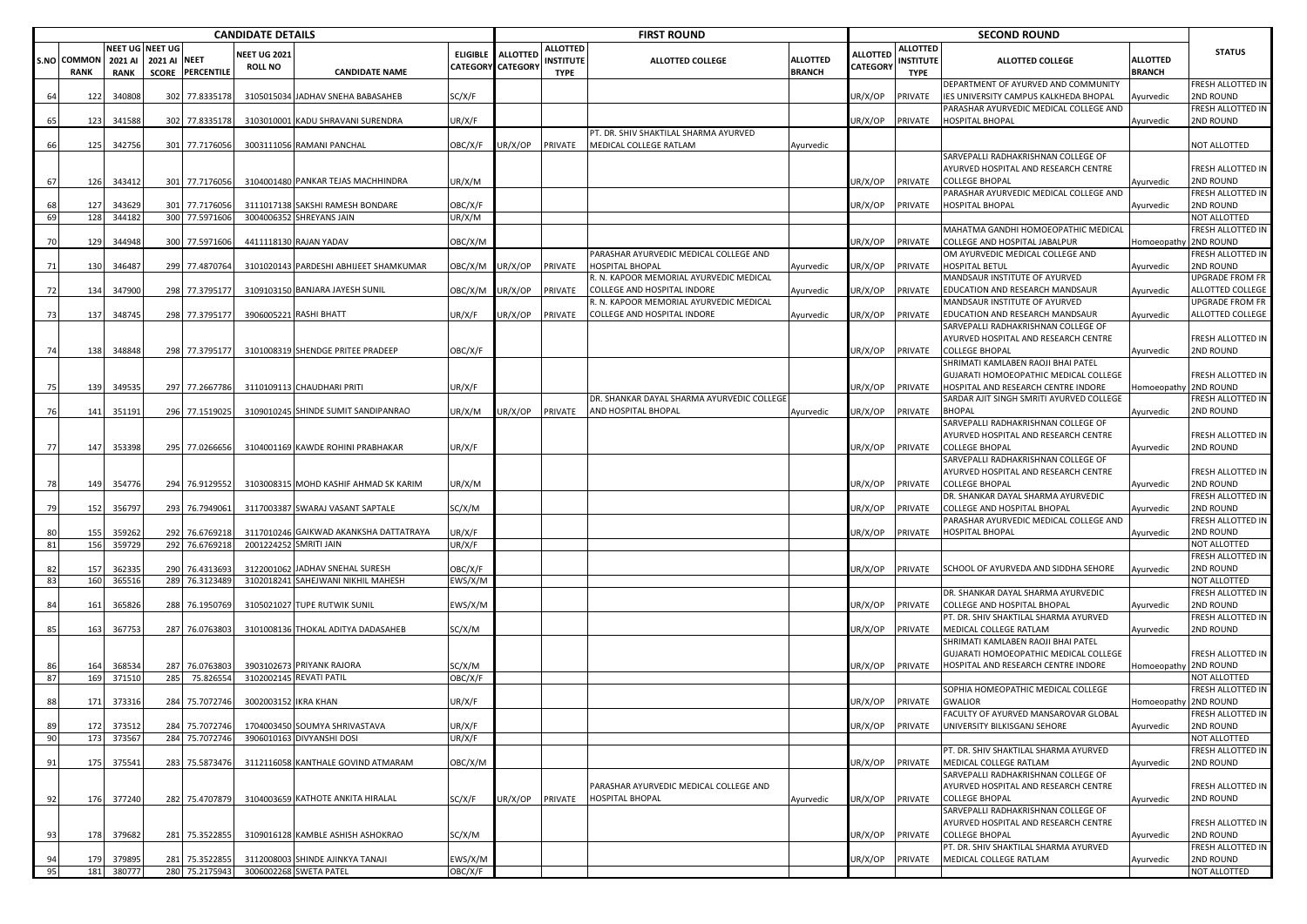|            |                            |                        |                                                 |                                  | <b>CANDIDATE DETAILS</b>              |                                                                      |                                             |                 |                                             | <b>FIRST ROUND</b>                                                |                                  |                      |                                             | <b>SECOND ROUND</b>                                                                                     |                           |                                             |
|------------|----------------------------|------------------------|-------------------------------------------------|----------------------------------|---------------------------------------|----------------------------------------------------------------------|---------------------------------------------|-----------------|---------------------------------------------|-------------------------------------------------------------------|----------------------------------|----------------------|---------------------------------------------|---------------------------------------------------------------------------------------------------------|---------------------------|---------------------------------------------|
|            | S.NO COMMON<br><b>RANK</b> | 2021 AI<br><b>RANK</b> | NEET UG NEET UG<br>2021 AI NEET<br><b>SCORE</b> | <b>PERCENTILE</b>                | <b>NEET UG 2021</b><br><b>ROLL NO</b> | <b>CANDIDATE NAME</b>                                                | <b>ELIGIBLE</b><br><b>CATEGORY CATEGORY</b> | <b>ALLOTTED</b> | <b>ALLOTTED</b><br>INSTITUTE<br><b>TYPE</b> | <b>ALLOTTED COLLEGE</b>                                           | <b>ALLOTTED</b><br><b>BRANCH</b> | ALLOTTED<br>CATEGORY | <b>ALLOTTED</b><br>INSTITUTE<br><b>TYPE</b> | <b>ALLOTTED COLLEGE</b>                                                                                 | ALLOTTED<br><b>BRANCH</b> | <b>STATUS</b>                               |
| 96         | 182                        | 382728                 |                                                 | 279 75.0980558                   |                                       | 3104103051 BADUGE AVINASH HARIDAS                                    | OBC/X/M                                     |                 |                                             |                                                                   |                                  | JR/X/OP              | PRIVATE                                     | SARVEPALLI RADHAKRISHNAN COLLEGE OF<br>AYURVED HOSPITAL AND RESEARCH CENTRE<br><b>COLLEGE BHOPAL</b>    | Ayurvedic                 | FRESH ALLOTTED IN<br>2ND ROUND              |
| 97         | 183                        | 382786                 |                                                 | 279 75.0980558                   |                                       | 3103006118 KURHADE PRANAY BABURAO                                    | SC/X/M                                      |                 |                                             |                                                                   |                                  | JR/X/OP              | PRIVATE                                     | DEPARTMENT OF AYURVED AND COMMUNITY<br>IES UNIVERSITY CAMPUS KALKHEDA BHOPAL                            | Ayurvedic                 | FRESH ALLOTTED IN<br>2ND ROUND              |
| 98         | 185                        | 383266                 |                                                 | 279 75.0980558                   |                                       | 2001114177 AVANTIKA SHUKLA                                           | EWS/X/F                                     |                 |                                             |                                                                   |                                  | JR/X/OP              | PRIVATE                                     | SARVEPALLI RADHAKRISHNAN COLLEGE OF<br>AYURVED HOSPITAL AND RESEARCH CENTRE<br><b>COLLEGE BHOPAL</b>    | Ayurvedic                 | FRESH ALLOTTED IN<br>2ND ROUND              |
| 99         | 186                        | 38363                  |                                                 | 279 75.0980558                   |                                       | 3104102229 RINDHE SHRADDHA BALASAHEB                                 | UR/X/F                                      |                 |                                             |                                                                   |                                  | JR/X/OP              | PRIVATE                                     | SARVEPALLI RADHAKRISHNAN COLLEGE OF<br>AYURVED HOSPITAL AND RESEARCH CENTRE<br><b>COLLEGE BHOPAL</b>    | Ayurvedic                 | FRESH ALLOTTED IN<br>2ND ROUND              |
| 100        | 187                        | 384793                 | 278                                             | 74.9775461                       |                                       | 3107002220 PATIL YOGINI MACHHINDRA                                   | OBC/X/F                                     |                 |                                             |                                                                   |                                  |                      |                                             |                                                                                                         |                           | NOT ALLOTTED                                |
| 101        | 188                        | 385125                 |                                                 | 278 74.9775461                   |                                       | 3107014047 NEEL DINESH PATIL                                         | OBC/X/M                                     |                 |                                             |                                                                   |                                  | JR/X/OP              | PRIVATE                                     | PT. DR. SHIV SHAKTILAL SHARMA AYURVED<br>MEDICAL COLLEGE RATLAM                                         | <b>vurvedic</b>           | FRESH ALLOTTED IN<br>2ND ROUND              |
| 102        | 189                        | 387275                 |                                                 | 277 74.8552231                   |                                       | 3122007067 CHAVAN GAURAV SHRIRAM                                     | OBC/X/M                                     | IR/X/OP         | PRIVATE                                     | DR. SHANKAR DAYAL SHARMA AYURVEDIC COLLEGE<br>AND HOSPITAL BHOPAL | Ayurvedic                        | JR/X/OP              | PRIVATE                                     | PT. DR. SHIV SHAKTILAL SHARMA AYURVED<br>MEDICAL COLLEGE RATLAM                                         | Ayurvedic                 | FRESH ALLOTTED IN<br>2ND ROUND              |
| 103        | 190                        | 387461                 |                                                 | 277 74.8552231                   |                                       | 3106004056 HINGMIRE HARIOM BHARAT                                    | OBC/X/M                                     |                 |                                             |                                                                   |                                  | JR/X/OP              | PRIVATE                                     | DR. SHANKAR DAYAL SHARMA AYURVEDIC<br>COLLEGE AND HOSPITAL BHOPAL                                       | Ayurvedic                 | FRESH ALLOTTED IN<br>2ND ROUND              |
|            |                            |                        |                                                 |                                  |                                       |                                                                      |                                             |                 |                                             |                                                                   |                                  |                      |                                             | SARVEPALLI RADHAKRISHNAN COLLEGE OF<br>AYURVED HOSPITAL AND RESEARCH CENTRE                             |                           | FRESH ALLOTTED IN                           |
| 104        | 192                        | 387816                 |                                                 | 277 74.8552231                   |                                       | 3104001200 SHINDE SOURAV RAMESH                                      | EWS/X/M                                     |                 |                                             |                                                                   |                                  | JR/X/OP              | PRIVATE                                     | <b>COLLEGE BHOPAL</b><br>PT. DR. SHIV SHAKTILAL SHARMA AYURVED                                          | <b>\yurvedic</b>          | 2ND ROUND<br>FRESH ALLOTTED IN              |
| 105        | 193                        | 388451                 |                                                 | 276 74.7262304                   |                                       | 3109111218 MUNDE DHANANJAY VYANKATI                                  | OBC/X/M                                     |                 |                                             |                                                                   |                                  | JR/X/OP              | PRIVATE                                     | MEDICAL COLLEGE RATLAM                                                                                  | Ayurvedic                 | 2ND ROUND                                   |
| 106        | 194                        | 388584                 |                                                 | 276 74.7262304                   |                                       | 3112101022 SUROSHE PRIYANKA HARIBHAU                                 | OBC/X/F                                     |                 |                                             |                                                                   |                                  | JR/X/OP              | PRIVATE                                     | DEPARTMENT OF AYURVED AND COMMUNITY<br>IES UNIVERSITY CAMPUS KALKHEDA BHOPAL                            | <b>\yurvedic</b>          | FRESH ALLOTTED IN<br>2ND ROUND              |
|            |                            |                        |                                                 |                                  |                                       |                                                                      |                                             |                 |                                             |                                                                   |                                  |                      |                                             | DEPARTMENT OF AYURVED AND COMMUNITY                                                                     |                           | FRESH ALLOTTED IN                           |
| 107<br>108 | 195<br>202                 | 388952<br>398270       |                                                 | 276 74.7262304<br>271 74.0930522 |                                       | 3104007166 MULE NIVEDITA ASHOK<br>3112024162 CHATE PRADYUMNA NAVNATH | UR/X/F<br>OBC/X/M                           |                 |                                             |                                                                   |                                  | JR/X/OP<br>JR/X/OP   | PRIVATE<br>PRIVATE                          | IES UNIVERSITY CAMPUS KALKHEDA BHOPAL<br>RAM KRISHNA COLLEGE OF AYURVEDA AND<br>MEDICAL SCIENCES BHOPAL | <b>\yurvedic</b>          | 2ND ROUND<br>FRESH ALLOTTED IN<br>2ND ROUND |
|            |                            |                        |                                                 |                                  |                                       |                                                                      |                                             |                 |                                             |                                                                   |                                  |                      |                                             | DR. SHANKAR DAYAL SHARMA AYURVEDIC                                                                      | <b>\yurvedic</b>          | FRESH ALLOTTED IN                           |
| 109        | 204                        | 39848                  |                                                 | 271 74.0930522                   |                                       | 3102004565 MAHORE SAKSHI NANDKISHOR                                  | OBC/X/F                                     |                 |                                             |                                                                   |                                  | JR/X/OP              | PRIVATE                                     | COLLEGE AND HOSPITAL BHOPAL<br>RAM KRISHNA COLLEGE OF AYURVEDA AND                                      | <b>\yurvedic</b>          | 2ND ROUND                                   |
| 110        | 205                        | 398902                 |                                                 | 271 74.0930522                   |                                       | 3104004311 CHAVAN VAIBHAV GAJANAN                                    | EWS/X/M                                     |                 |                                             |                                                                   |                                  | JR/X/OP              | PRIVATE                                     | MEDICAL SCIENCES BHOPAL                                                                                 | Ayurvedic                 | FRESH ALLOTTED IN<br>2ND ROUND              |
| 111        | 207                        | 399026                 |                                                 | 271 74.0930522                   |                                       | 3103004304 GADGE SAKSHI SUDHIR                                       | UR/X/F                                      |                 |                                             |                                                                   |                                  |                      |                                             |                                                                                                         |                           | NOT ALLOTTED                                |
|            |                            |                        |                                                 |                                  |                                       |                                                                      |                                             |                 |                                             |                                                                   |                                  |                      |                                             | RAM KRISHNA COLLEGE OF AYURVEDA AND                                                                     |                           | FRESH ALLOTTED IN                           |
| 112        | 208                        | 39917                  |                                                 | 271 74.0930522                   |                                       | 3115001062 GHODEKAR RUTIKA LAHU                                      | OBC/X/F                                     |                 |                                             |                                                                   |                                  | JR/X/OP              | PRIVATE                                     | MEDICAL SCIENCES BHOPAL<br>SARDAR AJIT SINGH SMRITI AYURVED COLLEGE                                     | Ayurvedic                 | 2ND ROUND<br>FRESH ALLOTTED IN              |
| 113        | 209                        | 399422                 |                                                 | 271 74.0930522                   |                                       | 3122003086 WADILE MADHAVI BAPU                                       | OBC/X/F                                     |                 |                                             |                                                                   |                                  | JR/X/OP              | PRIVATE                                     | <b>BHOPAL</b>                                                                                           | Ayurvedic                 | 2ND ROUND                                   |
| 114        | 210                        | 400520                 |                                                 | 270 73.9565478                   |                                       | 3102018219 PIMPALE TUSHAR ASHOK                                      | OBC/X/M                                     |                 |                                             |                                                                   |                                  |                      |                                             |                                                                                                         |                           | NOT ALLOTTED                                |
| 115        | 211                        | 40222                  | 269                                             | 73.8292387                       |                                       | 3104010052 SAKHALE SANDHYA DNYANESHWAR                               | UR/X/F                                      |                 |                                             |                                                                   |                                  | JR/X/OP              | PRIVATE                                     | RAM KRISHNA COLLEGE OF AYURVEDA AND<br>MEDICAL SCIENCES BHOPAL                                          | <b>\yurvedic</b>          | FRESH ALLOTTED IN<br>2ND ROUND              |
| 116        | 212                        | 40223                  |                                                 | 269 73.8292387                   |                                       | 3122009289 KUWAR AADITYA MAHESH                                      | OBC/X/M                                     |                 |                                             |                                                                   |                                  | JR/X/OP              | PRIVATE                                     | RAM KRISHNA COLLEGE OF AYURVEDA AND<br>MEDICAL SCIENCES BHOPAL                                          | Ayurvedic                 | FRESH ALLOTTED IN<br>2ND ROUND              |
|            |                            |                        |                                                 |                                  |                                       |                                                                      |                                             |                 |                                             |                                                                   |                                  |                      |                                             | MANDSAUR INSTITUTE OF AYURVED                                                                           |                           | FRESH ALLOTTED IN                           |
| 117        | 214                        | 402390                 |                                                 | 269 73.8292387                   |                                       | 3107012068 MORE NIRAJ VIJAY                                          | UR/X/M                                      |                 |                                             |                                                                   |                                  | JR/X/OP              | PRIVATE                                     | EDUCATION AND RESEARCH MANDSAUR<br>DEPARTMENT OF AYURVED AND COMMUNITY                                  | <b>\yurvedic</b>          | 2ND ROUND<br>FRESH ALLOTTED IN              |
| 118        | 216                        | 40481                  |                                                 | 268 73.7082109                   |                                       | 3111124029 MAIND VASUDHA KHEMRAJ                                     | OBC/X/F                                     |                 |                                             |                                                                   |                                  | JR/X/OP              | PRIVATE                                     | IES UNIVERSITY CAMPUS KALKHEDA BHOPAL<br>DEPARTMENT OF AYURVED AND COMMUNITY                            | <b>Nyurvedic</b>          | 2ND ROUND<br>FRESH ALLOTTED IN              |
| 119        | 218                        | 40612                  |                                                 | 267 73.5843339                   |                                       | 3104117105 KARDILE ISHA SUBHASH                                      | OBC/X/F                                     |                 |                                             |                                                                   |                                  | JR/X/OP              | PRIVATE                                     | ES UNIVERSITY CAMPUS KALKHEDA BHOPAL                                                                    | <b>\yurvedic</b>          | 2ND ROUND                                   |
| 120        | 219                        | 406509                 | 267                                             | 73.5843339                       |                                       | 3111106298 SHAHARE MANSI NARENDRA                                    | SC/X/F                                      |                 |                                             |                                                                   |                                  | JR/X/OP              | PRIVATE                                     | SARDAR AJIT SINGH SMRITI AYURVED COLLEGE<br><b>BHOPAL</b>                                               | vurvedic                  | FRESH ALLOTTED IN<br>2ND ROUND              |
| 121        | 220                        | 406718                 |                                                 | 267 73.5843339                   |                                       | 3102003675 DAHATRE PAWAN SANTOSH                                     | UR/X/M                                      |                 |                                             |                                                                   |                                  | UR/X/OP              | PRIVATE                                     | SARDAR AJIT SINGH SMRITI AYURVED COLLEGE<br><b>BHOPAL</b>                                               | Ayurvedic                 | FRESH ALLOTTED IN<br>2ND ROUND              |
| 122        | 222                        | 407557                 |                                                 |                                  |                                       | 267 73.5843339 3117003036 BHALWANKAR SUDIP SUDHIR                    | EWS/X/M                                     |                 |                                             |                                                                   |                                  |                      |                                             |                                                                                                         |                           | NOT ALLOTTED                                |
| 123        | 223                        | 408368                 |                                                 | 266 73.4556649                   |                                       | 3104109284 CHAVAN VAISHNAVI JALINDAR                                 | OBC/X/F                                     |                 |                                             |                                                                   |                                  | JR/X/OP              | PRIVATE                                     | SARDAR AJIT SINGH SMRITI AYURVED COLLEGE<br><b>BHOPAL</b>                                               | Ayurvedic                 | FRESH ALLOTTED IN<br>2ND ROUND              |
| 124        | 224                        | 409032                 |                                                 | 266 73.4556649                   |                                       | 3119007018 LIGADE NANDINI MARUTI                                     | UR/X/F                                      | JR/X/OP         | PRIVATE                                     | L.N. AYURVED COLLEGE AND HOSPITAL BHOPAL                          | Ayurvedic                        | JR/X/OP              | PRIVATE                                     | SARDAR AJIT SINGH SMRITI AYURVED COLLEGE<br><b>BHOPAL</b>                                               | Ayurvedic                 | FRESH ALLOTTED IN<br>2ND ROUND              |
| 125        | 225                        | 410126                 |                                                 | 265 73.3175417                   |                                       | 3105002017 ANWANE BALAJI BHASKAR                                     | UR/X/M                                      | UR/X/OP         | PRIVATE                                     | PARASHAR AYURVEDIC MEDICAL COLLEGE AND<br><b>HOSPITAL BHOPAL</b>  | Ayurvedic                        |                      |                                             |                                                                                                         |                           | NOT ALLOTTED                                |
| 126        | 226                        | 411078                 |                                                 | 265 73.3175417                   |                                       | 3005010348 ROHIT PATIDAR                                             | OBC/X/M                                     |                 |                                             |                                                                   |                                  | JR/X/OP              | PRIVATE                                     | SARDAR AJIT SINGH SMRITI AYURVED COLLEGE<br><b>BHOPAL</b>                                               | Ayurvedic                 | FRESH ALLOTTED IN<br>2ND ROUND              |
| 127        | 229                        | 413404                 |                                                 | 264 73.1904916                   |                                       | 3119012155 SNEHA PHAKADE                                             | EWS/X/F                                     |                 |                                             |                                                                   |                                  |                      |                                             |                                                                                                         |                           | NOT ALLOTTED                                |
| 128        | 230                        | 413957                 |                                                 | 264 73.1904916                   |                                       | 3905106205 PAWAR GAYATRI SUNIL                                       | OBC/X/F                                     |                 |                                             |                                                                   |                                  | JR/X/OP              | PRIVATE                                     | MANDSAUR INSTITUTE OF AYURVED<br>EDUCATION AND RESEARCH MANDSAUR                                        | Ayurvedic                 | FRESH ALLOTTED IN<br>2ND ROUND              |
|            |                            |                        |                                                 |                                  |                                       |                                                                      |                                             |                 |                                             |                                                                   |                                  |                      |                                             | SARDAR AJIT SINGH SMRITI AYURVED COLLEGE                                                                |                           | FRESH ALLOTTED IN                           |
| 129        |                            | 232 414310             |                                                 | 263 73.0655784                   |                                       | 3104118111 JADHAV AMRAPALI BHAUSAHEB                                 | EWS/X/F                                     |                 |                                             |                                                                   |                                  | UR/X/OP PRIVATE      |                                             | <b>BHOPAL</b>                                                                                           | Ayurvedic                 | 2ND ROUND                                   |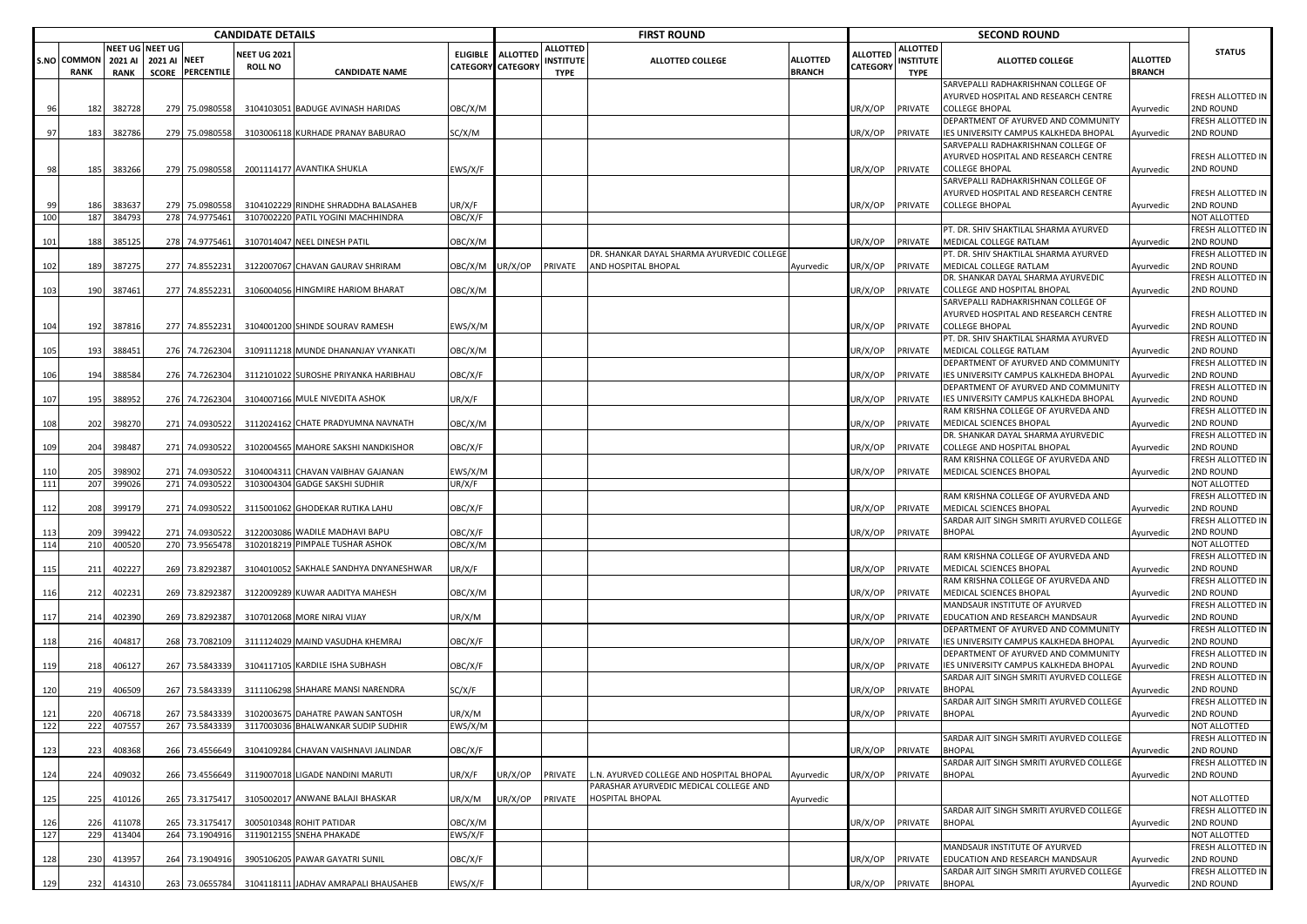|            |                                   |                        |                                        |                                  | <b>CANDIDATE DETAILS</b>              |                                                                         |                    |                                        |                                                    | <b>FIRST ROUND</b>                                                    |                                  |                             |                                                    | <b>SECOND ROUND</b>                                                            |                           |                                      |
|------------|-----------------------------------|------------------------|----------------------------------------|----------------------------------|---------------------------------------|-------------------------------------------------------------------------|--------------------|----------------------------------------|----------------------------------------------------|-----------------------------------------------------------------------|----------------------------------|-----------------------------|----------------------------------------------------|--------------------------------------------------------------------------------|---------------------------|--------------------------------------|
|            | <b>S.NO COMMON</b><br><b>RANK</b> | 2021 AI<br><b>RANK</b> | <b>NEET UG NEET UG</b><br>2021 AI NEET | <b>SCORE PERCENTILE</b>          | <b>VEET UG 2021</b><br><b>ROLL NO</b> | <b>CANDIDATE NAME</b>                                                   |                    | ELIGIBLE ALLOTTED<br>CATEGORY CATEGORY | <b>ALLOTTED</b><br><b>INSTITUTE</b><br><b>TYPE</b> | ALLOTTED COLLEGE                                                      | <b>ALLOTTED</b><br><b>BRANCH</b> | <b>ALLOTTED</b><br>CATEGORY | <b>ALLOTTED</b><br><b>INSTITUTE</b><br><b>TYPE</b> | <b>ALLOTTED COLLEGE</b>                                                        | ALLOTTED<br><b>BRANCH</b> | <b>STATUS</b>                        |
| 130        | 235                               | 416380                 | 262                                    | 72.9337365                       |                                       | 3111115315 BANSOD DISHA RAJESH                                          | SC/X/F             |                                        |                                                    |                                                                       |                                  | JR/X/OP                     | PRIVATE                                            | SARDAR AJIT SINGH SMRITI AYURVED COLLEGE<br>BHOPAL                             | Ayurvedic                 | RESH ALLOTTED IN<br><b>ND ROUND</b>  |
| 131        | 236                               | 416616                 |                                        | 262 72.9337365                   |                                       | 3102005613 KAKAD SHRUTI DNYANESHWAR                                     | OBC/X/F            | JR/X/OP                                | PRIVATE                                            | SRI SAI INSTITUTE OF AYURVEDIC RESEARCH AND<br><b>MEDICINE BHOPAL</b> | Ayurvedic                        | JR/X/OP                     | PRIVATE                                            | SARDAR PATEL AYURVEDIC MEDICAL COLLEGE<br>AND HOSPITAL BALAGHAT                | Ayurvedic                 | UPGRADE FROM FR<br>ALLOTTED COLLEGE  |
| 132        | 237                               | 418386                 |                                        | 261 72.804743                    |                                       | 3106018162 WERULKAR ADITI BABURAO                                       | OBC/X/F            | JR/X/OP                                | PRIVATE                                            | OM AYURVEDIC MEDICAL COLLEGE AND HOSPITAL<br><b>BETUL</b>             | Ayurvedic                        | JR/X/OP                     | PRIVATE                                            | OM AYURVEDIC MEDICAL COLLEGE AND<br><b>HOSPITAL BETUL</b>                      | Ayurvedic                 | NOT UPGRADED                         |
|            | 240                               |                        |                                        |                                  |                                       |                                                                         |                    |                                        |                                                    |                                                                       |                                  | JR/X/OP                     | PRIVATE                                            | SARDAR PATEL AYURVEDIC MEDICAL COLLEGE<br>AND HOSPITAL BALAGHAT                |                           | FRESH ALLOTTED IN<br>2ND ROUND       |
| 133        |                                   | 421010                 |                                        | 260 72.6625409                   |                                       | 3106003276 SAPKAL PRASAD PURUSHOTTAM                                    | EWS/X/M            |                                        |                                                    |                                                                       |                                  |                             |                                                    | MANDSAUR INSTITUTE OF AYURVED                                                  | Ayurvedic                 | FRESH ALLOTTED IN                    |
| 134        | 241                               | 422325                 |                                        | 259 72.5334834                   |                                       | 3111018359 THADANI KIRTI DINESH                                         | JR/H/F             |                                        |                                                    |                                                                       |                                  | UR/X/OP                     | PRIVATE                                            | EDUCATION AND RESEARCH MANDSAUR<br>MANDSAUR INSTITUTE OF AYURVED               | Ayurvedic                 | <b>ND ROUND</b><br>RESH ALLOTTED IN  |
| 135        | 242                               | 422919                 |                                        | 259 72.5334834                   |                                       | 3104021158 PATIL APURVA SUBHASH                                         | JR/X/F             |                                        |                                                    | I. N. KAPOOR MEMORIAL AYURVEDIC MEDICAL                               |                                  | JR/X/OP                     | PRIVATE                                            | EDUCATION AND RESEARCH MANDSAUR<br>RANI DULLAIYA SMRITI HOMOEOPATHY            | Ayurvedic                 | <b>ND ROUND</b><br>UPGRADE FROM FR   |
| 136        | 244                               | 424656                 |                                        | 258 72.4046202                   |                                       | 3104020114 VAISHNAVI MULEY                                              | OBC/X/F            | JR/X/OP                                | PRIVATE                                            | COLLEGE AND HOSPITAL INDORE                                           | Ayurvedic                        | JR/X/OP                     | PRIVATE                                            | MEDICAL COLLEGE AND HOSPITAL BHOPAL                                            | Iomoeopath                | ALLOTTED COLLEGE<br>RESH ALLOTTED IN |
| 137        | 247                               | 426629                 |                                        | 257 72.2751741                   |                                       | 3107017079 DHAYBAR JAYESH SATISH                                        | ОВС/Х/М            |                                        |                                                    |                                                                       |                                  | JR/X/OP                     | PRIVATE                                            | SCHOOL OF AYURVEDA AND SIDDHA SEHORE                                           | Ayurvedic                 | <b>ND ROUND</b><br>FRESH ALLOTTED IN |
| 138        | 248                               | 427100                 |                                        | 257 72.2751741                   |                                       | 3104022033 SHREYA PRASHANT BHALEKAR                                     | JR/X/F             |                                        |                                                    |                                                                       |                                  | JR/X/OP                     | PRIVATE                                            | SCHOOL OF AYURVEDA AND SIDDHA SEHORE                                           | Ayurvedic                 | 2ND ROUND<br>FRESH ALLOTTED IN       |
| 139        | 249                               | 431042                 |                                        | 255 72.0026187                   |                                       | 2208001165 PATIL PRANAV YOGESHWAR                                       | OBC/X/M            |                                        |                                                    |                                                                       |                                  | JR/X/OP                     | PRIVATE                                            | SCHOOL OF AYURVEDA AND SIDDHA SEHORE<br>RKDF HOMOEOPATHIC MEDICAL COLLEGE      | Ayurvedic                 | 2ND ROUND<br>FRESH ALLOTTED IN       |
| 140        | 250                               | 432368                 |                                        | 254 71.874273                    |                                       | 3113001296 AHER ATUL NANDLAL                                            | ОВС/Х/М            |                                        |                                                    | SRI SAI INSTITUTE OF AYURVEDIC RESEARCH AND                           |                                  | JR/X/OP                     | PRIVATE                                            | HOSPITAL AND RESEARCH CENTER BHOPAL<br>SRI SAI INSTITUTE OF AYURVEDIC RESEARCH | Homoeopathy 2ND ROUND     |                                      |
| 141        | 252                               | 433698                 |                                        | 254 71.8742735                   |                                       | 3101007099 SIDDHESHWAR RUCHA PAWAN                                      | JR/X/F             | JR/X/OP                                | PRIVATE                                            | <b>MEDICINE BHOPAL</b>                                                | Ayurvedic                        | JR/X/OP                     | PRIVATE                                            | AND MEDICINE BHOPAL                                                            | Ayurvedic                 | NOT UPGRADED                         |
| 142        | 253                               | 436346                 |                                        | 252 71.6140216                   |                                       | 3107006067 PATIL KOMAL BABULAL                                          | OBC/X/F            |                                        |                                                    | PARASHAR AYURVEDIC MEDICAL COLLEGE AND                                |                                  |                             |                                                    |                                                                                |                           | NOT ALLOTTED<br>FRESH ALLOTTED IN    |
| 143<br>144 | 254<br>257                        | 436427<br>438429       |                                        | 252 71.6140216<br>251 71.4830215 |                                       | 3104007267 CHAVAN SAURABH KISAN<br>3906012219 MUDITA SAVOT              | ЭВС/Х/М<br>JR/X/F  | JR/X/OP                                | PRIVATE                                            | <b>HOSPITAL BHOPAL</b>                                                | Ayurvedic                        | JR/X/OP                     | PRIVATE                                            | SCHOOL OF AYURVEDA AND SIDDHA SEHORE                                           | Ayurvedic                 | 2ND ROUND<br>NOT ALLOTTED            |
| 145        | 258                               | 438636                 |                                        | 251 71.4830215                   |                                       | 3104112200 TAMBE SNEHAL SURESH                                          | :WS/X/F            | JR/X/OP                                | PRIVATE                                            | SRI SAI INSTITUTE OF AYURVEDIC RESEARCH AND<br><b>MEDICINE BHOPAL</b> | Ayurvedic                        | JR/X/OP                     | PRIVATE                                            | SRI SAI INSTITUTE OF AYURVEDIC RESEARCH<br>AND MEDICINE BHOPAL                 | Ayurvedic                 | NOT UPGRADED                         |
| 146        | 259                               | 439553                 |                                        | 251 71.483021                    |                                       | 3109005506 SONWANE YOGESH DAMODHAR                                      | JR/X/M             |                                        |                                                    |                                                                       |                                  | JR/X/OP                     | PRIVATE                                            | SARDAR PATEL AYURVEDIC MEDICAL COLLEGE<br>AND HOSPITAL BALAGHAT                | Ayurvedic                 | FRESH ALLOTTED IN<br><b>ND ROUND</b> |
| 147        | 260                               | 440837                 |                                        | 250 71.336998                    |                                       | 4408003285 OSAMA ZAHEER                                                 | JR/X/M             |                                        |                                                    |                                                                       |                                  | JR/X/OP                     | PRIVATE                                            | AL FAROOQUE UNANI MEDICAL COLLEGE<br>NDORE                                     | Jnani                     | FRESH ALLOTTED IN<br><b>ND ROUND</b> |
| 148        | 262                               | 441381                 |                                        | 250 71.336998                    |                                       | 3107002216 HARSHAL MADHUKAR PATIL                                       | JR/X/M             |                                        |                                                    |                                                                       |                                  | JR/X/OP                     | PRIVATE                                            | RAM KRISHNA COLLEGE OF HOMOEOPATHY<br>AND MEDICAL SCIENCES BHOPAL              | Iomoeopathy 2ND ROUND     | FRESH ALLOTTED IN                    |
|            |                                   |                        |                                        |                                  |                                       |                                                                         |                    |                                        |                                                    |                                                                       |                                  |                             |                                                    |                                                                                |                           | RESH ALLOTTED IN                     |
| 149        | 263                               | 442028                 |                                        | 250 71.336998                    |                                       | 3906001531 LAKSHIKA GANDHI                                              | JR/X/F             |                                        |                                                    |                                                                       |                                  | JR/X/OP                     | PRIVATE                                            | SCHOOL OF AYURVEDA AND SIDDHA SEHORE                                           | Ayurvedic                 | <b>ND ROUND</b><br>FRESH ALLOTTED IN |
| 150        | 264                               | 442335                 |                                        | 250 71.3369981                   |                                       | 3107010272 PAISOLE ASHISH NAMDEV                                        | OBC/X/M            |                                        |                                                    |                                                                       |                                  | JR/X/OP                     | PRIVATE                                            | SCHOOL OF AYURVEDA AND SIDDHA SEHORE                                           | Ayurvedic                 | 2ND ROUND<br>FRESH ALLOTTED IN       |
| 151<br>152 | 266<br>269                        | 44314<br>444752        |                                        | 249 71.206645<br>248 71.0724075  |                                       | 3113001863 JADHAV PRATHMESH RAJENDRA<br>2208001851 SHARMA CHETAN BHARAT | ОВС/Х/М<br>EWS/X/M |                                        |                                                    |                                                                       |                                  | JR/X/OP                     | PRIVATE                                            | SCHOOL OF AYURVEDA AND SIDDHA SEHORE                                           | Ayurvedic                 | 2ND ROUND<br>NOT ALLOTTED            |
| 153        | 270                               | 445499                 |                                        | 248 71.0724075                   |                                       | 3104003241 NEHA SANJAY KORDE                                            | :WS/X/F            |                                        |                                                    |                                                                       |                                  | JR/X/OP                     | PRIVATE                                            | SCHOOL OF AYURVEDA AND SIDDHA SEHORE                                           | Ayurvedic                 | FRESH ALLOTTED IN<br>2ND ROUND       |
| 154<br>155 | 271<br>272                        | 446119<br>447875       |                                        | 248 71.0724075<br>247 70.9384934 |                                       | 3112004007 BANG PRASANNA VISHNUDAS<br>3906001690 NANIKSHA JAIN          | EWS/X/M<br>JR/X/F  |                                        |                                                    |                                                                       |                                  |                             |                                                    |                                                                                |                           | NOT ALLOTTED<br>NOT ALLOTTED         |
| 156        | 273                               | 447983                 |                                        | 247 70.9384934                   |                                       | 3112004391 RATHOD PRACHI PREMDAS                                        | <b>JBC/X/F</b>     |                                        |                                                    |                                                                       |                                  | JR/X/OP                     | PRIVATE                                            | SARDAR PATEL AYURVEDIC MEDICAL COLLEGE<br>AND HOSPITAL BALAGHAT                | Ayurvedic                 | FRESH ALLOTTED IN<br><b>ND ROUND</b> |
| 157        | 274                               | 448801                 |                                        | 246 70.8052916                   |                                       | 3001002135 JAYESH CHALISGAONKAR                                         | JR/X/M             |                                        |                                                    |                                                                       |                                  |                             |                                                    | ARDAR PATEL AYURVEDIC MEDICAL COLLEGE                                          |                           | NOT ALLOTTED<br>RESH ALLOTTED IN     |
| 158<br>159 | 275                               | 449010                 |                                        | 246 70.8052916                   |                                       | 3107004240 PATIL VAIBHAV MANOJ                                          | JR/X/M             |                                        |                                                    |                                                                       |                                  | UR/X/OP                     | PRIVATE                                            | AND HOSPITAL BALAGHAT                                                          | Ayurvedic                 | 2ND ROUND                            |
| 160        | 276<br>277                        | 450918<br>451930       |                                        | 245 70.6525336<br>245 70.6525336 |                                       | 3103017170 AFFAN AHZAM BAIG<br>3101012197 GORE PRIYANKA ASHOK           | UR/X/M<br>OBC/X/F  |                                        |                                                    |                                                                       |                                  |                             |                                                    |                                                                                |                           | <b>NOT ALLOTTED</b><br>NOT ALLOTTED  |
| 161        | 278                               | 453547                 |                                        | 244 70.5205621                   |                                       | 3102002057 BAGADE SANSKRUTI VILAS                                       | OBC/X/F            |                                        |                                                    |                                                                       |                                  |                             |                                                    | <b>NARAYAN SHRI HOMOEOPATHIC MEDICAL</b>                                       |                           | NOT ALLOTTED<br>FRESH ALLOTTED IN    |
| 162        | 279                               | 454261                 |                                        | 244 70.5205621                   |                                       | 3118021093 SAYYED SHIFA                                                 | JR/X/F             |                                        |                                                    |                                                                       |                                  | JR/X/OP                     | PRIVATE                                            | COLLEGE AND HOSPITAL BHOPAL<br>HAKEEM ABDUL HAMEED UNANI MEDICAL               | Iomoeopathy 2ND ROUND     | FRESH ALLOTTED IN                    |
| 163<br>164 | 281<br>283                        | 454430<br>455014       |                                        | 244 70.5205621<br>244 70.5205621 |                                       | 4408117365 NOOR AFSHAN<br>3110001148 PANDIT BASANT                      | OBC/X/F<br>OBC/X/M |                                        |                                                    |                                                                       |                                  | JR/X/OP                     | PRIVATE                                            | COLLEGE AND HOSPITAL DEWAS                                                     | Unani                     | 2ND ROUND<br>NOT ALLOTTED            |
| 165        | 285                               | 456156                 |                                        | 243 70.3830217                   |                                       | 3106020052 SONUNE SAKSHI ARUN                                           | OBC/X/F            |                                        |                                                    |                                                                       |                                  |                             |                                                    |                                                                                |                           | NOT ALLOTTED                         |
| 166        | 286                               | 456603                 |                                        | 243 70.3830217                   |                                       | 3110116075 DEVESH JATASHANKAR PRAJAPATI                                 | JR/X/M             | JR/X/OP                                | PRIVATE                                            | PT. DR. SHIV SHAKTILAL SHARMA AYURVED<br>MEDICAL COLLEGE RATLAM       | Ayurvedic                        | UR/X/OP                     | PRIVATE                                            | PT. DR. SHIV SHAKTILAL SHARMA AYURVED<br>MEDICAL COLLEGE RATLAM                | Ayurvedic                 | NOT UPGRADED                         |
| 167        | 288                               | 457878                 |                                        | 242 70.2427619                   |                                       | 4408023385 SAOOD KHAN                                                   | JR/X/M             |                                        |                                                    |                                                                       |                                  | JR/X/OP                     | PRIVATE                                            | AL FAROOQUE UNANI MEDICAL COLLEGE<br>INDORE                                    | Jnani                     | FRESH ALLOTTED IN<br>2ND ROUND       |
| 168        | 289                               | 458038                 |                                        | 242 70.2427615                   |                                       | 3104104176 MUNDE VAIBHAV BABURAO                                        | OBC/X/M            |                                        |                                                    |                                                                       |                                  | JR/X/OP                     |                                                    | SARDAR PATEL AYURVEDIC MEDICAL COLLEGE<br>PRIVATE AND HOSPITAL BALAGHAT        | Ayurvedic                 | FRESH ALLOTTED IN<br>2ND ROUND       |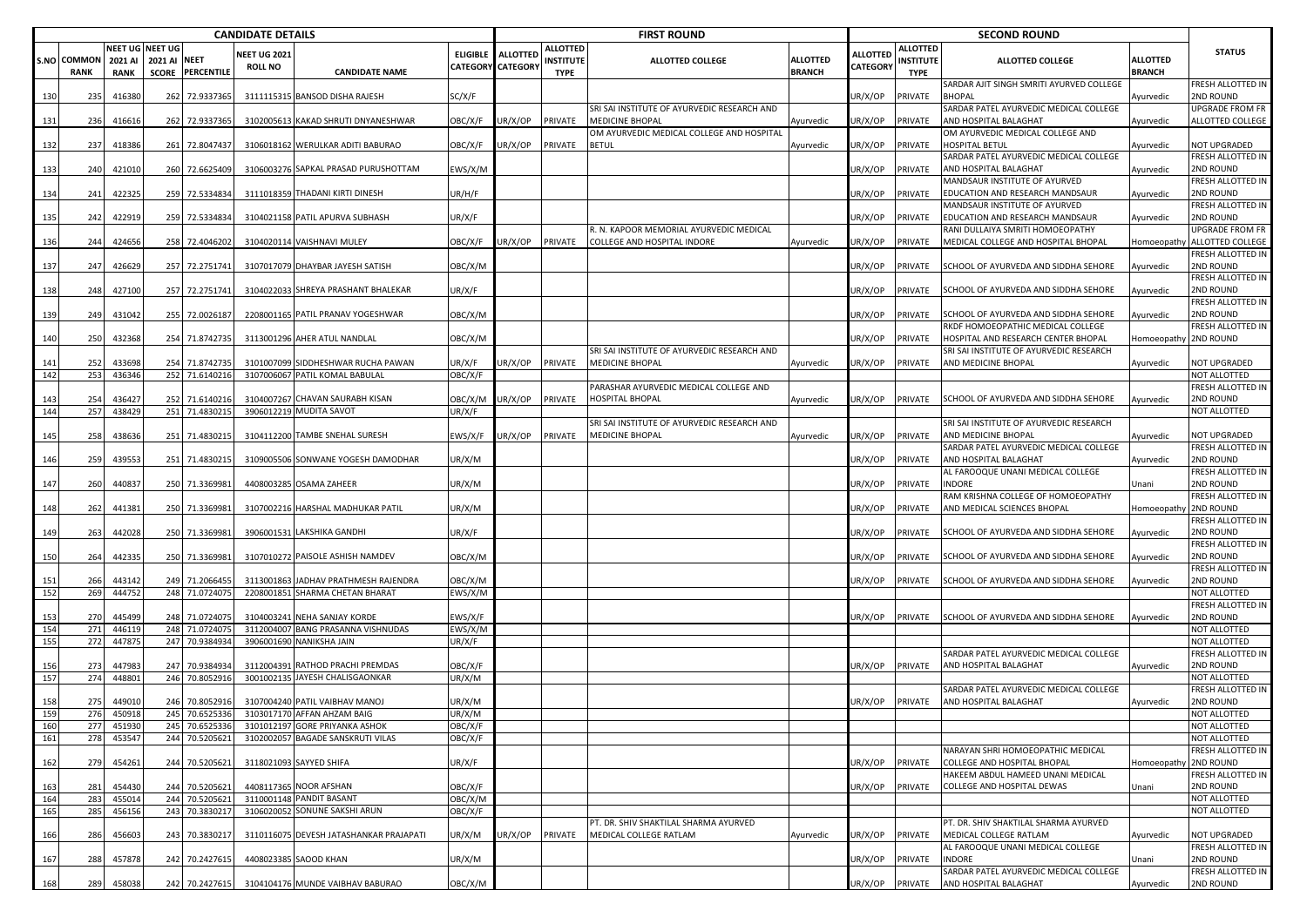|            |                                   |                        |                                                 |                                  | <b>CANDIDATE DETAILS</b>              |                                                          |                   |                                               |                                                    | <b>FIRST ROUND</b>                         |                                  |                             |                                             | <b>SECOND ROUND</b>                                                      |                                  |                                          |
|------------|-----------------------------------|------------------------|-------------------------------------------------|----------------------------------|---------------------------------------|----------------------------------------------------------|-------------------|-----------------------------------------------|----------------------------------------------------|--------------------------------------------|----------------------------------|-----------------------------|---------------------------------------------|--------------------------------------------------------------------------|----------------------------------|------------------------------------------|
|            | <b>S.NO COMMON</b><br><b>RANK</b> | 2021 AI<br><b>RANK</b> | NEET UG NEET UG<br>2021 AI NEET<br><b>SCORE</b> | <b>PERCENTILE</b>                | <b>VEET UG 2021</b><br><b>ROLL NO</b> | <b>CANDIDATE NAME</b>                                    |                   | ELIGIBLE ALLOTTED<br><b>CATEGORY CATEGORY</b> | <b>ALLOTTED</b><br><b>INSTITUTE</b><br><b>TYPE</b> | <b>ALLOTTED COLLEGE</b>                    | <b>ALLOTTED</b><br><b>BRANCH</b> | <b>ALLOTTED</b><br>CATEGORY | <b>ALLOTTED</b><br>INSTITUTE<br><b>TYPE</b> | <b>ALLOTTED COLLEGE</b>                                                  | <b>ALLOTTED</b><br><b>BRANCH</b> | <b>STATUS</b>                            |
| 169        | 290                               | 458080                 |                                                 | 242 70.2427615                   |                                       | 3103014134 AKANKSHA PAWAR                                | OBC/X/F           |                                               |                                                    |                                            |                                  |                             |                                             |                                                                          |                                  | <b>NOT ALLOTTED</b>                      |
| 170        | 291                               | 458252                 |                                                 | 242 70.2427615                   |                                       | 3106002415 BHAKADE VAIBHAV DATTATRAY                     | ОВС/Х/М           |                                               |                                                    |                                            |                                  | JR/X/OP                     | PRIVATE                                     | SARDAR PATEL AYURVEDIC MEDICAL COLLEGE<br>AND HOSPITAL BALAGHAT          | Ayurvedic                        | FRESH ALLOTTED IN<br>2ND ROUND           |
| 171        | 292                               | 458447                 |                                                 | 242 70.2427615                   |                                       | 3122006395 CHAUDHARI ROHIT PRAVIN                        | OBC/X/M           |                                               |                                                    |                                            |                                  |                             |                                             |                                                                          |                                  | NOT ALLOTTED                             |
|            |                                   |                        |                                                 |                                  |                                       |                                                          |                   |                                               |                                                    | SAM COLLEGE OF AYURVEDIC SCIENCES AND      |                                  |                             |                                             |                                                                          |                                  |                                          |
| 172        | 293<br>295                        | 458662                 |                                                 | 242 70.2427615                   |                                       | 3906009248 MAHI PORWAL                                   | EWS/X/F           | JR/X/OP                                       | PRIVATE                                            | HOSPITAL BHOPAL                            | Ayurvedic                        |                             |                                             |                                                                          |                                  | NOT ALLOTTED<br>NOT ALLOTTED             |
| 173        |                                   | 460993                 | 241                                             | 70.0986807                       |                                       | 3102023040 ZUNAIRA MAHEEN SYED AKHTAR ALI                | OBC/X/F           |                                               |                                                    |                                            |                                  |                             |                                             | SARDAR PATEL AYURVEDIC MEDICAL COLLEGE                                   |                                  | FRESH ALLOTTED IN                        |
| 174        | 296                               | 462756                 | 240                                             | 69.9449514                       |                                       | 3111016420 BHAGWAT SUYASH SUCHET                         | JR/X/M            |                                               |                                                    |                                            |                                  | JR/X/OP                     | PRIVATE                                     | AND HOSPITAL BALAGHAT                                                    | Ayurvedic                        | 2ND ROUND                                |
| 175        | 29                                | 464290                 |                                                 | 239 69.8084471                   | 1507003217 PALAK RANI                 |                                                          | EWS/X/F           |                                               |                                                    |                                            |                                  |                             |                                             |                                                                          |                                  | NOT ALLOTTED                             |
| 176        | 299                               | 466471                 | 238                                             | 69.6742092                       |                                       | 3118024240 YADAV ISHA SAMPOORNANAND                      | JR/X/F            |                                               |                                                    |                                            |                                  |                             |                                             |                                                                          |                                  | NOT ALLOTTED                             |
| 177        | 300                               | 467589                 |                                                 | 238 69.6742092                   |                                       | 3103011026 DAHAKE PAYAL VIVEKRAO                         | OBC/X/F           |                                               |                                                    |                                            |                                  | JR/X/OP                     | PRIVATE                                     | RKDF HOMOEOPATHIC MEDICAL COLLEGE<br>HOSPITAL AND RESEARCH CENTER BHOPAL | Homoeopathy 2ND ROUND            | FRESH ALLOTTED IN                        |
| 178        | 301                               | 468753                 |                                                 | 237 69.5379638                   |                                       | 4406002684 ANSHIKA SAMAIYA                               | JR/X/F            |                                               |                                                    |                                            |                                  |                             |                                             |                                                                          |                                  | NOT ALLOTTED                             |
|            |                                   |                        |                                                 |                                  |                                       |                                                          |                   |                                               |                                                    | R. N. KAPOOR MEMORIAL AYURVEDIC MEDICAL    |                                  |                             |                                             | R. N. KAPOOR MEMORIAL AYURVEDIC MEDICAL                                  |                                  |                                          |
| 179        | 302                               | 468984                 |                                                 | 237 69.5379638                   |                                       | 3104021054 WAYKOS RUTUJA SANJAY                          | OBC/X/F           | IR/X/OP                                       | PRIVATE                                            | COLLEGE AND HOSPITAL INDORE                | Ayurvedic                        | IR/X/OP                     | PRIVATE                                     | COLLEGE AND HOSPITAL INDORE<br>SARDAR PATEL AYURVEDIC MEDICAL COLLEGE    | Ayurvedic                        | <b>NOT UPGRADED</b><br>FRESH ALLOTTED IN |
| 180        | 303                               | 470560                 |                                                 | 236 69.3911634                   |                                       | 3122009150 PATIL GAURAV SAMBHAJI                         | ОВС/Х/М           |                                               |                                                    |                                            |                                  | IR/X/OP                     | PRIVATE                                     | AND HOSPITAL BALAGHAT                                                    | Ayurvedic                        | 2ND ROUND                                |
| 181        | 304                               | 473848                 |                                                 | 235 69.2235764                   |                                       | 3107010235 PATIL KISHORI SARDARSING                      | OBC/X/F           |                                               |                                                    |                                            |                                  |                             |                                             |                                                                          |                                  | NOT ALLOTTED                             |
| 182        | 305                               | 474883                 |                                                 | 235 69.2235764                   |                                       | 3105006278 RATHOD SWAPNIL SANJAY                         | OBC/X/M           |                                               |                                                    |                                            |                                  |                             |                                             |                                                                          |                                  | NOT ALLOTTED                             |
| 183<br>184 | 306<br>30                         | 476581<br>477218       | 234<br>234                                      | 69.0814383<br>69.0814383         |                                       | 4407008367 KOMAL MISHRA<br>3006002237 RITESH KUMAR NIGAM | :WS/X/F<br>JR/X/M |                                               |                                                    |                                            |                                  |                             |                                             |                                                                          |                                  | NOT ALLOTTED<br>NOT ALLOTTED             |
| 185        | 308                               | 477857                 |                                                 | 233 68.9361272                   |                                       | 3004001460 ABHIJEET PATEL                                | OBC/X/M           |                                               |                                                    |                                            |                                  |                             |                                             |                                                                          |                                  | NOT ALLOTTED                             |
| 186        | 309                               | 479921                 | 232                                             | 68.791917                        |                                       | 3103008045 RATHOD YASH RAMESH                            | JR/X/M            |                                               |                                                    |                                            |                                  |                             |                                             |                                                                          |                                  | NOT ALLOTTED                             |
| 187        | 310                               | 480123                 | 232                                             | 68.791917                        |                                       | 3106001273 SUTAWANE NIKUNJ VIJAY                         | OBC/X/M           |                                               |                                                    |                                            |                                  |                             |                                             |                                                                          |                                  | NOT ALLOTTED                             |
| 188        | 312                               | 481985                 | 231                                             | 68.645505                        |                                       | 3122005269 WADILE NAMRATA KAILAS                         | OBC/X/F           |                                               |                                                    |                                            |                                  |                             |                                             |                                                                          |                                  | NOT ALLOTTED                             |
| 189        | 31                                | 484485                 | 230                                             | 68.4817387                       |                                       | 3111015317 BARDE OJASWINI KISHOR                         | OBC/X/F           |                                               |                                                    |                                            |                                  |                             |                                             | AL FAROOQUE UNANI MEDICAL COLLEGE                                        |                                  | NOT ALLOTTED<br>FRESH ALLOTTED IN        |
| 190        | 315                               | 491218                 | 227                                             | 68.04723                         |                                       | 3003109051 IRAM KAHAN                                    | JR/X/F            |                                               |                                                    |                                            |                                  | JR/X/OP                     | PRIVATE                                     | <b>INDORE</b>                                                            | Unani                            | 2ND ROUND                                |
| 191        | 317                               | 491844                 | 227                                             | 68.04723                         |                                       | 3105004218 SONAWANE DIMPAL MADAN                         | SC/X/F            |                                               |                                                    |                                            |                                  |                             |                                             |                                                                          |                                  | NOT ALLOTTED                             |
| 192        | 318                               | 49425                  | 226                                             | 67.8922056                       |                                       | 3106006039 GOSAVI SHIVAM SUNIL                           | ЭВС/Х/М           |                                               |                                                    |                                            |                                  |                             |                                             |                                                                          |                                  | NOT ALLOTTED                             |
| 193        | 319                               | 495788                 |                                                 | 226 67.8922056                   | 3103021064 GAUTAM                     | MANWAR DHAMMAPRAKASH                                     | SC/X/M            |                                               |                                                    |                                            |                                  |                             |                                             |                                                                          |                                  | NOT ALLOTTED                             |
| 194        | 320                               | 495856                 |                                                 | 225 67.7241654                   |                                       | 3104102262 ANIKET SARJERAO TATHE                         | EWS/X/M           |                                               |                                                    |                                            |                                  |                             |                                             |                                                                          |                                  | NOT ALLOTTED                             |
| 195        | 32                                | 496788                 |                                                 | 225 67.7241654                   |                                       | 3113110146 PARDESHI VISHWA KAILASSINGH                   | UR/X/F            |                                               |                                                    |                                            |                                  |                             |                                             |                                                                          |                                  | NOT ALLOTTED                             |
|            |                                   |                        |                                                 |                                  |                                       |                                                          |                   |                                               |                                                    |                                            |                                  |                             |                                             | RANI DULLAIYA SMRITI HOMOEOPATHY                                         |                                  | FRESH ALLOTTED IN                        |
| 196        | 323                               | 497608                 |                                                 | 225 67.7241654                   |                                       | 3111012416 PRITAM PRAFUL TAWADE                          | SC/X/M            |                                               |                                                    |                                            |                                  | JR/X/OP                     | PRIVATE                                     | MEDICAL COLLEGE AND HOSPITAL BHOPAL                                      | Homoeopathy                      | 2ND ROUND                                |
| 197        | 325                               | 50088                  |                                                 | 223 67.4394359                   |                                       | 3111025197 NICHAT TEJAL PRASHANT                         | OBC/X/F           |                                               |                                                    |                                            |                                  | JR/X/OP                     | PRIVATE                                     | RKDF HOMOEOPATHIC MEDICAL COLLEGE<br>HOSPITAL AND RESEARCH CENTER BHOPAL | Iomoeopathy 2ND ROUND            | FRESH ALLOTTED IN                        |
| 198        | 326                               | 501419                 |                                                 | 223 67.4394359                   |                                       | 3109118197 KADAM PRANOTI JAGANNATH                       | OBC/X/F           |                                               |                                                    |                                            |                                  |                             |                                             |                                                                          |                                  | NOT ALLOTTED                             |
|            |                                   |                        |                                                 |                                  |                                       |                                                          |                   |                                               |                                                    |                                            |                                  |                             |                                             | RAM KRISHNA COLLEGE OF HOMOEOPATHY                                       |                                  | FRESH ALLOTTED IN                        |
| 199        | 328                               | 503880                 |                                                 | 222 67.2922469                   |                                       | 1205006073 JALADI RUTHVIKA SIYA                          | JR/X/F            |                                               |                                                    |                                            |                                  | JR/X/OP                     | PRIVATE                                     | AND MEDICAL SCIENCES BHOPAL                                              | Iomoeopathy 2ND ROUND            |                                          |
| 200        | 329                               | 504210                 |                                                 | 222 67.2922469                   |                                       | 3905023109 BEENA DANGI                                   | JR/X/F            |                                               |                                                    |                                            |                                  |                             |                                             | HAHNEMANN HOMOEOPATHIC MEDICAL                                           |                                  | NOT ALLOTTED<br>FRESH ALLOTTED IN        |
| 201        | 330                               | 50513                  |                                                 | 221 67.1407193                   |                                       | 3107010277 SHIRSATH BHAVRATNA BHARAT                     | SC/X/M            |                                               |                                                    |                                            |                                  | JR/X/OP                     | PRIVATE                                     | COLLEGE AND HOSPITAL BHOPAL                                              | Homoeopathy                      | 2ND ROUND                                |
|            |                                   |                        |                                                 |                                  |                                       |                                                          |                   |                                               |                                                    | SAM COLLEGE OF AYURVEDIC SCIENCES AND      |                                  |                             |                                             | VASUNDHRA RAJE HOMEOPATHIC MEDICAL                                       |                                  | UPGRADE FROM FR                          |
| 202        | 331                               | 505565                 |                                                 | 221 67.1407193                   |                                       | 1702010059 NISTHA PANDEY                                 | JR/X/F            | JR/X/OP                                       | PRIVATE                                            | <b>HOSPITAL BHOPAL</b>                     | Ayurvedic                        | JR/X/OP                     | PRIVATE                                     | COLLEGE AND HOSPITAL GWALIOR                                             | lomoeopathy                      | ALLOTTED COLLEGE                         |
| 203<br>204 | 332<br>333                        | 505581<br>505924       |                                                 | 221 67.1407193<br>221 67.1407193 | 3113105188 SWAPNIL                    | 3122005377 SAKSHI VINAYKUMAR ADGALE                      | JR/X/M<br>OBC/X/F |                                               |                                                    |                                            |                                  |                             |                                             |                                                                          |                                  | NOT ALLOTTED<br>NOT ALLOTTED             |
| 205        | 334                               | 506446                 |                                                 | 221 67.1407193                   |                                       | 3112023145 CHAVHAN DIVYANI ULHAS                         | OBC/X/F           |                                               |                                                    |                                            |                                  |                             |                                             |                                                                          |                                  | NOT ALLOTTED                             |
|            |                                   |                        |                                                 |                                  |                                       |                                                          |                   |                                               |                                                    | DR. SHANKAR DAYAL SHARMA AYURVEDIC COLLEGE |                                  |                             |                                             |                                                                          |                                  |                                          |
| 206        | 337                               | 515726                 |                                                 | 217 66.5068935                   |                                       | 3113003262 BIDGAR KRUSHNA HARIBHAU                       | ОВС/Х/М           | UR/X/OP                                       | PRIVATE                                            | AND HOSPITAL BHOPAL                        | Ayurvedic                        |                             |                                             |                                                                          |                                  | NOT ALLOTTED                             |
| 207        | 338                               | 516358                 |                                                 | 217 66.5068935                   |                                       | 4405006480 AMRITA CHAUDHARI                              | OBC/X/F           |                                               |                                                    |                                            |                                  | JR/X/OP                     | PRIVATE                                     | NARAYAN SHRI HOMOEOPATHIC MEDICAL<br>COLLEGE AND HOSPITAL BHOPAL         | Iomoeopathy 2ND ROUND            | <b>FRESH ALLOTTED IN</b>                 |
| 208        | 339                               | 519728                 |                                                 | 215 66.1640137                   |                                       | 3103003144 THOKE SHRAWANI NARENDRA                       | OBC/X/F           |                                               |                                                    |                                            |                                  |                             |                                             |                                                                          |                                  | NOT ALLOTTED                             |
| 209        | 340                               | 520026                 |                                                 | 215 66.1640137                   |                                       | 3111104086 RAJASHREE EKARE                               | OBC/X/F           |                                               |                                                    |                                            |                                  |                             |                                             |                                                                          |                                  | NOT ALLOTTED                             |
|            |                                   |                        |                                                 |                                  |                                       |                                                          |                   |                                               |                                                    | R. N. KAPOOR MEMORIAL AYURVEDIC MEDICAL    |                                  |                             |                                             |                                                                          |                                  |                                          |
| 210        | 341                               | 520032                 |                                                 | 215 66.1640137                   |                                       | 4406002229 MRATYUNJAY SAMELE                             | EWS/X/M           | JR/X/OP                                       | PRIVATE                                            | COLLEGE AND HOSPITAL INDORE                | Ayurvedic                        |                             |                                             |                                                                          |                                  | NOT ALLOTTED                             |
| 211        | 343                               | 521932                 |                                                 | 215 66.1640137                   |                                       | 3105019103 RATHOD ASHISH BANDU                           | OBC/X/M           |                                               |                                                    | R. N. KAPOOR MEMORIAL AYURVEDIC MEDICAL    |                                  |                             |                                             | R. N. KAPOOR MEMORIAL AYURVEDIC MEDICAL                                  |                                  | NOT ALLOTTED                             |
| 212        | 347                               | 525062                 | 213                                             | 65.8563609                       |                                       | 3122005147 PATHAN SAANI YASNAIN KHAN                     | <b>JBC/X/M</b>    | UR/X/OP                                       | PRIVATE                                            | COLLEGE AND HOSPITAL INDORE                | Ayurvedic                        | JR/X/OP                     | PRIVATE                                     | COLLEGE AND HOSPITAL INDORE                                              | Ayurvedic                        | NOT UPGRADED                             |
| 213        | 350                               | 527948                 |                                                 | 212 65.6997824                   |                                       | 3112038154 DANGE RATANSING KESHARSING                    | UR/X/M            |                                               |                                                    |                                            |                                  |                             |                                             |                                                                          |                                  | NOT ALLOTTED                             |
|            |                                   |                        |                                                 |                                  |                                       |                                                          |                   |                                               |                                                    | PARASHAR AYURVEDIC MEDICAL COLLEGE AND     |                                  |                             |                                             |                                                                          |                                  |                                          |
| 214        | 353                               | 530827                 |                                                 | 211 65.5347856                   |                                       | 3104004447 APOORVA GAIKWAD                               | SC/X/F            | UR/X/OP                                       | PRIVATE                                            | <b>HOSPITAL BHOPAL</b>                     | Ayurvedic                        |                             |                                             | NARAYAN SHRI HOMOEOPATHIC MEDICAL                                        |                                  | NOT ALLOTTED<br>FRESH ALLOTTED IN        |
| 215        | 354                               | 531421                 |                                                 | 211 65.5347856                   |                                       | 1704001058 NIKITA TIWARI                                 | EWS/X/F           |                                               |                                                    |                                            |                                  | JR/X/OP                     | PRIVATE                                     | COLLEGE AND HOSPITAL BHOPAL                                              | Homoeopathy 2ND ROUND            |                                          |
| 216        | 355                               | 534715                 |                                                 | 210 65.3437572                   |                                       | 3112114009 RASANE SHRUSTI ANIL                           | OBC/X/F           |                                               |                                                    |                                            |                                  |                             |                                             |                                                                          |                                  | NOT ALLOTTED                             |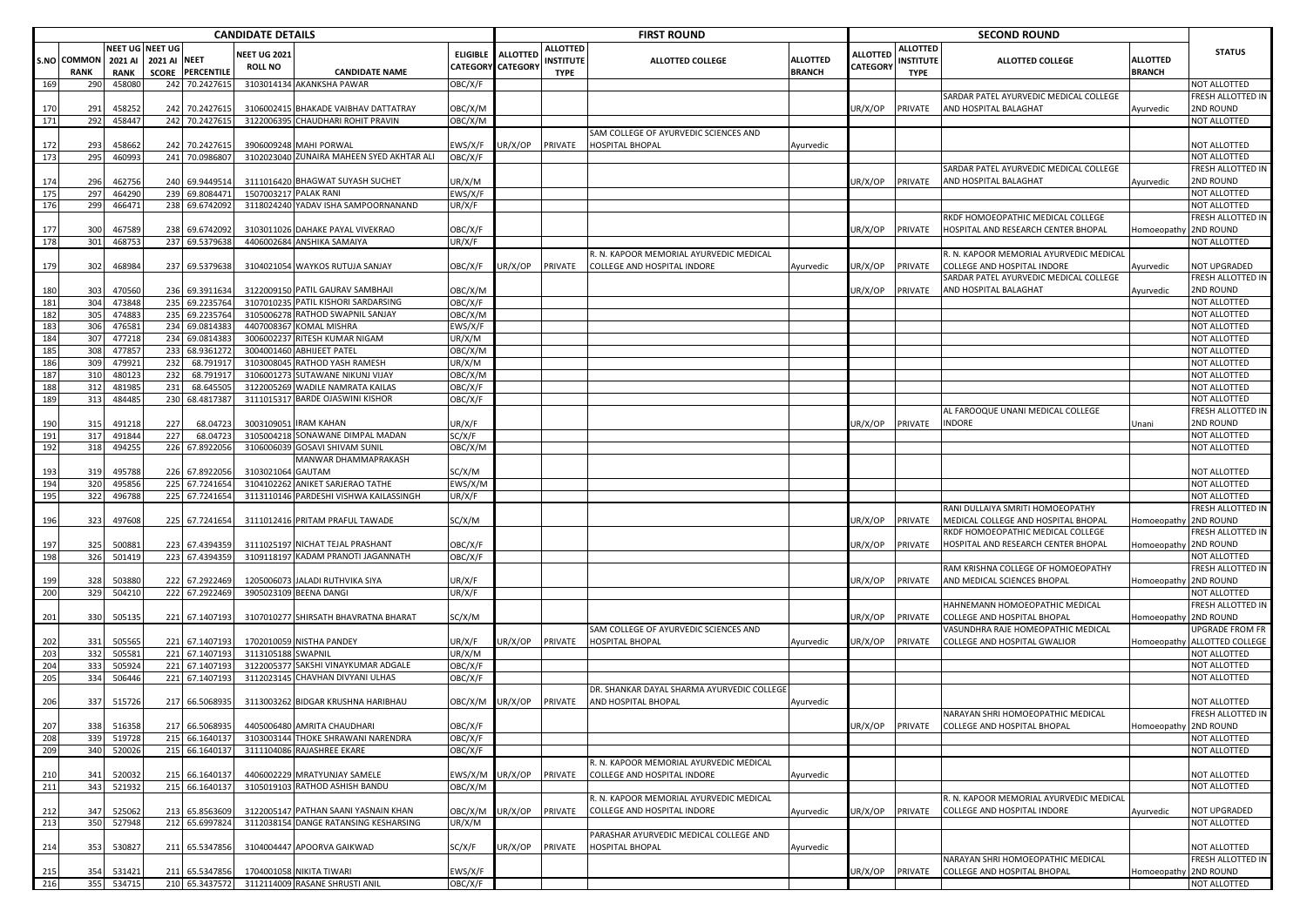|            |                            |                        |                                                                   | <b>CANDIDATE DETAILS</b>              |                                                                                |                                   |                      |                                                    | <b>FIRST ROUND</b>                                                |                           |                             |                                                   | <b>SECOND ROUND</b>                                               |                                  |                                     |
|------------|----------------------------|------------------------|-------------------------------------------------------------------|---------------------------------------|--------------------------------------------------------------------------------|-----------------------------------|----------------------|----------------------------------------------------|-------------------------------------------------------------------|---------------------------|-----------------------------|---------------------------------------------------|-------------------------------------------------------------------|----------------------------------|-------------------------------------|
|            | S.NO COMMON<br><b>RANK</b> | 2021 AI<br><b>RANK</b> | NEET UG NEET UG<br><b>2021 AI NEET</b><br><b>SCORE PERCENTILE</b> | <b>JEET UG 2021</b><br><b>ROLL NO</b> | <b>CANDIDATE NAME</b>                                                          | <b>ELIGIBLE</b><br><b>CATEGOR</b> | ALLOTTEI<br>CATEGORY | <b>ALLOTTED</b><br><b>INSTITUTE</b><br><b>TYPE</b> | <b>ALLOTTED COLLEGE</b>                                           | <b>ALLOTTED</b><br>BRANCH | <b>ALLOTTED</b><br>CATEGORY | <b>ALLOTTED</b><br><b>NSTITUTE</b><br><b>TYPE</b> | <b>ALLOTTED COLLEGE</b>                                           | <b>ALLOTTED</b><br><b>BRANCH</b> | <b>STATUS</b>                       |
| 217        | 356                        | 535189                 | 65.1847827<br>209                                                 |                                       | 3111102602 SAWI DUDHGAWALI                                                     | SC/X/F                            |                      |                                                    |                                                                   |                           |                             |                                                   |                                                                   |                                  | NOT ALLOTTED                        |
|            |                            |                        |                                                                   |                                       |                                                                                |                                   |                      |                                                    | . N. KAPOOR MEMORIAL HOMEOPATHIC                                  |                           |                             |                                                   | R. N. KAPOOR MEMORIAL HOMEOPATHIC                                 |                                  |                                     |
| 218        | 359                        | 53771                  | 65.0247074<br>208                                                 |                                       | 2208008153 SHAIKH TARIQ ANWAR AENUDDIN                                         | UR/X/M                            | IR/X/OP              | PRIVATE                                            | HOSPITAL AND MEDICAL COLLEGE INDORE                               | Homoeopathy               | UR/X/OP                     | PRIVATE                                           | HOSPITAL AND MEDICAL COLLEGE INDORE                               | Homoeopath                       | <b>NOT UPGRADED</b>                 |
| 219        | 360                        | 54035                  | 207 64.867805                                                     |                                       | 3102009122 MOHAMMAD WASIF                                                      | EWS/X/N                           |                      |                                                    |                                                                   |                           |                             |                                                   |                                                                   |                                  | NOT ALLOTTED                        |
| 220        | 361                        | 540441                 | 207 64.8678051                                                    |                                       | 3104002273 KHARAT VIJAYA SUBHASH                                               | OBC/X/F                           |                      |                                                    |                                                                   |                           |                             |                                                   |                                                                   |                                  | NOT ALLOTTED                        |
| 221        | 363                        | 541030                 | 207<br>64.8678051                                                 |                                       | 3111025100 MEHBOOBE ILAHI                                                      | OBC/X/M                           |                      |                                                    |                                                                   |                           |                             |                                                   |                                                                   |                                  | NOT ALLOTTED                        |
| 222        | 364                        | 541168                 | 207<br>64.8678051                                                 |                                       | 3109111233 GURME ROHAN SURESHRAO                                               | OBC/X/M                           |                      |                                                    |                                                                   |                           |                             |                                                   |                                                                   |                                  | NOT ALLOTTED                        |
| 223        | 365                        | 541585                 | 207 64.8678051                                                    |                                       | 3104001588 GAIKWAD BHARAT BALASAHEB                                            | EWS/X/M                           |                      |                                                    |                                                                   |                           |                             |                                                   |                                                                   |                                  | NOT ALLOTTED                        |
|            |                            |                        |                                                                   |                                       |                                                                                |                                   |                      |                                                    |                                                                   |                           |                             |                                                   | HAKEEM ABDUL HAMEED UNANI MEDICAL                                 |                                  | FRESH ALLOTTED IN                   |
| 224        | 367                        | 545168                 | 64.5190973<br>205                                                 |                                       | 3118032058 RAHMAT JAHA SHAIKH RAUSHAN                                          | EWS/X/F                           |                      |                                                    |                                                                   |                           | JR/X/OP                     | PRIVATE                                           | COLLEGE AND HOSPITAL DEWAS                                        | Unani                            | 2ND ROUND                           |
| 225        | 371                        | 551584                 | 203<br>64.193895                                                  |                                       | 4406002474 SHASHANK TRIPATHI                                                   | UR/X/M                            |                      |                                                    |                                                                   |                           |                             |                                                   |                                                                   |                                  | NOT ALLOTTED                        |
|            |                            |                        |                                                                   |                                       |                                                                                |                                   |                      |                                                    |                                                                   |                           |                             |                                                   | RAM KRISHNA COLLEGE OF HOMOEOPATHY<br>AND MEDICAL SCIENCES BHOPAI |                                  | FRESH ALLOTTED IN                   |
| 226        | 373                        | 552238                 | 203 64.1938958                                                    | 3110013038 AKSHI JHA                  |                                                                                | UR/X/F                            |                      |                                                    | DEPARTMENT OF AYURVED AND COMMUNITY IES                           |                           | JR/X/OP                     | PRIVATE                                           | DEPARTMENT OF AYURVED AND COMMUNITY                               | Iomoeopathy                      | 2ND ROUND                           |
| 227        | 375                        | 55587                  | 201 63.8614416                                                    |                                       | 3118003298 ABHINAY KUREEL                                                      | SC/X/M                            | JR/X/OP              | PRIVATE                                            | UNIVERSITY CAMPUS KALKHEDA BHOPAL                                 | Ayurvedic                 | JR/X/OP                     | PRIVATE                                           | IES UNIVERSITY CAMPUS KALKHEDA BHOPAL                             | Ayurvedic                        | NOT UPGRADED                        |
| 228        | 377                        | 557288                 | 201<br>63.8614416                                                 |                                       | 3112119027 JADHAV DIPAK MANGESH                                                | OBC/X/M                           |                      |                                                    |                                                                   |                           |                             |                                                   |                                                                   |                                  | NOT ALLOTTED                        |
| 229        | 378                        | 557644                 | 201<br>63.8614416                                                 |                                       | 3109008056 YASHASHRI GUTTE                                                     | OBC/X/F                           |                      |                                                    |                                                                   |                           |                             |                                                   |                                                                   |                                  | NOT ALLOTTED                        |
| 230        | 382                        | 564469                 | 198<br>63.3397074                                                 |                                       | 3107008018 CHAUDHARI ADITYA PRAKASH                                            | OBC/X/M                           |                      |                                                    |                                                                   |                           |                             |                                                   |                                                                   |                                  | NOT ALLOTTED                        |
| 231        | 384                        | 566304                 | 197 63.1684294                                                    |                                       | 3111035397 JAYESH BORKAR                                                       | OBC/X/M                           |                      |                                                    |                                                                   |                           |                             |                                                   |                                                                   |                                  | NOT ALLOTTED                        |
|            |                            |                        |                                                                   |                                       |                                                                                |                                   |                      |                                                    | PARASHAR AYURVEDIC MEDICAL COLLEGE AND                            |                           |                             |                                                   | RANI DULLAIYA SMRITI HOMOEOPATHY                                  |                                  | FRESH ALLOTTED IN                   |
| 232        | 385                        | 567563                 | 197<br>63.1684294                                                 |                                       | 3106010240 SONUNE SNEHAL SUNIL                                                 | OBC/X/F                           | JR/X/OP              | PRIVATE                                            | HOSPITAL BHOPAL                                                   | Ayurvedic                 | JR/X/OP                     | PRIVATE                                           | MEDICAL COLLEGE AND HOSPITAL BHOPAL                               | Homoeopath <sup>.</sup>          | 2ND ROUND                           |
|            |                            |                        |                                                                   |                                       |                                                                                |                                   |                      |                                                    |                                                                   |                           |                             |                                                   | DISTRICT HOMEOPATHIC MEDICAL COLLEGE                              |                                  | FRESH ALLOTTED IN                   |
| 233        | 386                        | 569543                 | 196 62.9904168                                                    |                                       | 2205001586 RAJPUT PRERNA SHAILENDRASINGH                                       | UR/X/F                            |                      |                                                    |                                                                   |                           | JR/X/OP                     | PRIVATE                                           | AND HOSPITAL RATLAM                                               | Iomoeopath                       | <b>2ND ROUND</b>                    |
| 234        | 387                        | 569546                 | 196 62.9904168                                                    |                                       | 2208004168 PATIL SUNNY RAJENDRABHAI                                            | UR/X/M                            |                      |                                                    |                                                                   |                           |                             |                                                   |                                                                   |                                  | NOT ALLOTTED                        |
| 235        | 388                        | 56961                  | 196 62.9904168                                                    |                                       | 3103004043 MORE SHRUSHTI                                                       | SC/X/F                            |                      |                                                    |                                                                   |                           |                             |                                                   |                                                                   |                                  | NOT ALLOTTED                        |
| 236        | 38                         | 57103                  | 196<br>62.990416                                                  |                                       | 3111005299 KUNGHADKAR SURAJ ANII                                               | OBC/X/M                           |                      |                                                    |                                                                   |                           |                             |                                                   |                                                                   |                                  | NOT ALLOTTED                        |
| 237        | 390                        | 573064                 | 195 62.7918768                                                    |                                       | 3107005146 RAJPUT SAKSHI RAJUSING                                              | OBC/X/F                           |                      |                                                    |                                                                   |                           |                             |                                                   |                                                                   |                                  | NOT ALLOTTED                        |
| 238        | 391                        | 577306                 | 193 62.4458888                                                    |                                       | 3104001718 HIVARE BHAVESH DILIP                                                | OBC/X/M                           |                      |                                                    |                                                                   |                           |                             |                                                   |                                                                   |                                  | NOT ALLOTTED                        |
| 239        | 392                        | 58451                  | 191 62.1023614                                                    |                                       | 1704001578 ANJALI NAIR                                                         | UR/X/F                            |                      |                                                    |                                                                   |                           |                             |                                                   |                                                                   |                                  | NOT ALLOTTED                        |
|            |                            |                        |                                                                   |                                       |                                                                                |                                   |                      |                                                    | POORNAYU AYURVED CHIKITSALAYA EVAM                                |                           |                             |                                                   |                                                                   |                                  |                                     |
|            |                            |                        |                                                                   |                                       |                                                                                |                                   |                      |                                                    | ANUSANDHAN VIDYAPEETH GIRLS COLLEGE                               |                           |                             |                                                   |                                                                   |                                  |                                     |
| 240        | 394                        | 58997                  | 189 61.7127283                                                    | 2209002106 DIVA MITAL                 |                                                                                | UR/X/F                            | JR/X/OP              | PRIVATE                                            | JABALPUR                                                          | Ayurvedic                 |                             |                                                   |                                                                   |                                  | NOT ALLOTTED                        |
| 241        | 395                        | 591715                 | 188 61.5360756                                                    | 3004001137 PALAK JAIN                 |                                                                                | UR/X/F                            |                      |                                                    |                                                                   |                           |                             |                                                   |                                                                   |                                  | NOT ALLOTTED                        |
| 242        | 396                        | 59695                  | 186 61.171891                                                     |                                       | 1403001450 ARIF AHMED LASKAR                                                   | UR/X/M                            |                      |                                                    |                                                                   |                           |                             |                                                   |                                                                   |                                  | NOT ALLOTTED                        |
| 243        | 399                        | 610164                 | 182<br>60.3987766                                                 |                                       | 3111027255 SHREYA UKEY                                                         | OBC/X/F                           |                      |                                                    |                                                                   |                           |                             |                                                   |                                                                   |                                  | NOT ALLOTTED                        |
| 244        | 400                        | 611003                 | 182<br>60.3987766                                                 |                                       | 3111004583 BHUTE GAYATRI VIRENDRA                                              | OBC/X/F                           |                      |                                                    |                                                                   |                           |                             |                                                   |                                                                   |                                  | NOT ALLOTTED                        |
|            |                            |                        |                                                                   |                                       |                                                                                |                                   |                      |                                                    |                                                                   |                           |                             |                                                   | SAIFIA HAMIDIA UNANI TIBBIYA COLLEGE                              |                                  | FRESH ALLOTTED IN                   |
| 245<br>246 | 40<br>402                  | 61600<br>618331        | 59.9726862<br>180<br>179 59.7817873                               |                                       | 4411102677 SIDRA RIFAT FATIMA<br>3102002332 KHOND VAIBHAV GAJANAN              | OBC/X/F<br>OBC/X/M                |                      |                                                    |                                                                   |                           | JR/X/OP                     | PRIVATE                                           | <b>BURHANPUR</b>                                                  | Jnani                            | 2ND ROUND<br>NOT ALLOTTED           |
|            |                            |                        |                                                                   |                                       | SHAIKH MOHAMMAD UMAR                                                           |                                   |                      |                                                    |                                                                   |                           |                             |                                                   |                                                                   |                                  |                                     |
| 247        | 403                        | 61891                  | 179 59.7817873                                                    |                                       | 3107015199 MOHAMMAD FAROOQUE                                                   | UR/X/M                            |                      |                                                    |                                                                   |                           |                             |                                                   |                                                                   |                                  | NOT ALLOTTED                        |
|            |                            |                        |                                                                   |                                       |                                                                                |                                   |                      |                                                    |                                                                   |                           |                             |                                                   | ANUSHREE HOMOEOPATHIC MEDICAL COLLEGE                             |                                  | FRESH ALLOTTED IN                   |
| 248        | 405                        | 62273                  | 178 59.5881687                                                    |                                       | 1703009475 KOMAL SAHU                                                          | OBC/X/F                           |                      |                                                    |                                                                   |                           | JR/X/OP                     | PRIVATE                                           | <b>JABALPUR</b>                                                   | lomoeopathy                      | 2ND ROUND                           |
| 249        | 407                        | 62531                  | 177 59.3925426                                                    |                                       | 3106005052 TAUFEEQUE AHMAD                                                     | EWS/X/M                           |                      |                                                    |                                                                   |                           |                             |                                                   |                                                                   |                                  | NOT ALLOTTED                        |
| 250        | 408                        | 62647                  | 177 59.3925426                                                    |                                       | 3107006288 CHAUDHARI AAKASH MUKESH                                             | OBC/X/M                           |                      |                                                    |                                                                   |                           |                             |                                                   |                                                                   |                                  | NOT ALLOTTED                        |
| 251        | 40                         | 627240                 | 176<br>59.1953625                                                 |                                       | 3003104325 ZAINAB SATKUR WALA                                                  | EWS/X/F                           |                      |                                                    |                                                                   |                           |                             |                                                   |                                                                   |                                  | NOT ALLOTTED                        |
|            |                            |                        |                                                                   |                                       |                                                                                |                                   |                      |                                                    |                                                                   |                           |                             |                                                   | RKDF HOMOEOPATHIC MEDICAL COLLEGE                                 |                                  | FRESH ALLOTTED IN                   |
| 252        | 411                        | 628988                 | 176 59.195362                                                     |                                       | 3103022148 SHAHANE PRATIKSHA HARSHAL                                           | OBC/X/F                           |                      |                                                    |                                                                   |                           | JR/X/OP                     | PRIVATE                                           | HOSPITAL AND RESEARCH CENTER BHOPAL                               | Homoeopath                       | <b>2ND ROUND</b>                    |
| 253        | 415                        | 63267                  | 175 58.9507814                                                    |                                       | 3118001487 SINGH SHALINI SURYABHAN                                             | UR/X/F                            |                      |                                                    |                                                                   |                           |                             |                                                   |                                                                   |                                  | NOT ALLOTTED                        |
|            |                            |                        |                                                                   |                                       |                                                                                |                                   |                      |                                                    |                                                                   |                           |                             |                                                   | SOPHIA HOMEOPATHIC MEDICAL COLLEGE                                |                                  | FRESH ALLOTTED IN                   |
| 254        | 416                        | 63357                  | 58.9507814<br>175                                                 |                                       | 4401017209 YAKUB KHAN                                                          | OBC/X/M                           |                      |                                                    |                                                                   |                           | JR/X/OP                     | PRIVATE                                           | <b>GWALIOR</b>                                                    | Homoeopath <sup>.</sup>          | 2ND ROUND                           |
| 255        | 418                        | 637226                 | 173 58,5600473                                                    |                                       | 3104109200 GAIKWAD ROHAN PRALHAD                                               | UR/X/M                            |                      |                                                    |                                                                   |                           |                             |                                                   |                                                                   |                                  | NOT ALLOTTED                        |
| 256        | 419                        | 638663                 | 173 58.5600473                                                    |                                       | 3111004466 JAY MUKESH CHHENIYA                                                 | OBC/X/M                           |                      |                                                    |                                                                   |                           |                             |                                                   |                                                                   |                                  | NOT ALLOTTED                        |
| 257        | 421                        | 643138                 | 171 58.1580459                                                    |                                       | 3103010045 BHAVESH PRAVINRAO THAKARE                                           | OBC/X/M                           |                      |                                                    |                                                                   |                           |                             |                                                   |                                                                   |                                  | NOT ALLOTTED                        |
| 258        | 422                        | 644675                 | 171 58.1580459                                                    |                                       | 3004007227 KATYAYNI CHOUDHARY                                                  | OBC/X/F                           |                      |                                                    |                                                                   |                           |                             |                                                   |                                                                   |                                  | NOT ALLOTTED                        |
|            |                            |                        |                                                                   |                                       |                                                                                |                                   |                      |                                                    |                                                                   |                           |                             |                                                   | SAIFIA HAMIDIA UNANI TIBBIYA COLLEGE                              |                                  | FRESH ALLOTTED IN                   |
| 259        | 423                        | 648626                 | 170 57.9061474                                                    |                                       | 2001028163 SYED RAHIMULLAH                                                     | UR/X/M                            |                      |                                                    |                                                                   |                           | UR/X/OP                     | PRIVATE                                           | <b>BURHANPUR</b>                                                  | Unani                            | 2ND ROUND                           |
| 260        | 424                        | 650148                 | 169 57.7039811<br>168 57.4937851                                  |                                       | 3106012085 SHAIKH SHAZEB                                                       | UR/X/M                            |                      |                                                    |                                                                   |                           |                             |                                                   |                                                                   |                                  | NOT ALLOTTED                        |
| 261        | 425                        | 653654                 |                                                                   |                                       | 3004010409 MD KAIF KHAN                                                        | OBC/X/M                           |                      |                                                    |                                                                   |                           |                             |                                                   |                                                                   |                                  | NOT ALLOTTED                        |
|            |                            |                        |                                                                   |                                       |                                                                                |                                   |                      |                                                    | DR. SHANKAR DAYAL SHARMA AYURVEDIC COLLEGE<br>AND HOSPITAL BHOPAL |                           |                             |                                                   | DR. SHANKAR DAYAL SHARMA AYURVEDIC                                |                                  |                                     |
| 262<br>263 | 426<br>427                 | 65667<br>656876        | 167 57.2899999<br>167 57.2899999                                  |                                       | 3111031042 KOTANGALE NIDHI SANDIP KUMAR<br>3111102558 AYUSHI CHHATRAPAL BOCHAR | SC/X/F<br>OBC/X/F                 | JR/X/OP              | PRIVATE                                            |                                                                   | Ayurvedic                 | JR/X/OP                     | PRIVATE                                           | COLLEGE AND HOSPITAL BHOPAL                                       | Ayurvedic                        | <b>NOT UPGRADED</b><br>NOT ALLOTTED |
| 264        | 428                        | 657342                 | 167 57.2899999                                                    |                                       | 3112036026 RATHOD AMAN SURESH                                                  | OBC/X/M                           |                      |                                                    |                                                                   |                           |                             |                                                   |                                                                   |                                  | NOT ALLOTTED                        |
| 265        | 430                        | 660164                 | 166 57.0779907                                                    |                                       | 3004010081 MANSHI JAIN                                                         | EWS/X/F                           |                      |                                                    |                                                                   |                           |                             |                                                   |                                                                   |                                  | <b>NOT ALLOTTED</b>                 |
| 266        | 431                        | 661961                 | 166 57.0779907                                                    |                                       | 3103013262 IKHE DHIRAJ SATISHRAO                                               | OBC/X/M                           |                      |                                                    |                                                                   |                           |                             |                                                   |                                                                   |                                  | NOT ALLOTTED                        |
| 267        | 432                        | 662123                 | 166 57.0779907                                                    |                                       | 3105022026 VISHAL SHARADRAO DOIPHODE                                           | OBC/X/M                           |                      |                                                    |                                                                   |                           |                             |                                                   |                                                                   |                                  | NOT ALLOTTED                        |
| 268        | 434                        | 665002                 | 165 56.8070542                                                    |                                       | 3122002126 MAHIRE AMRAPALI NARENDRA                                            | SC/X/F                            |                      |                                                    |                                                                   |                           |                             |                                                   |                                                                   |                                  | NOT ALLOTTED                        |
|            |                            |                        |                                                                   |                                       |                                                                                |                                   |                      |                                                    |                                                                   |                           |                             |                                                   |                                                                   |                                  |                                     |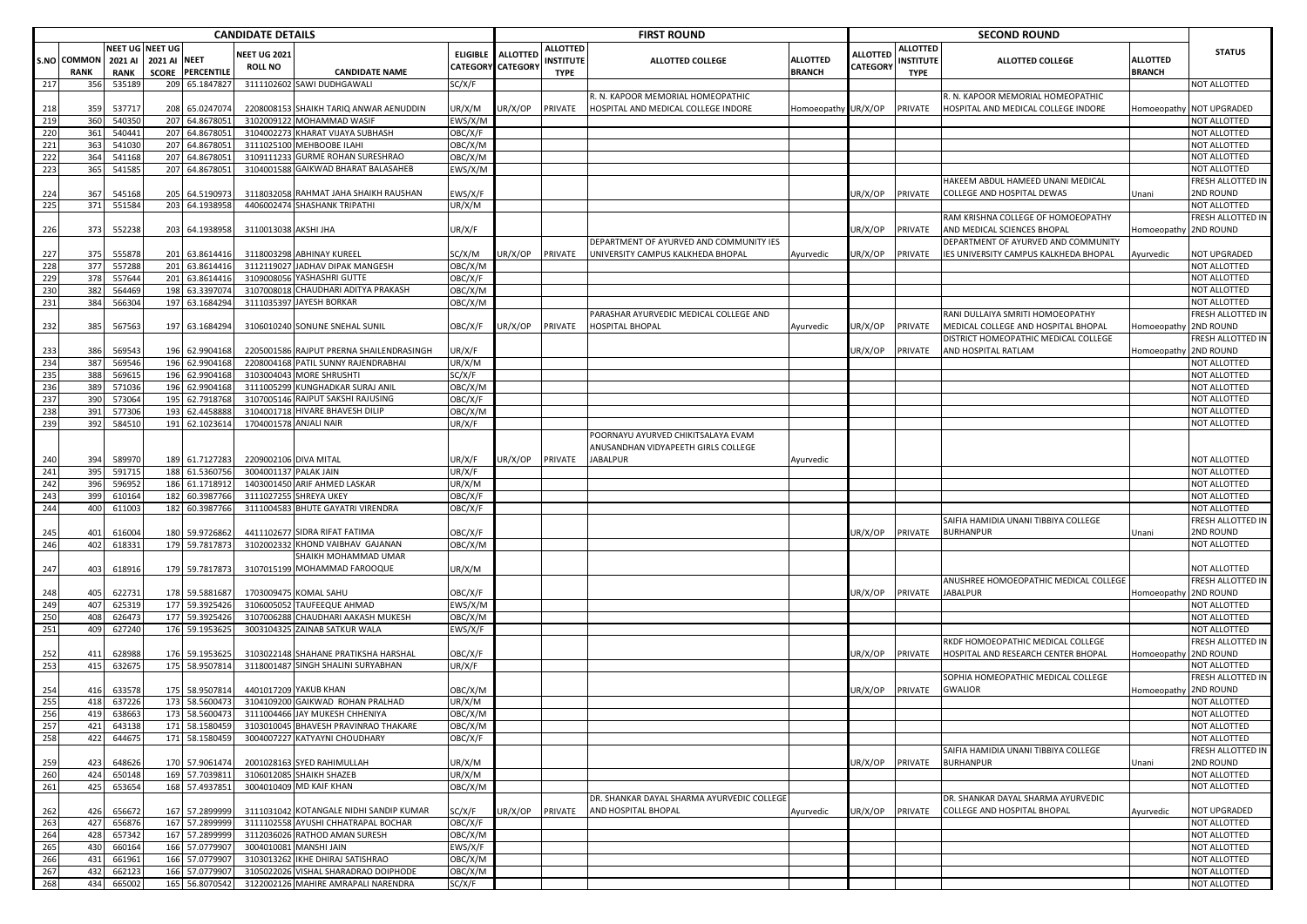| NEET UG NEET UG<br><b>ALLOTTED</b><br><b>ALLOTTED</b><br>ELIGIBLE ALLOTTED<br><b>ALLOTTED</b><br><b>VEET UG 2021</b><br><b>ALLOTTED</b><br>S.NO COMMON<br>2021 AI NEET<br><b>ALLOTTED</b><br>2021 AI<br><b>INSTITUTE</b><br><b>ALLOTTED COLLEGE</b><br>INSTITUTE<br><b>ALLOTTED COLLEGE</b><br>CATEGORY CATEGORY<br>CATEGORY<br><b>ROLL NO</b><br><b>PERCENTILE</b><br><b>RANK</b><br><b>RANK</b><br><b>SCORE</b><br><b>CANDIDATE NAME</b><br><b>BRANCH</b><br><b>BRANCH</b><br><b>TYPE</b><br><b>TYPE</b><br>SAIFIA HAMIDIA UNANI TIBBIYA COLLEGE<br>3102010015 MOHD MUSHIR SIDDIQUI MOHD NAZIR<br>EWS/X/M<br><b>BURHANPUR</b><br>269<br>670442<br>56.384072<br>JR/X/OP<br>436<br>163<br>PRIVATE<br>Unani<br>270<br>440<br>673731<br>3111014349 PRATIK ONKAR<br>162 56.1681128<br>SC/X/M<br>RANI DULLAIYA SMRITI HOMOEOPATHY<br>271<br>441<br>674385<br>162 56.1681128<br>3107016046 PATIL SHRADHA RAVINDRA<br>OBC/X/F<br>JR/X/OP<br>PRIVATE<br>MEDICAL COLLEGE AND HOSPITAL BHOPAL<br>272<br>442<br>162 56.1681128<br>3106019112 KALE KESHAV MADHAV<br>OBC/X/M<br>674710<br>273<br>44<br>674812<br>162<br>56.1681128<br>3109108200 KAMBLE AMIT DHANANJAY<br>SC/X/M<br>274<br>3104001352 NADE AADITYA SHESHRAO<br>444<br>676486<br>162 56.1681128<br>SC/X/M<br>275<br>446<br>160 55.6617256<br>4415014190 SHIWANGI DAS<br>SC/X/F<br>680419<br>ANUSHREE HOMOEOPATHIC MEDICAL COLLEGE<br>276<br>448<br>682105<br>55.6617256<br>4402002611 SRIJIT MOHAN MISHRA<br>EWS/X/M<br>JR/X/OP<br>PRIVATE<br>160<br><b>ABALPUR</b><br>ANUSHREE HOMOEOPATHIC MEDICAL COLLEGE<br>277<br>682955<br>160 55.6617256<br>3111105131 HARSHIKA CHAVHAN<br>OBC/X/F<br>JR/X/OP<br>PRIVATE<br>JABALPUR<br>449<br>278<br>450<br>160 55.6617256<br>3106011080 KANCHAN BHAGWAN MHASKE<br>683020<br>OBC/X/F<br>MOMIN TAUSIF AHEMAD TANVEER<br>AL FAROOQUE UNANI MEDICAL COLLEGE<br>159 55.4443418<br>279<br>452<br>686504<br>3107001318 AHEMAD<br>OBC/X/M<br>JR/X/OP<br>PRIVATE<br><b>INDORE</b><br>Jnani<br>280<br>45<br>686629<br>159 55.4443418<br>3110110161 AMISHA RAMESH PRAJAPATI<br>JR/X/F<br>281<br>3906005214 KAMAYANI SHARMA<br>455<br>688216<br>158 55.2285121<br>JR/X/F<br>282<br>456<br>158 55.2285121<br>3111115291 BISWAS POOJA JYOTISH<br>690348<br>JR/X/F<br>MAHATMA GANDHI HOMOEOPATHIC MEDICAL<br>283<br>457<br>692083<br>157 55.0086028<br>4411124414 DIKSHA KUMARI<br>OBC/X/F<br>JR/X/OP<br>PRIVATE<br>COLLEGE AND HOSPITAL JABALPUR<br>Iomoeopathy<br>RAM KRISHNA COLLEGE OF HOMOEOPATHY<br>284<br>692264<br>157 55.0086028<br>3110119016 KANOJIA MANISHA MANOJ<br>JR/X/F<br>JR/X/OP<br>PRIVATE<br>AND MEDICAL SCIENCES BHOPAL<br>458<br>285<br>155<br>54.4832423<br>3106006125 VITE RAJASHRI PUNDLIK<br>460<br>698260<br>OBC/X/F<br>286<br>54.4832423<br>3112111277 NAGPURE GAURAV MADHUKAR<br>461<br>698507<br>155<br>OBC/X/M<br>SHRIMATI KAMLABEN RAOJI BHAI PATEL<br>GUJARATI HOMOEOPATHIC MEDICAL COLLEGE<br>699100<br>155 54.4832423<br>287<br>462<br>3104017116 SONAWANE VARAD MANOHAR<br>ОВС/Х/М<br>JR/X/OP<br>PRIVATE<br>HOSPITAL AND RESEARCH CENTRE INDORE<br>288<br>463<br>155 54.4832423<br>3103015168 BARHANPURE SAKSHI SUNIL<br>OBC/X/F<br>701076<br>DEPARTMENT OF AYURVED AND COMMUNITY IES<br>JR/X/OP<br>UNIVERSITY CAMPUS KALKHEDA BHOPAL<br>289<br>464<br>701811<br>155 54.4832423<br>3104107149 AHIRE RUSHIKESH RAJENDRA<br>PRIVATE<br>JR/X/M<br>Ayurvedic<br>SHRIMATI KAMLABEN RAOJI BHAI PATEL<br>GUJARATI HOMOEOPATHIC MEDICAL COLLEGE<br>HOSPITAL AND RESEARCH CENTRE INDORE<br>Iomoeopathy 2ND ROUND<br>465<br>703631<br>54.2647576<br>3106002406 GAWALI SNEHA SANTOSH<br>ST/X/F<br>JR/X/OP<br>PRIVATE<br>290<br>154<br>291<br>469<br>707946<br>153<br>54.0424523<br>3106004291 KULDIP CHAUTHE<br>OBC/X/M<br>RKDF HOMOEOPATHIC MEDICAL COLLEGE<br>HOSPITAL AND RESEARCH CENTER BHOPAL<br>292<br>153 54.0424523<br>3005009312 SATYANARAYAN<br>JR/X/OP<br>PRIVATE<br>470<br>708518<br>ОВС/Х/М<br>RAM KRISHNA COLLEGE OF HOMOEOPATHY<br>293<br>471<br>709834<br>152 53.8117936<br>3106005308 SHAIKH NISAR<br>EWS/X/M<br>JR/X/OP<br>PRIVATE<br>AND MEDICAL SCIENCES BHOPAL<br>Iomoeopathy 2ND ROUND<br>SHRIMATI KAMLABEN RAOJI BHAI PATEL<br>GUJARATI HOMOEOPATHIC MEDICAL COLLEGE<br>HOSPITAL AND RESEARCH CENTRE INDORE<br>709904<br>152 53.8117936<br>3003008171 TANMAY BISWAS<br>JR/X/M<br>JR/X/OP<br>PRIVATE<br>294<br>472<br>295<br>473<br>152 53.8117936<br>710666<br>4406006269 MOHAMMAD RAZA HUSAIN<br>OBC/X/M<br>296<br>474<br>711921<br>152 53.8117936<br>3106021070 MOHD TAHA SHAIKH<br>ОВС/Х/М<br>RANI DULLAIYA SMRITI HOMOEOPATHY<br>151 53.5712274<br>3001030231 AMRTA RAGHUWANSHI<br>MEDICAL COLLEGE AND HOSPITAL BHOPAL<br>Iomoeopathy 2ND ROUND<br>297<br>476<br>714373<br>JR/X/F<br>JR/X/OP<br>PRIVATE<br>298<br>477<br>717487<br>150 53.2574227<br>3103008119 SYED SHAFE<br>JR/X/M<br>MAHATMA GANDHI HOMOEOPATHIC MEDICAL<br>299<br>478<br>719999<br>150 53.2574227<br>4402030368 DIVAKAR<br>ОВС/Х/М<br>JR/X/OP<br>PRIVATE<br>COLLEGE AND HOSPITAL JABALPUR<br>QURAISHI MOHAMMAD ALTAMASH<br>HAKEEM ABDUL HAMEED UNANI MEDICAL<br>3107002195 MASOOD KHAN<br>300<br>150 53.2574227<br>COLLEGE AND HOSPITAL DEWAS<br>479<br>721550<br>:WS/X/M<br>JR/X/OP<br>PRIVATE<br>Jnani<br>SARVEPALLI RADHAKRISHNAN COLLEGE OF<br>SARVEPALLI RADHAKRISHNAN COLLEGE OF<br>AYURVED HOSPITAL AND RESEARCH CENTRE<br>AYURVED HOSPITAL AND RESEARCH CENTRE<br>722131<br>149 53.0274116<br>OBC/X/M UR/X/OP<br>301<br>480<br>1703022175 ASHISH JAISWAL<br><b>PRIVATE</b><br><b>COLLEGE BHOPAL</b><br>Ayurvedic<br>JR/X/OP<br>PRIVATE<br><b>COLLEGE BHOPAL</b><br>Ayurvedic<br>302<br>481<br>722950<br>149 53.0274116<br>3906021220 VIDUSHI JAIN<br>UR/X/F<br>303<br>484<br>725705<br>148<br>52.794875<br>3111002226 GHARADE MOHIT KRUSHNA<br>SC/X/M<br>HAKEEM ABDUL HAMEED UNANI MEDICAL<br>3102007117 MOHAMMAD MISBAH KAUSAR<br>304<br>485<br>728131<br>52.794875<br>JR/X/M<br>JR/X/OP<br>PRIVATE<br>COLLEGE AND HOSPITAL DEWAS<br>148<br>Jnani<br>FACULTY OF AYURVED MANSAROVAR GLOBAL<br>JR/X/F<br>305<br>486<br>729720<br>147 52.5525603<br>3001001564 ANSHIKA VIJAYVARGIYA<br>JR/X/OP<br>PRIVATE<br>UNIVERSITY BILKISGANJ SEHORE<br>Ayurvedic<br>306<br>732791<br>52.290042<br>3001003553 SIDDHANT SINGH PARIHAR<br>JR/X/M<br>489<br>146<br>307<br>OBC/X/M<br>493<br>734872<br>146<br>52.290042<br>3111014193 AYAAN SHEIKH<br>308<br>146<br>52.290042<br>3004009140 SHIVKUMAR KHANTAL<br>UR/X/M<br>494<br>736458<br>309<br>496<br>145 51.9553214<br>3105007054 VIGHNE TUSHAR BALIRAM<br>740769<br>OBC/X/M<br>AL FAROOQUE UNANI MEDICAL COLLEGE |     |     |        |     |           | <b>CANDIDATE DETAILS</b> |                            |         |  | <b>FIRST ROUND</b> |         |         | <b>SECOND ROUND</b> |                       |                                   |
|---------------------------------------------------------------------------------------------------------------------------------------------------------------------------------------------------------------------------------------------------------------------------------------------------------------------------------------------------------------------------------------------------------------------------------------------------------------------------------------------------------------------------------------------------------------------------------------------------------------------------------------------------------------------------------------------------------------------------------------------------------------------------------------------------------------------------------------------------------------------------------------------------------------------------------------------------------------------------------------------------------------------------------------------------------------------------------------------------------------------------------------------------------------------------------------------------------------------------------------------------------------------------------------------------------------------------------------------------------------------------------------------------------------------------------------------------------------------------------------------------------------------------------------------------------------------------------------------------------------------------------------------------------------------------------------------------------------------------------------------------------------------------------------------------------------------------------------------------------------------------------------------------------------------------------------------------------------------------------------------------------------------------------------------------------------------------------------------------------------------------------------------------------------------------------------------------------------------------------------------------------------------------------------------------------------------------------------------------------------------------------------------------------------------------------------------------------------------------------------------------------------------------------------------------------------------------------------------------------------------------------------------------------------------------------------------------------------------------------------------------------------------------------------------------------------------------------------------------------------------------------------------------------------------------------------------------------------------------------------------------------------------------------------------------------------------------------------------------------------------------------------------------------------------------------------------------------------------------------------------------------------------------------------------------------------------------------------------------------------------------------------------------------------------------------------------------------------------------------------------------------------------------------------------------------------------------------------------------------------------------------------------------------------------------------------------------------------------------------------------------------------------------------------------------------------------------------------------------------------------------------------------------------------------------------------------------------------------------------------------------------------------------------------------------------------------------------------------------------------------------------------------------------------------------------------------------------------------------------------------------------------------------------------------------------------------------------------------------------------------------------------------------------------------------------------------------------------------------------------------------------------------------------------------------------------------------------------------------------------------------------------------------------------------------------------------------------------------------------------------------------------------------------------------------------------------------------------------------------------------------------------------------------------------------------------------------------------------------------------------------------------------------------------------------------------------------------------------------------------------------------------------------------------------------------------------------------------------------------------------------------------------------------------------------------------------------------------------------------------------------------------------------------------------------------------------------------------------------------------------------------------------------------------------------------------------------------------------------------------------------------------------------------------------------------------------------------------------------------------------------------------------------------------------------------------------------------------------------------------------------------------------------------------------------------------------------------------------------------------------------------------------------------------------------------------------------------------------------------------------------------------------------------------------------------------------------------------------------------------------------------------------------------------------------------------------------------------------------------------------------------------------------------------------------------------------------------------------------------------------------------------------------------------------------------------------|-----|-----|--------|-----|-----------|--------------------------|----------------------------|---------|--|--------------------|---------|---------|---------------------|-----------------------|-----------------------------------|
|                                                                                                                                                                                                                                                                                                                                                                                                                                                                                                                                                                                                                                                                                                                                                                                                                                                                                                                                                                                                                                                                                                                                                                                                                                                                                                                                                                                                                                                                                                                                                                                                                                                                                                                                                                                                                                                                                                                                                                                                                                                                                                                                                                                                                                                                                                                                                                                                                                                                                                                                                                                                                                                                                                                                                                                                                                                                                                                                                                                                                                                                                                                                                                                                                                                                                                                                                                                                                                                                                                                                                                                                                                                                                                                                                                                                                                                                                                                                                                                                                                                                                                                                                                                                                                                                                                                                                                                                                                                                                                                                                                                                                                                                                                                                                                                                                                                                                                                                                                                                                                                                                                                                                                                                                                                                                                                                                                                                                                                                                                                                                                                                                                                                                                                                                                                                                                                                                                                                                                                                                                                                                                                                                                                                                                                                                                                                                                                                                                                                                                                                                                     |     |     |        |     |           |                          |                            |         |  |                    |         |         |                     |                       | <b>STATUS</b>                     |
|                                                                                                                                                                                                                                                                                                                                                                                                                                                                                                                                                                                                                                                                                                                                                                                                                                                                                                                                                                                                                                                                                                                                                                                                                                                                                                                                                                                                                                                                                                                                                                                                                                                                                                                                                                                                                                                                                                                                                                                                                                                                                                                                                                                                                                                                                                                                                                                                                                                                                                                                                                                                                                                                                                                                                                                                                                                                                                                                                                                                                                                                                                                                                                                                                                                                                                                                                                                                                                                                                                                                                                                                                                                                                                                                                                                                                                                                                                                                                                                                                                                                                                                                                                                                                                                                                                                                                                                                                                                                                                                                                                                                                                                                                                                                                                                                                                                                                                                                                                                                                                                                                                                                                                                                                                                                                                                                                                                                                                                                                                                                                                                                                                                                                                                                                                                                                                                                                                                                                                                                                                                                                                                                                                                                                                                                                                                                                                                                                                                                                                                                                                     |     |     |        |     |           |                          |                            |         |  |                    |         |         |                     |                       |                                   |
|                                                                                                                                                                                                                                                                                                                                                                                                                                                                                                                                                                                                                                                                                                                                                                                                                                                                                                                                                                                                                                                                                                                                                                                                                                                                                                                                                                                                                                                                                                                                                                                                                                                                                                                                                                                                                                                                                                                                                                                                                                                                                                                                                                                                                                                                                                                                                                                                                                                                                                                                                                                                                                                                                                                                                                                                                                                                                                                                                                                                                                                                                                                                                                                                                                                                                                                                                                                                                                                                                                                                                                                                                                                                                                                                                                                                                                                                                                                                                                                                                                                                                                                                                                                                                                                                                                                                                                                                                                                                                                                                                                                                                                                                                                                                                                                                                                                                                                                                                                                                                                                                                                                                                                                                                                                                                                                                                                                                                                                                                                                                                                                                                                                                                                                                                                                                                                                                                                                                                                                                                                                                                                                                                                                                                                                                                                                                                                                                                                                                                                                                                                     |     |     |        |     |           |                          |                            |         |  |                    |         |         |                     |                       | FRESH ALLOTTED IN<br>2ND ROUND    |
|                                                                                                                                                                                                                                                                                                                                                                                                                                                                                                                                                                                                                                                                                                                                                                                                                                                                                                                                                                                                                                                                                                                                                                                                                                                                                                                                                                                                                                                                                                                                                                                                                                                                                                                                                                                                                                                                                                                                                                                                                                                                                                                                                                                                                                                                                                                                                                                                                                                                                                                                                                                                                                                                                                                                                                                                                                                                                                                                                                                                                                                                                                                                                                                                                                                                                                                                                                                                                                                                                                                                                                                                                                                                                                                                                                                                                                                                                                                                                                                                                                                                                                                                                                                                                                                                                                                                                                                                                                                                                                                                                                                                                                                                                                                                                                                                                                                                                                                                                                                                                                                                                                                                                                                                                                                                                                                                                                                                                                                                                                                                                                                                                                                                                                                                                                                                                                                                                                                                                                                                                                                                                                                                                                                                                                                                                                                                                                                                                                                                                                                                                                     |     |     |        |     |           |                          |                            |         |  |                    |         |         |                     |                       | NOT ALLOTTED                      |
|                                                                                                                                                                                                                                                                                                                                                                                                                                                                                                                                                                                                                                                                                                                                                                                                                                                                                                                                                                                                                                                                                                                                                                                                                                                                                                                                                                                                                                                                                                                                                                                                                                                                                                                                                                                                                                                                                                                                                                                                                                                                                                                                                                                                                                                                                                                                                                                                                                                                                                                                                                                                                                                                                                                                                                                                                                                                                                                                                                                                                                                                                                                                                                                                                                                                                                                                                                                                                                                                                                                                                                                                                                                                                                                                                                                                                                                                                                                                                                                                                                                                                                                                                                                                                                                                                                                                                                                                                                                                                                                                                                                                                                                                                                                                                                                                                                                                                                                                                                                                                                                                                                                                                                                                                                                                                                                                                                                                                                                                                                                                                                                                                                                                                                                                                                                                                                                                                                                                                                                                                                                                                                                                                                                                                                                                                                                                                                                                                                                                                                                                                                     |     |     |        |     |           |                          |                            |         |  |                    |         |         |                     |                       | FRESH ALLOTTED IN                 |
|                                                                                                                                                                                                                                                                                                                                                                                                                                                                                                                                                                                                                                                                                                                                                                                                                                                                                                                                                                                                                                                                                                                                                                                                                                                                                                                                                                                                                                                                                                                                                                                                                                                                                                                                                                                                                                                                                                                                                                                                                                                                                                                                                                                                                                                                                                                                                                                                                                                                                                                                                                                                                                                                                                                                                                                                                                                                                                                                                                                                                                                                                                                                                                                                                                                                                                                                                                                                                                                                                                                                                                                                                                                                                                                                                                                                                                                                                                                                                                                                                                                                                                                                                                                                                                                                                                                                                                                                                                                                                                                                                                                                                                                                                                                                                                                                                                                                                                                                                                                                                                                                                                                                                                                                                                                                                                                                                                                                                                                                                                                                                                                                                                                                                                                                                                                                                                                                                                                                                                                                                                                                                                                                                                                                                                                                                                                                                                                                                                                                                                                                                                     |     |     |        |     |           |                          |                            |         |  |                    |         |         |                     | Iomoeopathy           | 2ND ROUND                         |
|                                                                                                                                                                                                                                                                                                                                                                                                                                                                                                                                                                                                                                                                                                                                                                                                                                                                                                                                                                                                                                                                                                                                                                                                                                                                                                                                                                                                                                                                                                                                                                                                                                                                                                                                                                                                                                                                                                                                                                                                                                                                                                                                                                                                                                                                                                                                                                                                                                                                                                                                                                                                                                                                                                                                                                                                                                                                                                                                                                                                                                                                                                                                                                                                                                                                                                                                                                                                                                                                                                                                                                                                                                                                                                                                                                                                                                                                                                                                                                                                                                                                                                                                                                                                                                                                                                                                                                                                                                                                                                                                                                                                                                                                                                                                                                                                                                                                                                                                                                                                                                                                                                                                                                                                                                                                                                                                                                                                                                                                                                                                                                                                                                                                                                                                                                                                                                                                                                                                                                                                                                                                                                                                                                                                                                                                                                                                                                                                                                                                                                                                                                     |     |     |        |     |           |                          |                            |         |  |                    |         |         |                     |                       | NOT ALLOTTED<br>NOT ALLOTTED      |
|                                                                                                                                                                                                                                                                                                                                                                                                                                                                                                                                                                                                                                                                                                                                                                                                                                                                                                                                                                                                                                                                                                                                                                                                                                                                                                                                                                                                                                                                                                                                                                                                                                                                                                                                                                                                                                                                                                                                                                                                                                                                                                                                                                                                                                                                                                                                                                                                                                                                                                                                                                                                                                                                                                                                                                                                                                                                                                                                                                                                                                                                                                                                                                                                                                                                                                                                                                                                                                                                                                                                                                                                                                                                                                                                                                                                                                                                                                                                                                                                                                                                                                                                                                                                                                                                                                                                                                                                                                                                                                                                                                                                                                                                                                                                                                                                                                                                                                                                                                                                                                                                                                                                                                                                                                                                                                                                                                                                                                                                                                                                                                                                                                                                                                                                                                                                                                                                                                                                                                                                                                                                                                                                                                                                                                                                                                                                                                                                                                                                                                                                                                     |     |     |        |     |           |                          |                            |         |  |                    |         |         |                     |                       | NOT ALLOTTED                      |
|                                                                                                                                                                                                                                                                                                                                                                                                                                                                                                                                                                                                                                                                                                                                                                                                                                                                                                                                                                                                                                                                                                                                                                                                                                                                                                                                                                                                                                                                                                                                                                                                                                                                                                                                                                                                                                                                                                                                                                                                                                                                                                                                                                                                                                                                                                                                                                                                                                                                                                                                                                                                                                                                                                                                                                                                                                                                                                                                                                                                                                                                                                                                                                                                                                                                                                                                                                                                                                                                                                                                                                                                                                                                                                                                                                                                                                                                                                                                                                                                                                                                                                                                                                                                                                                                                                                                                                                                                                                                                                                                                                                                                                                                                                                                                                                                                                                                                                                                                                                                                                                                                                                                                                                                                                                                                                                                                                                                                                                                                                                                                                                                                                                                                                                                                                                                                                                                                                                                                                                                                                                                                                                                                                                                                                                                                                                                                                                                                                                                                                                                                                     |     |     |        |     |           |                          |                            |         |  |                    |         |         |                     |                       | NOT ALLOTTED                      |
|                                                                                                                                                                                                                                                                                                                                                                                                                                                                                                                                                                                                                                                                                                                                                                                                                                                                                                                                                                                                                                                                                                                                                                                                                                                                                                                                                                                                                                                                                                                                                                                                                                                                                                                                                                                                                                                                                                                                                                                                                                                                                                                                                                                                                                                                                                                                                                                                                                                                                                                                                                                                                                                                                                                                                                                                                                                                                                                                                                                                                                                                                                                                                                                                                                                                                                                                                                                                                                                                                                                                                                                                                                                                                                                                                                                                                                                                                                                                                                                                                                                                                                                                                                                                                                                                                                                                                                                                                                                                                                                                                                                                                                                                                                                                                                                                                                                                                                                                                                                                                                                                                                                                                                                                                                                                                                                                                                                                                                                                                                                                                                                                                                                                                                                                                                                                                                                                                                                                                                                                                                                                                                                                                                                                                                                                                                                                                                                                                                                                                                                                                                     |     |     |        |     |           |                          |                            |         |  |                    |         |         |                     | Iomoeopathy           | FRESH ALLOTTED IN<br>2ND ROUND    |
|                                                                                                                                                                                                                                                                                                                                                                                                                                                                                                                                                                                                                                                                                                                                                                                                                                                                                                                                                                                                                                                                                                                                                                                                                                                                                                                                                                                                                                                                                                                                                                                                                                                                                                                                                                                                                                                                                                                                                                                                                                                                                                                                                                                                                                                                                                                                                                                                                                                                                                                                                                                                                                                                                                                                                                                                                                                                                                                                                                                                                                                                                                                                                                                                                                                                                                                                                                                                                                                                                                                                                                                                                                                                                                                                                                                                                                                                                                                                                                                                                                                                                                                                                                                                                                                                                                                                                                                                                                                                                                                                                                                                                                                                                                                                                                                                                                                                                                                                                                                                                                                                                                                                                                                                                                                                                                                                                                                                                                                                                                                                                                                                                                                                                                                                                                                                                                                                                                                                                                                                                                                                                                                                                                                                                                                                                                                                                                                                                                                                                                                                                                     |     |     |        |     |           |                          |                            |         |  |                    |         |         |                     | Homoeopathy 2ND ROUND | RESH ALLOTTED IN                  |
|                                                                                                                                                                                                                                                                                                                                                                                                                                                                                                                                                                                                                                                                                                                                                                                                                                                                                                                                                                                                                                                                                                                                                                                                                                                                                                                                                                                                                                                                                                                                                                                                                                                                                                                                                                                                                                                                                                                                                                                                                                                                                                                                                                                                                                                                                                                                                                                                                                                                                                                                                                                                                                                                                                                                                                                                                                                                                                                                                                                                                                                                                                                                                                                                                                                                                                                                                                                                                                                                                                                                                                                                                                                                                                                                                                                                                                                                                                                                                                                                                                                                                                                                                                                                                                                                                                                                                                                                                                                                                                                                                                                                                                                                                                                                                                                                                                                                                                                                                                                                                                                                                                                                                                                                                                                                                                                                                                                                                                                                                                                                                                                                                                                                                                                                                                                                                                                                                                                                                                                                                                                                                                                                                                                                                                                                                                                                                                                                                                                                                                                                                                     |     |     |        |     |           |                          |                            |         |  |                    |         |         |                     |                       | NOT ALLOTTED                      |
|                                                                                                                                                                                                                                                                                                                                                                                                                                                                                                                                                                                                                                                                                                                                                                                                                                                                                                                                                                                                                                                                                                                                                                                                                                                                                                                                                                                                                                                                                                                                                                                                                                                                                                                                                                                                                                                                                                                                                                                                                                                                                                                                                                                                                                                                                                                                                                                                                                                                                                                                                                                                                                                                                                                                                                                                                                                                                                                                                                                                                                                                                                                                                                                                                                                                                                                                                                                                                                                                                                                                                                                                                                                                                                                                                                                                                                                                                                                                                                                                                                                                                                                                                                                                                                                                                                                                                                                                                                                                                                                                                                                                                                                                                                                                                                                                                                                                                                                                                                                                                                                                                                                                                                                                                                                                                                                                                                                                                                                                                                                                                                                                                                                                                                                                                                                                                                                                                                                                                                                                                                                                                                                                                                                                                                                                                                                                                                                                                                                                                                                                                                     |     |     |        |     |           |                          |                            |         |  |                    |         |         |                     |                       | FRESH ALLOTTED IN<br>2ND ROUND    |
|                                                                                                                                                                                                                                                                                                                                                                                                                                                                                                                                                                                                                                                                                                                                                                                                                                                                                                                                                                                                                                                                                                                                                                                                                                                                                                                                                                                                                                                                                                                                                                                                                                                                                                                                                                                                                                                                                                                                                                                                                                                                                                                                                                                                                                                                                                                                                                                                                                                                                                                                                                                                                                                                                                                                                                                                                                                                                                                                                                                                                                                                                                                                                                                                                                                                                                                                                                                                                                                                                                                                                                                                                                                                                                                                                                                                                                                                                                                                                                                                                                                                                                                                                                                                                                                                                                                                                                                                                                                                                                                                                                                                                                                                                                                                                                                                                                                                                                                                                                                                                                                                                                                                                                                                                                                                                                                                                                                                                                                                                                                                                                                                                                                                                                                                                                                                                                                                                                                                                                                                                                                                                                                                                                                                                                                                                                                                                                                                                                                                                                                                                                     |     |     |        |     |           |                          |                            |         |  |                    |         |         |                     |                       | NOT ALLOTTED                      |
|                                                                                                                                                                                                                                                                                                                                                                                                                                                                                                                                                                                                                                                                                                                                                                                                                                                                                                                                                                                                                                                                                                                                                                                                                                                                                                                                                                                                                                                                                                                                                                                                                                                                                                                                                                                                                                                                                                                                                                                                                                                                                                                                                                                                                                                                                                                                                                                                                                                                                                                                                                                                                                                                                                                                                                                                                                                                                                                                                                                                                                                                                                                                                                                                                                                                                                                                                                                                                                                                                                                                                                                                                                                                                                                                                                                                                                                                                                                                                                                                                                                                                                                                                                                                                                                                                                                                                                                                                                                                                                                                                                                                                                                                                                                                                                                                                                                                                                                                                                                                                                                                                                                                                                                                                                                                                                                                                                                                                                                                                                                                                                                                                                                                                                                                                                                                                                                                                                                                                                                                                                                                                                                                                                                                                                                                                                                                                                                                                                                                                                                                                                     |     |     |        |     |           |                          |                            |         |  |                    |         |         |                     |                       | NOT ALLOTTED                      |
|                                                                                                                                                                                                                                                                                                                                                                                                                                                                                                                                                                                                                                                                                                                                                                                                                                                                                                                                                                                                                                                                                                                                                                                                                                                                                                                                                                                                                                                                                                                                                                                                                                                                                                                                                                                                                                                                                                                                                                                                                                                                                                                                                                                                                                                                                                                                                                                                                                                                                                                                                                                                                                                                                                                                                                                                                                                                                                                                                                                                                                                                                                                                                                                                                                                                                                                                                                                                                                                                                                                                                                                                                                                                                                                                                                                                                                                                                                                                                                                                                                                                                                                                                                                                                                                                                                                                                                                                                                                                                                                                                                                                                                                                                                                                                                                                                                                                                                                                                                                                                                                                                                                                                                                                                                                                                                                                                                                                                                                                                                                                                                                                                                                                                                                                                                                                                                                                                                                                                                                                                                                                                                                                                                                                                                                                                                                                                                                                                                                                                                                                                                     |     |     |        |     |           |                          |                            |         |  |                    |         |         |                     |                       | NOT ALLOTTED                      |
|                                                                                                                                                                                                                                                                                                                                                                                                                                                                                                                                                                                                                                                                                                                                                                                                                                                                                                                                                                                                                                                                                                                                                                                                                                                                                                                                                                                                                                                                                                                                                                                                                                                                                                                                                                                                                                                                                                                                                                                                                                                                                                                                                                                                                                                                                                                                                                                                                                                                                                                                                                                                                                                                                                                                                                                                                                                                                                                                                                                                                                                                                                                                                                                                                                                                                                                                                                                                                                                                                                                                                                                                                                                                                                                                                                                                                                                                                                                                                                                                                                                                                                                                                                                                                                                                                                                                                                                                                                                                                                                                                                                                                                                                                                                                                                                                                                                                                                                                                                                                                                                                                                                                                                                                                                                                                                                                                                                                                                                                                                                                                                                                                                                                                                                                                                                                                                                                                                                                                                                                                                                                                                                                                                                                                                                                                                                                                                                                                                                                                                                                                                     |     |     |        |     |           |                          |                            |         |  |                    |         |         |                     |                       | FRESH ALLOTTED IN<br>2ND ROUND    |
|                                                                                                                                                                                                                                                                                                                                                                                                                                                                                                                                                                                                                                                                                                                                                                                                                                                                                                                                                                                                                                                                                                                                                                                                                                                                                                                                                                                                                                                                                                                                                                                                                                                                                                                                                                                                                                                                                                                                                                                                                                                                                                                                                                                                                                                                                                                                                                                                                                                                                                                                                                                                                                                                                                                                                                                                                                                                                                                                                                                                                                                                                                                                                                                                                                                                                                                                                                                                                                                                                                                                                                                                                                                                                                                                                                                                                                                                                                                                                                                                                                                                                                                                                                                                                                                                                                                                                                                                                                                                                                                                                                                                                                                                                                                                                                                                                                                                                                                                                                                                                                                                                                                                                                                                                                                                                                                                                                                                                                                                                                                                                                                                                                                                                                                                                                                                                                                                                                                                                                                                                                                                                                                                                                                                                                                                                                                                                                                                                                                                                                                                                                     |     |     |        |     |           |                          |                            |         |  |                    |         |         |                     |                       | RESH ALLOTTED IN                  |
|                                                                                                                                                                                                                                                                                                                                                                                                                                                                                                                                                                                                                                                                                                                                                                                                                                                                                                                                                                                                                                                                                                                                                                                                                                                                                                                                                                                                                                                                                                                                                                                                                                                                                                                                                                                                                                                                                                                                                                                                                                                                                                                                                                                                                                                                                                                                                                                                                                                                                                                                                                                                                                                                                                                                                                                                                                                                                                                                                                                                                                                                                                                                                                                                                                                                                                                                                                                                                                                                                                                                                                                                                                                                                                                                                                                                                                                                                                                                                                                                                                                                                                                                                                                                                                                                                                                                                                                                                                                                                                                                                                                                                                                                                                                                                                                                                                                                                                                                                                                                                                                                                                                                                                                                                                                                                                                                                                                                                                                                                                                                                                                                                                                                                                                                                                                                                                                                                                                                                                                                                                                                                                                                                                                                                                                                                                                                                                                                                                                                                                                                                                     |     |     |        |     |           |                          |                            |         |  |                    |         |         |                     | Iomoeopathy 2ND ROUND |                                   |
|                                                                                                                                                                                                                                                                                                                                                                                                                                                                                                                                                                                                                                                                                                                                                                                                                                                                                                                                                                                                                                                                                                                                                                                                                                                                                                                                                                                                                                                                                                                                                                                                                                                                                                                                                                                                                                                                                                                                                                                                                                                                                                                                                                                                                                                                                                                                                                                                                                                                                                                                                                                                                                                                                                                                                                                                                                                                                                                                                                                                                                                                                                                                                                                                                                                                                                                                                                                                                                                                                                                                                                                                                                                                                                                                                                                                                                                                                                                                                                                                                                                                                                                                                                                                                                                                                                                                                                                                                                                                                                                                                                                                                                                                                                                                                                                                                                                                                                                                                                                                                                                                                                                                                                                                                                                                                                                                                                                                                                                                                                                                                                                                                                                                                                                                                                                                                                                                                                                                                                                                                                                                                                                                                                                                                                                                                                                                                                                                                                                                                                                                                                     |     |     |        |     |           |                          |                            |         |  |                    |         |         |                     |                       | NOT ALLOTTED                      |
|                                                                                                                                                                                                                                                                                                                                                                                                                                                                                                                                                                                                                                                                                                                                                                                                                                                                                                                                                                                                                                                                                                                                                                                                                                                                                                                                                                                                                                                                                                                                                                                                                                                                                                                                                                                                                                                                                                                                                                                                                                                                                                                                                                                                                                                                                                                                                                                                                                                                                                                                                                                                                                                                                                                                                                                                                                                                                                                                                                                                                                                                                                                                                                                                                                                                                                                                                                                                                                                                                                                                                                                                                                                                                                                                                                                                                                                                                                                                                                                                                                                                                                                                                                                                                                                                                                                                                                                                                                                                                                                                                                                                                                                                                                                                                                                                                                                                                                                                                                                                                                                                                                                                                                                                                                                                                                                                                                                                                                                                                                                                                                                                                                                                                                                                                                                                                                                                                                                                                                                                                                                                                                                                                                                                                                                                                                                                                                                                                                                                                                                                                                     |     |     |        |     |           |                          |                            |         |  |                    |         |         |                     |                       | <b>NOT ALLOTTED</b>               |
|                                                                                                                                                                                                                                                                                                                                                                                                                                                                                                                                                                                                                                                                                                                                                                                                                                                                                                                                                                                                                                                                                                                                                                                                                                                                                                                                                                                                                                                                                                                                                                                                                                                                                                                                                                                                                                                                                                                                                                                                                                                                                                                                                                                                                                                                                                                                                                                                                                                                                                                                                                                                                                                                                                                                                                                                                                                                                                                                                                                                                                                                                                                                                                                                                                                                                                                                                                                                                                                                                                                                                                                                                                                                                                                                                                                                                                                                                                                                                                                                                                                                                                                                                                                                                                                                                                                                                                                                                                                                                                                                                                                                                                                                                                                                                                                                                                                                                                                                                                                                                                                                                                                                                                                                                                                                                                                                                                                                                                                                                                                                                                                                                                                                                                                                                                                                                                                                                                                                                                                                                                                                                                                                                                                                                                                                                                                                                                                                                                                                                                                                                                     |     |     |        |     |           |                          |                            |         |  |                    |         |         |                     |                       | FRESH ALLOTTED IN                 |
|                                                                                                                                                                                                                                                                                                                                                                                                                                                                                                                                                                                                                                                                                                                                                                                                                                                                                                                                                                                                                                                                                                                                                                                                                                                                                                                                                                                                                                                                                                                                                                                                                                                                                                                                                                                                                                                                                                                                                                                                                                                                                                                                                                                                                                                                                                                                                                                                                                                                                                                                                                                                                                                                                                                                                                                                                                                                                                                                                                                                                                                                                                                                                                                                                                                                                                                                                                                                                                                                                                                                                                                                                                                                                                                                                                                                                                                                                                                                                                                                                                                                                                                                                                                                                                                                                                                                                                                                                                                                                                                                                                                                                                                                                                                                                                                                                                                                                                                                                                                                                                                                                                                                                                                                                                                                                                                                                                                                                                                                                                                                                                                                                                                                                                                                                                                                                                                                                                                                                                                                                                                                                                                                                                                                                                                                                                                                                                                                                                                                                                                                                                     |     |     |        |     |           |                          |                            |         |  |                    |         |         |                     | Homoeopathy 2ND ROUND |                                   |
|                                                                                                                                                                                                                                                                                                                                                                                                                                                                                                                                                                                                                                                                                                                                                                                                                                                                                                                                                                                                                                                                                                                                                                                                                                                                                                                                                                                                                                                                                                                                                                                                                                                                                                                                                                                                                                                                                                                                                                                                                                                                                                                                                                                                                                                                                                                                                                                                                                                                                                                                                                                                                                                                                                                                                                                                                                                                                                                                                                                                                                                                                                                                                                                                                                                                                                                                                                                                                                                                                                                                                                                                                                                                                                                                                                                                                                                                                                                                                                                                                                                                                                                                                                                                                                                                                                                                                                                                                                                                                                                                                                                                                                                                                                                                                                                                                                                                                                                                                                                                                                                                                                                                                                                                                                                                                                                                                                                                                                                                                                                                                                                                                                                                                                                                                                                                                                                                                                                                                                                                                                                                                                                                                                                                                                                                                                                                                                                                                                                                                                                                                                     |     |     |        |     |           |                          |                            |         |  |                    |         |         |                     |                       | NOT ALLOTTED                      |
|                                                                                                                                                                                                                                                                                                                                                                                                                                                                                                                                                                                                                                                                                                                                                                                                                                                                                                                                                                                                                                                                                                                                                                                                                                                                                                                                                                                                                                                                                                                                                                                                                                                                                                                                                                                                                                                                                                                                                                                                                                                                                                                                                                                                                                                                                                                                                                                                                                                                                                                                                                                                                                                                                                                                                                                                                                                                                                                                                                                                                                                                                                                                                                                                                                                                                                                                                                                                                                                                                                                                                                                                                                                                                                                                                                                                                                                                                                                                                                                                                                                                                                                                                                                                                                                                                                                                                                                                                                                                                                                                                                                                                                                                                                                                                                                                                                                                                                                                                                                                                                                                                                                                                                                                                                                                                                                                                                                                                                                                                                                                                                                                                                                                                                                                                                                                                                                                                                                                                                                                                                                                                                                                                                                                                                                                                                                                                                                                                                                                                                                                                                     |     |     |        |     |           |                          |                            |         |  |                    |         |         |                     |                       | NOT ALLOTTED                      |
|                                                                                                                                                                                                                                                                                                                                                                                                                                                                                                                                                                                                                                                                                                                                                                                                                                                                                                                                                                                                                                                                                                                                                                                                                                                                                                                                                                                                                                                                                                                                                                                                                                                                                                                                                                                                                                                                                                                                                                                                                                                                                                                                                                                                                                                                                                                                                                                                                                                                                                                                                                                                                                                                                                                                                                                                                                                                                                                                                                                                                                                                                                                                                                                                                                                                                                                                                                                                                                                                                                                                                                                                                                                                                                                                                                                                                                                                                                                                                                                                                                                                                                                                                                                                                                                                                                                                                                                                                                                                                                                                                                                                                                                                                                                                                                                                                                                                                                                                                                                                                                                                                                                                                                                                                                                                                                                                                                                                                                                                                                                                                                                                                                                                                                                                                                                                                                                                                                                                                                                                                                                                                                                                                                                                                                                                                                                                                                                                                                                                                                                                                                     |     |     |        |     |           |                          |                            |         |  |                    |         |         |                     |                       |                                   |
|                                                                                                                                                                                                                                                                                                                                                                                                                                                                                                                                                                                                                                                                                                                                                                                                                                                                                                                                                                                                                                                                                                                                                                                                                                                                                                                                                                                                                                                                                                                                                                                                                                                                                                                                                                                                                                                                                                                                                                                                                                                                                                                                                                                                                                                                                                                                                                                                                                                                                                                                                                                                                                                                                                                                                                                                                                                                                                                                                                                                                                                                                                                                                                                                                                                                                                                                                                                                                                                                                                                                                                                                                                                                                                                                                                                                                                                                                                                                                                                                                                                                                                                                                                                                                                                                                                                                                                                                                                                                                                                                                                                                                                                                                                                                                                                                                                                                                                                                                                                                                                                                                                                                                                                                                                                                                                                                                                                                                                                                                                                                                                                                                                                                                                                                                                                                                                                                                                                                                                                                                                                                                                                                                                                                                                                                                                                                                                                                                                                                                                                                                                     |     |     |        |     |           |                          |                            |         |  |                    |         |         |                     |                       | FRESH ALLOTTED IN                 |
|                                                                                                                                                                                                                                                                                                                                                                                                                                                                                                                                                                                                                                                                                                                                                                                                                                                                                                                                                                                                                                                                                                                                                                                                                                                                                                                                                                                                                                                                                                                                                                                                                                                                                                                                                                                                                                                                                                                                                                                                                                                                                                                                                                                                                                                                                                                                                                                                                                                                                                                                                                                                                                                                                                                                                                                                                                                                                                                                                                                                                                                                                                                                                                                                                                                                                                                                                                                                                                                                                                                                                                                                                                                                                                                                                                                                                                                                                                                                                                                                                                                                                                                                                                                                                                                                                                                                                                                                                                                                                                                                                                                                                                                                                                                                                                                                                                                                                                                                                                                                                                                                                                                                                                                                                                                                                                                                                                                                                                                                                                                                                                                                                                                                                                                                                                                                                                                                                                                                                                                                                                                                                                                                                                                                                                                                                                                                                                                                                                                                                                                                                                     |     |     |        |     |           |                          |                            |         |  |                    |         |         |                     |                       |                                   |
|                                                                                                                                                                                                                                                                                                                                                                                                                                                                                                                                                                                                                                                                                                                                                                                                                                                                                                                                                                                                                                                                                                                                                                                                                                                                                                                                                                                                                                                                                                                                                                                                                                                                                                                                                                                                                                                                                                                                                                                                                                                                                                                                                                                                                                                                                                                                                                                                                                                                                                                                                                                                                                                                                                                                                                                                                                                                                                                                                                                                                                                                                                                                                                                                                                                                                                                                                                                                                                                                                                                                                                                                                                                                                                                                                                                                                                                                                                                                                                                                                                                                                                                                                                                                                                                                                                                                                                                                                                                                                                                                                                                                                                                                                                                                                                                                                                                                                                                                                                                                                                                                                                                                                                                                                                                                                                                                                                                                                                                                                                                                                                                                                                                                                                                                                                                                                                                                                                                                                                                                                                                                                                                                                                                                                                                                                                                                                                                                                                                                                                                                                                     |     |     |        |     |           |                          |                            |         |  |                    |         |         |                     |                       | NOT ALLOTTED<br>FRESH ALLOTTED IN |
|                                                                                                                                                                                                                                                                                                                                                                                                                                                                                                                                                                                                                                                                                                                                                                                                                                                                                                                                                                                                                                                                                                                                                                                                                                                                                                                                                                                                                                                                                                                                                                                                                                                                                                                                                                                                                                                                                                                                                                                                                                                                                                                                                                                                                                                                                                                                                                                                                                                                                                                                                                                                                                                                                                                                                                                                                                                                                                                                                                                                                                                                                                                                                                                                                                                                                                                                                                                                                                                                                                                                                                                                                                                                                                                                                                                                                                                                                                                                                                                                                                                                                                                                                                                                                                                                                                                                                                                                                                                                                                                                                                                                                                                                                                                                                                                                                                                                                                                                                                                                                                                                                                                                                                                                                                                                                                                                                                                                                                                                                                                                                                                                                                                                                                                                                                                                                                                                                                                                                                                                                                                                                                                                                                                                                                                                                                                                                                                                                                                                                                                                                                     |     |     |        |     |           |                          |                            |         |  |                    |         |         |                     | Homoeopathy           | 2ND ROUND                         |
|                                                                                                                                                                                                                                                                                                                                                                                                                                                                                                                                                                                                                                                                                                                                                                                                                                                                                                                                                                                                                                                                                                                                                                                                                                                                                                                                                                                                                                                                                                                                                                                                                                                                                                                                                                                                                                                                                                                                                                                                                                                                                                                                                                                                                                                                                                                                                                                                                                                                                                                                                                                                                                                                                                                                                                                                                                                                                                                                                                                                                                                                                                                                                                                                                                                                                                                                                                                                                                                                                                                                                                                                                                                                                                                                                                                                                                                                                                                                                                                                                                                                                                                                                                                                                                                                                                                                                                                                                                                                                                                                                                                                                                                                                                                                                                                                                                                                                                                                                                                                                                                                                                                                                                                                                                                                                                                                                                                                                                                                                                                                                                                                                                                                                                                                                                                                                                                                                                                                                                                                                                                                                                                                                                                                                                                                                                                                                                                                                                                                                                                                                                     |     |     |        |     |           |                          |                            |         |  |                    |         |         |                     |                       | FRESH ALLOTTED IN                 |
|                                                                                                                                                                                                                                                                                                                                                                                                                                                                                                                                                                                                                                                                                                                                                                                                                                                                                                                                                                                                                                                                                                                                                                                                                                                                                                                                                                                                                                                                                                                                                                                                                                                                                                                                                                                                                                                                                                                                                                                                                                                                                                                                                                                                                                                                                                                                                                                                                                                                                                                                                                                                                                                                                                                                                                                                                                                                                                                                                                                                                                                                                                                                                                                                                                                                                                                                                                                                                                                                                                                                                                                                                                                                                                                                                                                                                                                                                                                                                                                                                                                                                                                                                                                                                                                                                                                                                                                                                                                                                                                                                                                                                                                                                                                                                                                                                                                                                                                                                                                                                                                                                                                                                                                                                                                                                                                                                                                                                                                                                                                                                                                                                                                                                                                                                                                                                                                                                                                                                                                                                                                                                                                                                                                                                                                                                                                                                                                                                                                                                                                                                                     |     |     |        |     |           |                          |                            |         |  |                    |         |         |                     |                       |                                   |
|                                                                                                                                                                                                                                                                                                                                                                                                                                                                                                                                                                                                                                                                                                                                                                                                                                                                                                                                                                                                                                                                                                                                                                                                                                                                                                                                                                                                                                                                                                                                                                                                                                                                                                                                                                                                                                                                                                                                                                                                                                                                                                                                                                                                                                                                                                                                                                                                                                                                                                                                                                                                                                                                                                                                                                                                                                                                                                                                                                                                                                                                                                                                                                                                                                                                                                                                                                                                                                                                                                                                                                                                                                                                                                                                                                                                                                                                                                                                                                                                                                                                                                                                                                                                                                                                                                                                                                                                                                                                                                                                                                                                                                                                                                                                                                                                                                                                                                                                                                                                                                                                                                                                                                                                                                                                                                                                                                                                                                                                                                                                                                                                                                                                                                                                                                                                                                                                                                                                                                                                                                                                                                                                                                                                                                                                                                                                                                                                                                                                                                                                                                     |     |     |        |     |           |                          |                            |         |  |                    |         |         |                     |                       | FRESH ALLOTTED IN                 |
|                                                                                                                                                                                                                                                                                                                                                                                                                                                                                                                                                                                                                                                                                                                                                                                                                                                                                                                                                                                                                                                                                                                                                                                                                                                                                                                                                                                                                                                                                                                                                                                                                                                                                                                                                                                                                                                                                                                                                                                                                                                                                                                                                                                                                                                                                                                                                                                                                                                                                                                                                                                                                                                                                                                                                                                                                                                                                                                                                                                                                                                                                                                                                                                                                                                                                                                                                                                                                                                                                                                                                                                                                                                                                                                                                                                                                                                                                                                                                                                                                                                                                                                                                                                                                                                                                                                                                                                                                                                                                                                                                                                                                                                                                                                                                                                                                                                                                                                                                                                                                                                                                                                                                                                                                                                                                                                                                                                                                                                                                                                                                                                                                                                                                                                                                                                                                                                                                                                                                                                                                                                                                                                                                                                                                                                                                                                                                                                                                                                                                                                                                                     |     |     |        |     |           |                          |                            |         |  |                    |         |         |                     | Iomoeopathy 2ND ROUND |                                   |
|                                                                                                                                                                                                                                                                                                                                                                                                                                                                                                                                                                                                                                                                                                                                                                                                                                                                                                                                                                                                                                                                                                                                                                                                                                                                                                                                                                                                                                                                                                                                                                                                                                                                                                                                                                                                                                                                                                                                                                                                                                                                                                                                                                                                                                                                                                                                                                                                                                                                                                                                                                                                                                                                                                                                                                                                                                                                                                                                                                                                                                                                                                                                                                                                                                                                                                                                                                                                                                                                                                                                                                                                                                                                                                                                                                                                                                                                                                                                                                                                                                                                                                                                                                                                                                                                                                                                                                                                                                                                                                                                                                                                                                                                                                                                                                                                                                                                                                                                                                                                                                                                                                                                                                                                                                                                                                                                                                                                                                                                                                                                                                                                                                                                                                                                                                                                                                                                                                                                                                                                                                                                                                                                                                                                                                                                                                                                                                                                                                                                                                                                                                     |     |     |        |     |           |                          |                            |         |  |                    |         |         |                     |                       | NOT ALLOTTED                      |
|                                                                                                                                                                                                                                                                                                                                                                                                                                                                                                                                                                                                                                                                                                                                                                                                                                                                                                                                                                                                                                                                                                                                                                                                                                                                                                                                                                                                                                                                                                                                                                                                                                                                                                                                                                                                                                                                                                                                                                                                                                                                                                                                                                                                                                                                                                                                                                                                                                                                                                                                                                                                                                                                                                                                                                                                                                                                                                                                                                                                                                                                                                                                                                                                                                                                                                                                                                                                                                                                                                                                                                                                                                                                                                                                                                                                                                                                                                                                                                                                                                                                                                                                                                                                                                                                                                                                                                                                                                                                                                                                                                                                                                                                                                                                                                                                                                                                                                                                                                                                                                                                                                                                                                                                                                                                                                                                                                                                                                                                                                                                                                                                                                                                                                                                                                                                                                                                                                                                                                                                                                                                                                                                                                                                                                                                                                                                                                                                                                                                                                                                                                     |     |     |        |     |           |                          |                            |         |  |                    |         |         |                     |                       | NOT ALLOTTED                      |
|                                                                                                                                                                                                                                                                                                                                                                                                                                                                                                                                                                                                                                                                                                                                                                                                                                                                                                                                                                                                                                                                                                                                                                                                                                                                                                                                                                                                                                                                                                                                                                                                                                                                                                                                                                                                                                                                                                                                                                                                                                                                                                                                                                                                                                                                                                                                                                                                                                                                                                                                                                                                                                                                                                                                                                                                                                                                                                                                                                                                                                                                                                                                                                                                                                                                                                                                                                                                                                                                                                                                                                                                                                                                                                                                                                                                                                                                                                                                                                                                                                                                                                                                                                                                                                                                                                                                                                                                                                                                                                                                                                                                                                                                                                                                                                                                                                                                                                                                                                                                                                                                                                                                                                                                                                                                                                                                                                                                                                                                                                                                                                                                                                                                                                                                                                                                                                                                                                                                                                                                                                                                                                                                                                                                                                                                                                                                                                                                                                                                                                                                                                     |     |     |        |     |           |                          |                            |         |  |                    |         |         |                     |                       | FRESH ALLOTTED IN                 |
|                                                                                                                                                                                                                                                                                                                                                                                                                                                                                                                                                                                                                                                                                                                                                                                                                                                                                                                                                                                                                                                                                                                                                                                                                                                                                                                                                                                                                                                                                                                                                                                                                                                                                                                                                                                                                                                                                                                                                                                                                                                                                                                                                                                                                                                                                                                                                                                                                                                                                                                                                                                                                                                                                                                                                                                                                                                                                                                                                                                                                                                                                                                                                                                                                                                                                                                                                                                                                                                                                                                                                                                                                                                                                                                                                                                                                                                                                                                                                                                                                                                                                                                                                                                                                                                                                                                                                                                                                                                                                                                                                                                                                                                                                                                                                                                                                                                                                                                                                                                                                                                                                                                                                                                                                                                                                                                                                                                                                                                                                                                                                                                                                                                                                                                                                                                                                                                                                                                                                                                                                                                                                                                                                                                                                                                                                                                                                                                                                                                                                                                                                                     |     |     |        |     |           |                          |                            |         |  |                    |         |         |                     |                       | NOT ALLOTTED                      |
|                                                                                                                                                                                                                                                                                                                                                                                                                                                                                                                                                                                                                                                                                                                                                                                                                                                                                                                                                                                                                                                                                                                                                                                                                                                                                                                                                                                                                                                                                                                                                                                                                                                                                                                                                                                                                                                                                                                                                                                                                                                                                                                                                                                                                                                                                                                                                                                                                                                                                                                                                                                                                                                                                                                                                                                                                                                                                                                                                                                                                                                                                                                                                                                                                                                                                                                                                                                                                                                                                                                                                                                                                                                                                                                                                                                                                                                                                                                                                                                                                                                                                                                                                                                                                                                                                                                                                                                                                                                                                                                                                                                                                                                                                                                                                                                                                                                                                                                                                                                                                                                                                                                                                                                                                                                                                                                                                                                                                                                                                                                                                                                                                                                                                                                                                                                                                                                                                                                                                                                                                                                                                                                                                                                                                                                                                                                                                                                                                                                                                                                                                                     |     |     |        |     |           |                          |                            |         |  |                    |         |         |                     |                       | FRESH ALLOTTED IN                 |
|                                                                                                                                                                                                                                                                                                                                                                                                                                                                                                                                                                                                                                                                                                                                                                                                                                                                                                                                                                                                                                                                                                                                                                                                                                                                                                                                                                                                                                                                                                                                                                                                                                                                                                                                                                                                                                                                                                                                                                                                                                                                                                                                                                                                                                                                                                                                                                                                                                                                                                                                                                                                                                                                                                                                                                                                                                                                                                                                                                                                                                                                                                                                                                                                                                                                                                                                                                                                                                                                                                                                                                                                                                                                                                                                                                                                                                                                                                                                                                                                                                                                                                                                                                                                                                                                                                                                                                                                                                                                                                                                                                                                                                                                                                                                                                                                                                                                                                                                                                                                                                                                                                                                                                                                                                                                                                                                                                                                                                                                                                                                                                                                                                                                                                                                                                                                                                                                                                                                                                                                                                                                                                                                                                                                                                                                                                                                                                                                                                                                                                                                                                     |     |     |        |     |           |                          |                            |         |  |                    |         |         |                     | Iomoeopathy           | 2ND ROUND                         |
|                                                                                                                                                                                                                                                                                                                                                                                                                                                                                                                                                                                                                                                                                                                                                                                                                                                                                                                                                                                                                                                                                                                                                                                                                                                                                                                                                                                                                                                                                                                                                                                                                                                                                                                                                                                                                                                                                                                                                                                                                                                                                                                                                                                                                                                                                                                                                                                                                                                                                                                                                                                                                                                                                                                                                                                                                                                                                                                                                                                                                                                                                                                                                                                                                                                                                                                                                                                                                                                                                                                                                                                                                                                                                                                                                                                                                                                                                                                                                                                                                                                                                                                                                                                                                                                                                                                                                                                                                                                                                                                                                                                                                                                                                                                                                                                                                                                                                                                                                                                                                                                                                                                                                                                                                                                                                                                                                                                                                                                                                                                                                                                                                                                                                                                                                                                                                                                                                                                                                                                                                                                                                                                                                                                                                                                                                                                                                                                                                                                                                                                                                                     |     |     |        |     |           |                          |                            |         |  |                    |         |         |                     |                       | FRESH ALLOTTED IN<br>2ND ROUND    |
|                                                                                                                                                                                                                                                                                                                                                                                                                                                                                                                                                                                                                                                                                                                                                                                                                                                                                                                                                                                                                                                                                                                                                                                                                                                                                                                                                                                                                                                                                                                                                                                                                                                                                                                                                                                                                                                                                                                                                                                                                                                                                                                                                                                                                                                                                                                                                                                                                                                                                                                                                                                                                                                                                                                                                                                                                                                                                                                                                                                                                                                                                                                                                                                                                                                                                                                                                                                                                                                                                                                                                                                                                                                                                                                                                                                                                                                                                                                                                                                                                                                                                                                                                                                                                                                                                                                                                                                                                                                                                                                                                                                                                                                                                                                                                                                                                                                                                                                                                                                                                                                                                                                                                                                                                                                                                                                                                                                                                                                                                                                                                                                                                                                                                                                                                                                                                                                                                                                                                                                                                                                                                                                                                                                                                                                                                                                                                                                                                                                                                                                                                                     |     |     |        |     |           |                          |                            |         |  |                    |         |         |                     |                       |                                   |
|                                                                                                                                                                                                                                                                                                                                                                                                                                                                                                                                                                                                                                                                                                                                                                                                                                                                                                                                                                                                                                                                                                                                                                                                                                                                                                                                                                                                                                                                                                                                                                                                                                                                                                                                                                                                                                                                                                                                                                                                                                                                                                                                                                                                                                                                                                                                                                                                                                                                                                                                                                                                                                                                                                                                                                                                                                                                                                                                                                                                                                                                                                                                                                                                                                                                                                                                                                                                                                                                                                                                                                                                                                                                                                                                                                                                                                                                                                                                                                                                                                                                                                                                                                                                                                                                                                                                                                                                                                                                                                                                                                                                                                                                                                                                                                                                                                                                                                                                                                                                                                                                                                                                                                                                                                                                                                                                                                                                                                                                                                                                                                                                                                                                                                                                                                                                                                                                                                                                                                                                                                                                                                                                                                                                                                                                                                                                                                                                                                                                                                                                                                     |     |     |        |     |           |                          |                            |         |  |                    |         |         |                     |                       |                                   |
|                                                                                                                                                                                                                                                                                                                                                                                                                                                                                                                                                                                                                                                                                                                                                                                                                                                                                                                                                                                                                                                                                                                                                                                                                                                                                                                                                                                                                                                                                                                                                                                                                                                                                                                                                                                                                                                                                                                                                                                                                                                                                                                                                                                                                                                                                                                                                                                                                                                                                                                                                                                                                                                                                                                                                                                                                                                                                                                                                                                                                                                                                                                                                                                                                                                                                                                                                                                                                                                                                                                                                                                                                                                                                                                                                                                                                                                                                                                                                                                                                                                                                                                                                                                                                                                                                                                                                                                                                                                                                                                                                                                                                                                                                                                                                                                                                                                                                                                                                                                                                                                                                                                                                                                                                                                                                                                                                                                                                                                                                                                                                                                                                                                                                                                                                                                                                                                                                                                                                                                                                                                                                                                                                                                                                                                                                                                                                                                                                                                                                                                                                                     |     |     |        |     |           |                          |                            |         |  |                    |         |         |                     |                       | <b>NOT UPGRADED</b>               |
|                                                                                                                                                                                                                                                                                                                                                                                                                                                                                                                                                                                                                                                                                                                                                                                                                                                                                                                                                                                                                                                                                                                                                                                                                                                                                                                                                                                                                                                                                                                                                                                                                                                                                                                                                                                                                                                                                                                                                                                                                                                                                                                                                                                                                                                                                                                                                                                                                                                                                                                                                                                                                                                                                                                                                                                                                                                                                                                                                                                                                                                                                                                                                                                                                                                                                                                                                                                                                                                                                                                                                                                                                                                                                                                                                                                                                                                                                                                                                                                                                                                                                                                                                                                                                                                                                                                                                                                                                                                                                                                                                                                                                                                                                                                                                                                                                                                                                                                                                                                                                                                                                                                                                                                                                                                                                                                                                                                                                                                                                                                                                                                                                                                                                                                                                                                                                                                                                                                                                                                                                                                                                                                                                                                                                                                                                                                                                                                                                                                                                                                                                                     |     |     |        |     |           |                          |                            |         |  |                    |         |         |                     |                       | NOT ALLOTTED<br>NOT ALLOTTED      |
|                                                                                                                                                                                                                                                                                                                                                                                                                                                                                                                                                                                                                                                                                                                                                                                                                                                                                                                                                                                                                                                                                                                                                                                                                                                                                                                                                                                                                                                                                                                                                                                                                                                                                                                                                                                                                                                                                                                                                                                                                                                                                                                                                                                                                                                                                                                                                                                                                                                                                                                                                                                                                                                                                                                                                                                                                                                                                                                                                                                                                                                                                                                                                                                                                                                                                                                                                                                                                                                                                                                                                                                                                                                                                                                                                                                                                                                                                                                                                                                                                                                                                                                                                                                                                                                                                                                                                                                                                                                                                                                                                                                                                                                                                                                                                                                                                                                                                                                                                                                                                                                                                                                                                                                                                                                                                                                                                                                                                                                                                                                                                                                                                                                                                                                                                                                                                                                                                                                                                                                                                                                                                                                                                                                                                                                                                                                                                                                                                                                                                                                                                                     |     |     |        |     |           |                          |                            |         |  |                    |         |         |                     |                       | FRESH ALLOTTED IN                 |
|                                                                                                                                                                                                                                                                                                                                                                                                                                                                                                                                                                                                                                                                                                                                                                                                                                                                                                                                                                                                                                                                                                                                                                                                                                                                                                                                                                                                                                                                                                                                                                                                                                                                                                                                                                                                                                                                                                                                                                                                                                                                                                                                                                                                                                                                                                                                                                                                                                                                                                                                                                                                                                                                                                                                                                                                                                                                                                                                                                                                                                                                                                                                                                                                                                                                                                                                                                                                                                                                                                                                                                                                                                                                                                                                                                                                                                                                                                                                                                                                                                                                                                                                                                                                                                                                                                                                                                                                                                                                                                                                                                                                                                                                                                                                                                                                                                                                                                                                                                                                                                                                                                                                                                                                                                                                                                                                                                                                                                                                                                                                                                                                                                                                                                                                                                                                                                                                                                                                                                                                                                                                                                                                                                                                                                                                                                                                                                                                                                                                                                                                                                     |     |     |        |     |           |                          |                            |         |  |                    |         |         |                     |                       | 2ND ROUND                         |
|                                                                                                                                                                                                                                                                                                                                                                                                                                                                                                                                                                                                                                                                                                                                                                                                                                                                                                                                                                                                                                                                                                                                                                                                                                                                                                                                                                                                                                                                                                                                                                                                                                                                                                                                                                                                                                                                                                                                                                                                                                                                                                                                                                                                                                                                                                                                                                                                                                                                                                                                                                                                                                                                                                                                                                                                                                                                                                                                                                                                                                                                                                                                                                                                                                                                                                                                                                                                                                                                                                                                                                                                                                                                                                                                                                                                                                                                                                                                                                                                                                                                                                                                                                                                                                                                                                                                                                                                                                                                                                                                                                                                                                                                                                                                                                                                                                                                                                                                                                                                                                                                                                                                                                                                                                                                                                                                                                                                                                                                                                                                                                                                                                                                                                                                                                                                                                                                                                                                                                                                                                                                                                                                                                                                                                                                                                                                                                                                                                                                                                                                                                     |     |     |        |     |           |                          |                            |         |  |                    |         |         |                     |                       | NOT ALLOTTED                      |
|                                                                                                                                                                                                                                                                                                                                                                                                                                                                                                                                                                                                                                                                                                                                                                                                                                                                                                                                                                                                                                                                                                                                                                                                                                                                                                                                                                                                                                                                                                                                                                                                                                                                                                                                                                                                                                                                                                                                                                                                                                                                                                                                                                                                                                                                                                                                                                                                                                                                                                                                                                                                                                                                                                                                                                                                                                                                                                                                                                                                                                                                                                                                                                                                                                                                                                                                                                                                                                                                                                                                                                                                                                                                                                                                                                                                                                                                                                                                                                                                                                                                                                                                                                                                                                                                                                                                                                                                                                                                                                                                                                                                                                                                                                                                                                                                                                                                                                                                                                                                                                                                                                                                                                                                                                                                                                                                                                                                                                                                                                                                                                                                                                                                                                                                                                                                                                                                                                                                                                                                                                                                                                                                                                                                                                                                                                                                                                                                                                                                                                                                                                     |     |     |        |     |           |                          |                            |         |  |                    |         |         |                     |                       | NOT ALLOTTED                      |
|                                                                                                                                                                                                                                                                                                                                                                                                                                                                                                                                                                                                                                                                                                                                                                                                                                                                                                                                                                                                                                                                                                                                                                                                                                                                                                                                                                                                                                                                                                                                                                                                                                                                                                                                                                                                                                                                                                                                                                                                                                                                                                                                                                                                                                                                                                                                                                                                                                                                                                                                                                                                                                                                                                                                                                                                                                                                                                                                                                                                                                                                                                                                                                                                                                                                                                                                                                                                                                                                                                                                                                                                                                                                                                                                                                                                                                                                                                                                                                                                                                                                                                                                                                                                                                                                                                                                                                                                                                                                                                                                                                                                                                                                                                                                                                                                                                                                                                                                                                                                                                                                                                                                                                                                                                                                                                                                                                                                                                                                                                                                                                                                                                                                                                                                                                                                                                                                                                                                                                                                                                                                                                                                                                                                                                                                                                                                                                                                                                                                                                                                                                     |     |     |        |     |           |                          |                            |         |  |                    |         |         |                     |                       | NOT ALLOTTED                      |
|                                                                                                                                                                                                                                                                                                                                                                                                                                                                                                                                                                                                                                                                                                                                                                                                                                                                                                                                                                                                                                                                                                                                                                                                                                                                                                                                                                                                                                                                                                                                                                                                                                                                                                                                                                                                                                                                                                                                                                                                                                                                                                                                                                                                                                                                                                                                                                                                                                                                                                                                                                                                                                                                                                                                                                                                                                                                                                                                                                                                                                                                                                                                                                                                                                                                                                                                                                                                                                                                                                                                                                                                                                                                                                                                                                                                                                                                                                                                                                                                                                                                                                                                                                                                                                                                                                                                                                                                                                                                                                                                                                                                                                                                                                                                                                                                                                                                                                                                                                                                                                                                                                                                                                                                                                                                                                                                                                                                                                                                                                                                                                                                                                                                                                                                                                                                                                                                                                                                                                                                                                                                                                                                                                                                                                                                                                                                                                                                                                                                                                                                                                     |     |     |        |     |           |                          |                            |         |  |                    |         |         |                     |                       | NOT ALLOTTED                      |
|                                                                                                                                                                                                                                                                                                                                                                                                                                                                                                                                                                                                                                                                                                                                                                                                                                                                                                                                                                                                                                                                                                                                                                                                                                                                                                                                                                                                                                                                                                                                                                                                                                                                                                                                                                                                                                                                                                                                                                                                                                                                                                                                                                                                                                                                                                                                                                                                                                                                                                                                                                                                                                                                                                                                                                                                                                                                                                                                                                                                                                                                                                                                                                                                                                                                                                                                                                                                                                                                                                                                                                                                                                                                                                                                                                                                                                                                                                                                                                                                                                                                                                                                                                                                                                                                                                                                                                                                                                                                                                                                                                                                                                                                                                                                                                                                                                                                                                                                                                                                                                                                                                                                                                                                                                                                                                                                                                                                                                                                                                                                                                                                                                                                                                                                                                                                                                                                                                                                                                                                                                                                                                                                                                                                                                                                                                                                                                                                                                                                                                                                                                     |     |     |        |     |           |                          |                            |         |  |                    |         |         |                     |                       | NOT ALLOTTED                      |
|                                                                                                                                                                                                                                                                                                                                                                                                                                                                                                                                                                                                                                                                                                                                                                                                                                                                                                                                                                                                                                                                                                                                                                                                                                                                                                                                                                                                                                                                                                                                                                                                                                                                                                                                                                                                                                                                                                                                                                                                                                                                                                                                                                                                                                                                                                                                                                                                                                                                                                                                                                                                                                                                                                                                                                                                                                                                                                                                                                                                                                                                                                                                                                                                                                                                                                                                                                                                                                                                                                                                                                                                                                                                                                                                                                                                                                                                                                                                                                                                                                                                                                                                                                                                                                                                                                                                                                                                                                                                                                                                                                                                                                                                                                                                                                                                                                                                                                                                                                                                                                                                                                                                                                                                                                                                                                                                                                                                                                                                                                                                                                                                                                                                                                                                                                                                                                                                                                                                                                                                                                                                                                                                                                                                                                                                                                                                                                                                                                                                                                                                                                     | 310 | 498 | 743576 | 144 | 51.720065 |                          | 4405020299 GHULAM DASTGEER | OBC/X/M |  |                    | JR/X/OP | PRIVATE | <b>INDORE</b>       | Unani                 | FRESH ALLOTTED IN<br>2ND ROUND    |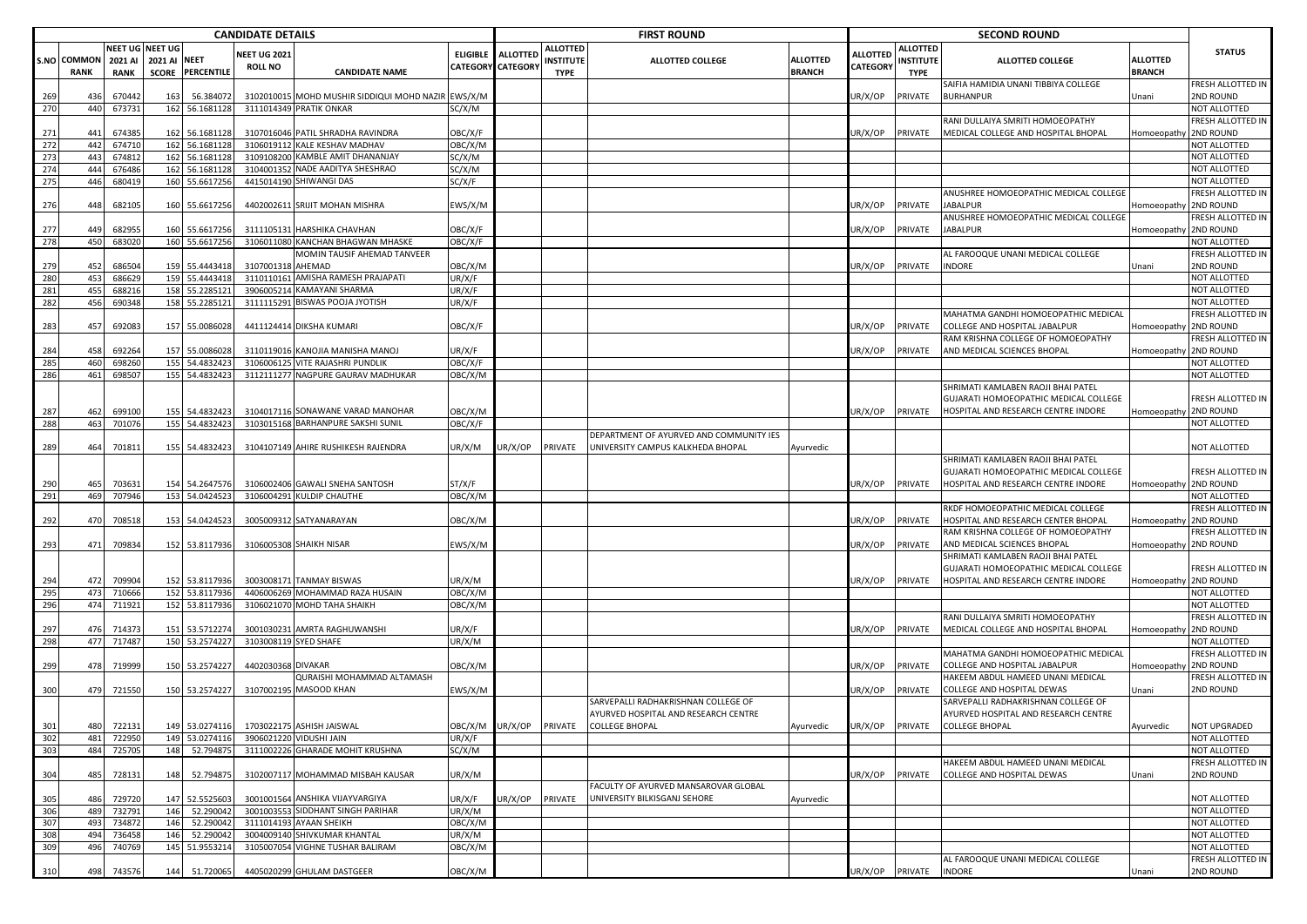|            |                                   |                                                  |              |                                  | <b>CANDIDATE DETAILS</b>              |                                                                            |                    |                                             |                                             | <b>FIRST ROUND</b>                                                           |                                  |                      |                                             | <b>SECOND ROUND</b>                                                      |                           |                                |
|------------|-----------------------------------|--------------------------------------------------|--------------|----------------------------------|---------------------------------------|----------------------------------------------------------------------------|--------------------|---------------------------------------------|---------------------------------------------|------------------------------------------------------------------------------|----------------------------------|----------------------|---------------------------------------------|--------------------------------------------------------------------------|---------------------------|--------------------------------|
|            | <b>S.NO COMMON</b><br><b>RANK</b> | <b>NEET UG NEET UG</b><br>2021 AI<br><b>RANK</b> | 2021 AI NEET | <b>SCORE PERCENTILE</b>          | <b>VEET UG 2021</b><br><b>ROLL NO</b> | <b>CANDIDATE NAME</b>                                                      | <b>ELIGIBLE</b>    | <b>ALLOTTED</b><br><b>CATEGORY CATEGORY</b> | ALLOTTED<br><b>INSTITUTE</b><br><b>TYPE</b> | <b>ALLOTTED COLLEGE</b>                                                      | <b>ALLOTTED</b><br><b>BRANCH</b> | ALLOTTED<br>CATEGORY | <b>ALLOTTED</b><br>INSTITUTE<br><b>TYPE</b> | ALLOTTED COLLEGE                                                         | ALLOTTED<br><b>BRANCH</b> | <b>STATUS</b>                  |
| 311        | 499                               | 749724                                           |              | 142 51.218599                    | 2208001863                            | VAISHNAVI                                                                  | EWS/X/F            |                                             |                                             |                                                                              |                                  | JR/X/OP              | <b>PRIVATE</b>                              | RAM KRISHNA COLLEGE OF HOMOEOPATHY<br>AND MEDICAL SCIENCES BHOPAL        | Iomoeopath                | FRESH ALLOTTED IN<br>2ND ROUND |
|            |                                   |                                                  |              |                                  |                                       | DESHMUKH SHEKH TANAVEER SHEKH                                              |                    |                                             |                                             |                                                                              |                                  |                      |                                             | RANI DULLAIYA SMRITI HOMOEOPATHY                                         |                           | FRESH ALLOTTED IN              |
| 312        | 500                               | 751134                                           |              | 142 51.218599                    |                                       | 3104009077 PARVARDIGAR                                                     | OBC/X/M            |                                             |                                             |                                                                              |                                  | JR/X/OP              | PRIVATE                                     | MEDICAL COLLEGE AND HOSPITAL BHOPAL<br>AL FAROOQUE UNANI MEDICAL COLLEGE | Iomoeopath                | 2ND ROUND<br>FRESH ALLOTTED IN |
| 313        | 501                               | 753442                                           |              | 141 50.9553039                   |                                       | 3106011250 MOHAMMAD HUZAIF                                                 | EWS/X/M            |                                             |                                             |                                                                              |                                  | JR/X/OP              | PRIVATE                                     | <b>INDORE</b>                                                            | Jnani                     | 2ND ROUND                      |
| 314<br>315 | 502<br>503                        | 757666<br>757680                                 | 140<br>140   | 50.5918319<br>50.5918319         | 390600255                             | DEVYANSHI SHARMA<br>3001006529 SALEHA BEE                                  | UR/X/F<br>OBC/X/F  |                                             |                                             |                                                                              |                                  |                      |                                             |                                                                          |                           | NOT ALLOTTED<br>NOT ALLOTTED   |
|            |                                   |                                                  |              |                                  |                                       |                                                                            |                    |                                             |                                             | FACULTY OF AYURVED MANSAROVAR GLOBAL                                         |                                  |                      |                                             | FACULTY OF AYURVED MANSAROVAR GLOBAL                                     |                           |                                |
| 316        | 504                               | 759908                                           |              | 140 50.5918319                   |                                       | 3111030090 KSHITIJA SHRIDHAR SHIRALE                                       | SC/X/F             | UR/X/OP                                     | PRIVATE                                     | UNIVERSITY BILKISGANJ SEHORE                                                 | Ayurvedic                        | JR/X/OP              | PRIVATE                                     | UNIVERSITY BILKISGANJ SEHORE                                             | Ayurvedic                 | NOT UPGRADED                   |
| 317        | 505                               | 76009                                            |              | 140 50.5918319                   |                                       | 4402009504 SATVIK TIWARI                                                   | EWS/X/M            |                                             |                                             |                                                                              |                                  | JR/X/OP              | PRIVATE                                     | RAM KRISHNA COLLEGE OF HOMOEOPATHY<br>AND MEDICAL SCIENCES BHOPAL        | Iomoeopathy               | RESH ALLOTTED IN<br>2ND ROUND  |
| 318        | 510                               | 770778                                           |              | 138 50.0812356                   |                                       | 4401012426 VIKASH KUMAR                                                    | SC/X/M             |                                             |                                             |                                                                              |                                  |                      |                                             |                                                                          |                           | NOT ALLOTTED                   |
| 319        | 511                               | 771163                                           |              | 137 49.8237682                   |                                       | 3113004071 WADAKTE SAKSHI SURYABHAN                                        | OBC/X/F            |                                             |                                             |                                                                              |                                  |                      |                                             |                                                                          |                           | NOT ALLOTTED                   |
| 320        | 513                               | 782855                                           |              | 135 49.165529                    | 3104117206                            | GORE AVANTIKA CHANDARAKANT                                                 | SC/X/F             |                                             |                                             |                                                                              |                                  | JR/X/OP              | PRIVATE                                     | SHIVANG HOMOEOPATHIC MEDICAL COLLEGE<br><b>BHOPAL</b>                    | Homoeopathy               | FRESH ALLOTTED IN<br>2ND ROUND |
| 321        | 514                               | 783761                                           | 135          | 49.1655297                       |                                       | 3122006080 SHIRSATH VRUSHABH KALYAN                                        | OBC/X/M            |                                             |                                             |                                                                              |                                  |                      |                                             |                                                                          |                           | NOT ALLOTTED                   |
|            |                                   |                                                  |              |                                  |                                       |                                                                            |                    |                                             |                                             | VIJYASHREE AYURVEDIC MEDICAL COLLEGE AND                                     |                                  |                      |                                             | VIJYASHREE AYURVEDIC MEDICAL COLLEGE AND                                 |                           |                                |
| 322<br>323 | 515<br>517                        | 78528<br>78931                                   | 134<br>133   | 48.903594<br>48.637838           |                                       | 3102008207 DAMARE SAKSHA HARISHCHANDRA<br>3003014240 CHETANYA SONI         | SC/X/M<br>OBC/X/M  | JR/X/OP                                     | PRIVATE                                     | HOSPITAL JABALPUR                                                            | Ayurvedic                        | JR/X/OP              | PRIVATE                                     | HOSPITAL JABALPUR                                                        | Ayurvedic                 | NOT UPGRADED<br>NOT ALLOTTED   |
| 324        | 518                               | 789508                                           | 133          | 48.637838                        |                                       | 3113102125 USHIR KAJAL RAVASAHEB                                           | OBC/X/F            |                                             |                                             |                                                                              |                                  |                      |                                             |                                                                          |                           | NOT ALLOTTED                   |
|            |                                   |                                                  |              |                                  |                                       |                                                                            |                    |                                             |                                             |                                                                              |                                  |                      |                                             | ANUSHREE HOMOEOPATHIC MEDICAL COLLEGE                                    |                           | FRESH ALLOTTED IN              |
| 325        | 519                               | 789960                                           | 133          | 48.637838                        |                                       | 3004030083 MOHNI MEHRA                                                     | SC/X/F             |                                             |                                             |                                                                              |                                  | JR/X/OP              | PRIVATE                                     | <b>JABALPUR</b>                                                          | Homoeopath                | 2ND ROUND                      |
| 326<br>327 | 520<br>521                        | 793648<br>798058                                 | 131          | 132 48.3610735<br>48.0738833     |                                       | 3103015074 MOHAMMAD SAMEER ABDUL SALEEM<br>3112104184 MORE ASHUTOSH RAJESH | OBC/X/M<br>SC/X/M  |                                             |                                             |                                                                              |                                  |                      |                                             |                                                                          |                           | NOT ALLOTTED<br>NOT ALLOTTED   |
|            |                                   |                                                  |              |                                  |                                       |                                                                            |                    |                                             |                                             |                                                                              |                                  |                      |                                             | RKDF HOMOEOPATHIC MEDICAL COLLEGE                                        |                           | FRESH ALLOTTED IN              |
| 328        | 522                               | 803552                                           |              | 130 47.6597078                   |                                       | 3111102135 FARKADE SHREYA DILIP                                            | OBC/X/F            |                                             |                                             |                                                                              |                                  | JR/X/OP              | PRIVATE                                     | HOSPITAL AND RESEARCH CENTER BHOPAL                                      | Iomoeopath                | 2ND ROUND                      |
| 329        | 523                               | 807781                                           |              | 130 47.6597078                   |                                       | 4401004144 KM TRISHANA YADAV                                               | OBC/X/F            |                                             |                                             |                                                                              |                                  | JR/X/OP              | PRIVATE                                     | SOPHIA HOMEOPATHIC MEDICAL COLLEGE<br><b>GWALIOR</b>                     | Iomoeopathy               | RESH ALLOTTED IN<br>2ND ROUND  |
|            |                                   |                                                  |              |                                  |                                       |                                                                            |                    |                                             |                                             |                                                                              |                                  |                      |                                             | SHRIMATI KAMLABEN RAOJI BHAI PATEL                                       |                           |                                |
|            |                                   |                                                  |              |                                  |                                       |                                                                            |                    |                                             |                                             |                                                                              |                                  |                      |                                             | GUJARATI HOMOEOPATHIC MEDICAL COLLEGE                                    |                           | FRESH ALLOTTED IN              |
| 330        | 525                               | 80861                                            |              | 129 47.3814539                   |                                       | 3107003253 SHAIKH UZAIR AHMAD A SAEED                                      | OBC/X/M            |                                             |                                             |                                                                              |                                  | JR/X/OP              | PRIVATE                                     | HOSPITAL AND RESEARCH CENTRE INDORE                                      | Iomoeopathy 2ND ROUND     |                                |
| 331<br>332 | 526<br>529                        | 812517<br>825946                                 |              | 129 47.3814539<br>125 46.0751434 | 3111107243                            | 3106020182 BAHEKAR SHIVANI PRADIP<br><b>SANKALP SANJAY ASUTKAR</b>         | OBC/X/F<br>OBC/X/M |                                             |                                             |                                                                              |                                  |                      |                                             |                                                                          |                           | NOT ALLOTTED<br>NOT ALLOTTED   |
| 333        | 530                               | 826472                                           |              | 125 46.0751434                   | 310600310                             | SURALKAR PRERNA RAMESH                                                     | OBC/X/F            |                                             |                                             |                                                                              |                                  |                      |                                             |                                                                          |                           | NOT ALLOTTED                   |
| 334        | 531                               | 82811                                            | 125          | 46.0751434                       | 3122001323                            | MORE NIKHIL VILAS                                                          | OBC/X/M            |                                             |                                             |                                                                              |                                  |                      |                                             |                                                                          |                           | NOT ALLOTTED                   |
| 335<br>336 | 533<br>534                        | 830602<br>837560                                 | 125<br>123   | 46.0751434<br>45.498496          | 3115023239                            | PANSARE ABHIJIT HANUMANT<br>3111001943 MESHRAM JANVI ARUN                  | OBC/X/M<br>SC/X/F  |                                             |                                             |                                                                              |                                  |                      |                                             |                                                                          |                           | NOT ALLOTTED<br>NOT ALLOTTED   |
|            |                                   |                                                  |              |                                  |                                       |                                                                            |                    |                                             |                                             |                                                                              |                                  |                      |                                             | ANUSHREE HOMOEOPATHIC MEDICAL COLLEGE                                    |                           | FRESH ALLOTTED IN              |
| 337        | 535                               | 838499                                           |              | 123 45.4984967                   |                                       | 4411101606 MAYANK KUMAR SINGH                                              | OBC/X/M            |                                             |                                             |                                                                              |                                  | UR/X/OP              | PRIVATE                                     | <b>JABALPUR</b>                                                          | Homoeopathy               | 2ND ROUND                      |
| 338        | 536                               | 840244                                           |              | 123 45.4984967                   |                                       | 3001012462 VASHU HANWAT<br><b>MANISH</b>                                   | OBC/X/M<br>OBC/X/M |                                             |                                             |                                                                              |                                  |                      |                                             |                                                                          |                           | NOT ALLOTTED<br>NOT ALLOTTED   |
| 339<br>340 | 537<br>538                        | 841064<br>841311                                 |              | 123 45.4984967<br>123 45.4984967 | 3111003269<br>3106016094              | <b>SHLOK HAGE</b>                                                          | OBC/X/M            |                                             |                                             |                                                                              |                                  |                      |                                             |                                                                          |                           | NOT ALLOTTED                   |
|            |                                   |                                                  |              |                                  |                                       |                                                                            |                    |                                             |                                             |                                                                              |                                  |                      |                                             | AL FAROOQUE UNANI MEDICAL COLLEGE                                        |                           | FRESH ALLOTTED IN              |
| 341        | 539                               | 841794                                           | 122          | 45.199003                        | 4406005283 ALSHIFA                    |                                                                            | OBC/X/F            |                                             |                                             |                                                                              |                                  | JR/X/OP              | PRIVATE                                     | <b>INDORE</b>                                                            | Jnani                     | 2ND ROUND                      |
| 342<br>343 | 540<br>541                        | 842936<br>843194                                 | 122<br>122   | 45.199003<br>45.199003           |                                       | 3107015102 PATIL YASH AKLESHWAR<br>3111015006 NAMITA SUDHAKARRAO SHAHANE   | OBC/X/M<br>OBC/X/F |                                             |                                             |                                                                              |                                  |                      |                                             |                                                                          |                           | NOT ALLOTTED<br>NOT ALLOTTED   |
|            |                                   |                                                  |              |                                  |                                       |                                                                            |                    |                                             |                                             |                                                                              |                                  |                      |                                             | ANUSHREE HOMOEOPATHIC MEDICAL COLLEGE                                    |                           | FRESH ALLOTTED IN              |
| 344        | 542                               | 848771                                           |              | 121 44.8883067                   |                                       | 3110022146 MALI POOJA VIJAY                                                | OBC/X/F            |                                             |                                             |                                                                              |                                  | JR/X/OP              | PRIVATE                                     | JABALPUR                                                                 | Iomoeopath <sup>,</sup>   | 2ND ROUND                      |
| 345        | 543                               | 851183                                           |              | 120 44.4102176                   | 3004021082 PRACHI                     |                                                                            | OBC/X/F            |                                             |                                             |                                                                              |                                  | JR/X/OP              | PRIVATE                                     | MAHATMA GANDHI HOMOEOPATHIC MEDICAL<br>COLLEGE AND HOSPITAL JABALPUR     | Iomoeopathy               | FRESH ALLOTTED IN<br>2ND ROUND |
|            |                                   |                                                  |              |                                  |                                       |                                                                            |                    |                                             |                                             | DR. SHANKAR DAYAL SHARMA AYURVEDIC COLLEGE                                   |                                  |                      |                                             | DR. SHANKAR DAYAL SHARMA AYURVEDIC                                       |                           |                                |
| 346        | 545                               | 856094                                           |              |                                  |                                       | 120 44 4102176 3111120185 DISHA NITIN SAYANKAR                             | OBC/X/F            |                                             |                                             | LIR/X/OP PRIVATE AND HOSPITAL BHOPAL                                         | Avurvedic                        | UR/X/OP              | PRIVATE                                     | COLLEGE AND HOSPITAL BHOPAL                                              | Ayurvedic                 | <b>NOT UPGRADED</b>            |
| 347<br>348 | 549<br>550                        | 859401<br>863648                                 |              | 119 44.1072919<br>118 43.8012579 | 3104011302                            | 3102014184 AISHWARYA GUNGE<br><b>BHAVAR SAKSHI VIJAY</b>                   | OBC/X/F<br>OBC/X/F |                                             |                                             |                                                                              |                                  |                      |                                             |                                                                          |                           | NOT ALLOTTED<br>NOT ALLOTTED   |
|            |                                   |                                                  |              |                                  |                                       |                                                                            |                    |                                             |                                             |                                                                              |                                  |                      |                                             | ANUSHREE HOMOEOPATHIC MEDICAL COLLEGE                                    |                           | FRESH ALLOTTED IN              |
| 349        | 551                               | 866585                                           |              | 118 43.8012579                   | 3114009146 SHUBHAM                    |                                                                            | OBC/X/M            |                                             |                                             |                                                                              |                                  | UR/X/OP              | PRIVATE                                     | <b>JABALPUR</b>                                                          | Homoeopath <sup>®</sup>   | 2ND ROUND                      |
| 350        | 552                               | 866645                                           |              | 118 43.801257                    | 3101001503                            | ROKADE VAISHNAVI SHRIRANG                                                  | OBC/X/F            |                                             |                                             |                                                                              |                                  |                      |                                             |                                                                          |                           | NOT ALLOTTED                   |
| 351        | 555                               | 874323                                           |              | 116 43.1572008                   |                                       | 3109102448 GHULE PRAMOD RADHAKRISHNA                                       | OBC/X/M            |                                             |                                             |                                                                              |                                  | UR/X/OP              | PRIVATE                                     | R. N. KAPOOR MEMORIAL HOMEOPATHIC<br>HOSPITAL AND MEDICAL COLLEGE INDORE | Iomoeopathy 2ND ROUND     | FRESH ALLOTTED IN              |
| 352        | 556                               | 876475                                           |              | 116 43.1572008                   | 3003133012 ARUN MALI                  |                                                                            | OBC/X/M            |                                             |                                             |                                                                              |                                  |                      |                                             |                                                                          |                           | NOT ALLOTTED                   |
| 353        | 558                               | 878764                                           |              | 115 42.6355962                   | 3111114395                            | <b>TUSHAR SELOKAR</b>                                                      | OBC/X/M            |                                             |                                             |                                                                              |                                  |                      |                                             |                                                                          |                           | NOT ALLOTTED                   |
| 354        | 560                               | 884837                                           |              | 115 42.6355962                   | 3001016193                            | JITENDRA KUMAR                                                             | SC/X/M             | UR/X/OP                                     | PRIVATE                                     | DEPARTMENT OF AYURVED AND COMMUNITY IES<br>UNIVERSITY CAMPUS KALKHEDA BHOPAL | Ayurvedic                        | JR/X/OP              | PRIVATE                                     | RAM KRISHNA COLLEGE OF HOMOEOPATHY<br>AND MEDICAL SCIENCES BHOPAL        | Iomoeopath                | FRESH ALLOTTED IN<br>2ND ROUND |
| 355        | 562                               | 891016                                           |              | 113 42.0050082                   | 311800822                             | CHAVAN SNEHAL NANASAHEB                                                    | OBC/X/F            |                                             |                                             |                                                                              |                                  |                      |                                             |                                                                          |                           | NOT ALLOTTED                   |
|            |                                   |                                                  |              |                                  |                                       |                                                                            |                    |                                             |                                             | RKDF HOMOEOPATHIC MEDICAL COLLEGE                                            |                                  |                      |                                             | RANI DULLAIYA SMRITI HOMOEOPATHY                                         |                           | FRESH ALLOTTED IN              |
| 356        | 564                               | 893828                                           |              | 113 42.0050082                   |                                       | 3102003557 MANKAR KOMAL VIJAY                                              | OBC/X/F            |                                             |                                             | UR/X/OP PRIVATE HOSPITAL AND RESEARCH CENTER BHOPAL                          | Homoeopathy UR/X/OP PRIVATE      |                      |                                             | MEDICAL COLLEGE AND HOSPITAL BHOPAL                                      | Iomoeopathy 2ND ROUND     |                                |